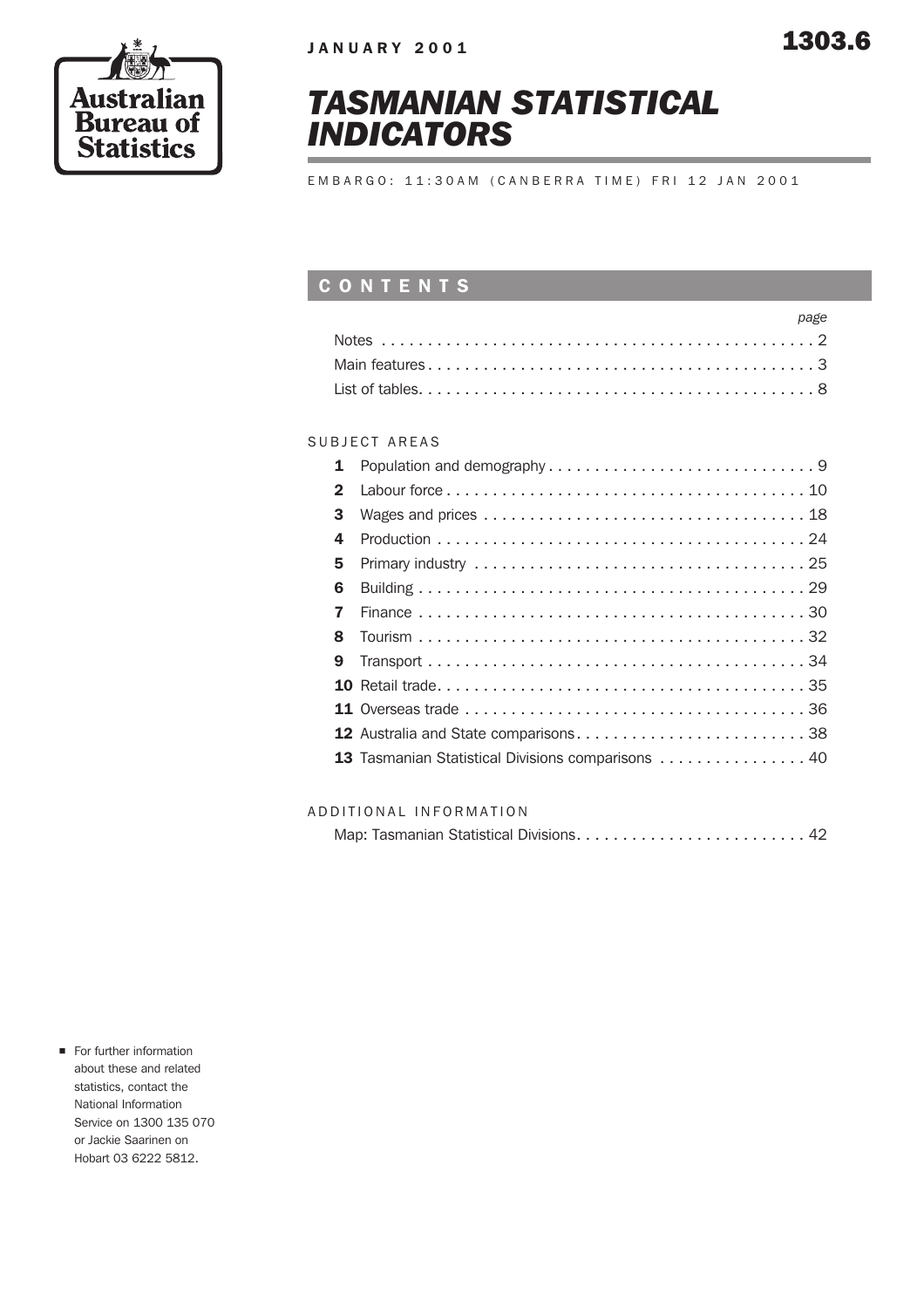| <b>NOTES</b>                                                                                                                                                                                                                                                                                                                                                                                                                                                                                  |  |  |  |  |
|-----------------------------------------------------------------------------------------------------------------------------------------------------------------------------------------------------------------------------------------------------------------------------------------------------------------------------------------------------------------------------------------------------------------------------------------------------------------------------------------------|--|--|--|--|
| <b>ISSUE</b><br><b>RELEASE DATE</b>                                                                                                                                                                                                                                                                                                                                                                                                                                                           |  |  |  |  |
| February 2001<br>8 February 2001<br>March 2001<br>8 March 2001                                                                                                                                                                                                                                                                                                                                                                                                                                |  |  |  |  |
| This publication contains latest figures for a comprehensive range of<br>1<br>economic indicators. Statistics shown in this publication are the latest<br>available at the date of preparation and may be subject to revision in<br>subsequent issues. Reference should therefore always be made to the<br>latest issue or to the statistical publication on the specific subject.                                                                                                            |  |  |  |  |
| 2<br>Seasonal adjustment is a means of removing the estimated effects of<br>normal seasonal variation from the series so that the effects of other<br>influences on the series can be more clearly recognised. Seasonal<br>adjustment does not aim to remove the irregular or non-seasonal<br>influences which may be present in any particular month. This means<br>that month-to-month movements of the seasonally adjusted estimates may<br>not be reliable indicators of trend behaviour. |  |  |  |  |
| 3<br>The smoothing of seasonally adjusted series reduces the impact of<br>the irregular components of the seasonally adjusted series and creates<br>trend estimates. These trend estimates are derived by applying a 13-term<br>Henderson-weighted moving average to all months except the last six.<br>The last six monthly trend estimates are obtained by applying surrogates<br>of the Henderson average to the seasonally adjusted series.                                               |  |  |  |  |
| $\overline{4}$<br>While this smoothing technique enables estimates to be produced for<br>the latest month, it does result in revisions to the most recent months as<br>additional observations become available. Generally, subsequent revisions<br>become smaller and after 3 months have a negligible impact on the series.                                                                                                                                                                 |  |  |  |  |
| ABS statistical series are being impacted by varying degrees as a result<br>5<br>of The New Tax System (TNTS), introduced in Australia from 1 July 2000.<br>TNTS includes the removal of Wholesale Sales Tax and the introduction of a<br>Goods and Service Tax (GST), and as a result, a number of ABS data series<br>will reflect significant and subsequent impacts. Further information can be<br>found in ABS Statistics and The New Tax System (Cat. no. 1358.0).                       |  |  |  |  |
| not available<br>n.a.<br>not available for separate publication (but included in totals<br>n.p.<br>where applicable)<br>not yet available<br>n.y.a.<br>not applicable<br>$\ddots$<br>nil or rounded to zero<br>preliminary---figure or series subject to revision<br>p<br>figure or series revised since previous issue<br>r<br>Stevan R. Matheson<br>Regional Director, Tasmania                                                                                                             |  |  |  |  |
|                                                                                                                                                                                                                                                                                                                                                                                                                                                                                               |  |  |  |  |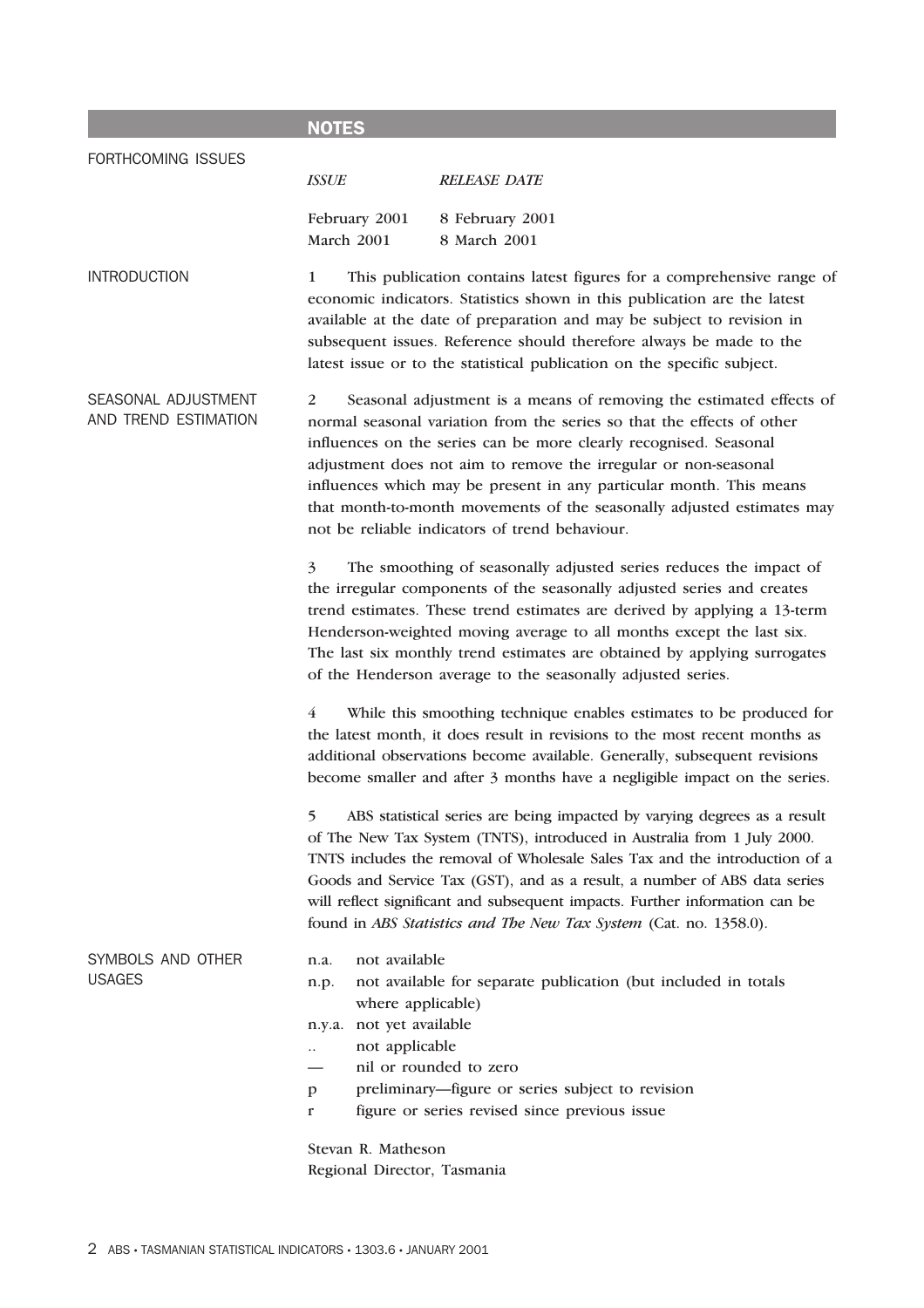#### **MAIN FEATURES**

THE LABOUR FORCE

Trend estimates There were an estimated 221,100 persons (based on trend estimates) in the labour force in November 2000 and an estimated 371,600 civilian Tasmanians aged 15 years or more, yielding a labour force participation rate of 59.5%. This compares with 59.0% in November 1999. The Australian labour force participation rate for November 2000 was 63.6%. This compares with 63.3% in November 1999 (see table 39 and *Labour Force, Australia, Preliminary* (Cat. no. 6202.0)).

> For Tasmanian males, the *trend* estimate of the participation rate was 68.6%, compared with 68.0% in November 1999. For Tasmanian females, the *trend* estimate of the participation rate was 50.9%, compared with 50.4% in November 1999 (see table 3).

#### EMPLOYMENT

State comparisons Trend estimates There was an increase of 1.1% in Tasmania's employment over the 12 months to November 2000. The largest percentage increase in employment was in Victoria (3.8%) and New South Wales (2.5%). The increase in Australia's employment over the same period was 2.5% (see table 39 and *Labour Force, Australia, Preliminary* (Cat. no. 6202.0)).





#### UNEMPLOYMENT

Trend estimates The *trend* estimate of the number of unemployed persons in Tasmania for November 2000 was 20,800. This compares with 20,200 in November 1999. The *trend* estimate of the unemployment rate of 9.4% in November 2000 compares with 9.2% in November 1999. The Australian *trend* estimate of the unemployment rate of 6.4% in November 2000 compares with 7.0% in November 1999 (see table 3 and 39, and *Labour Force, Australia,* Preliminary (Cat. no. 6202.0)).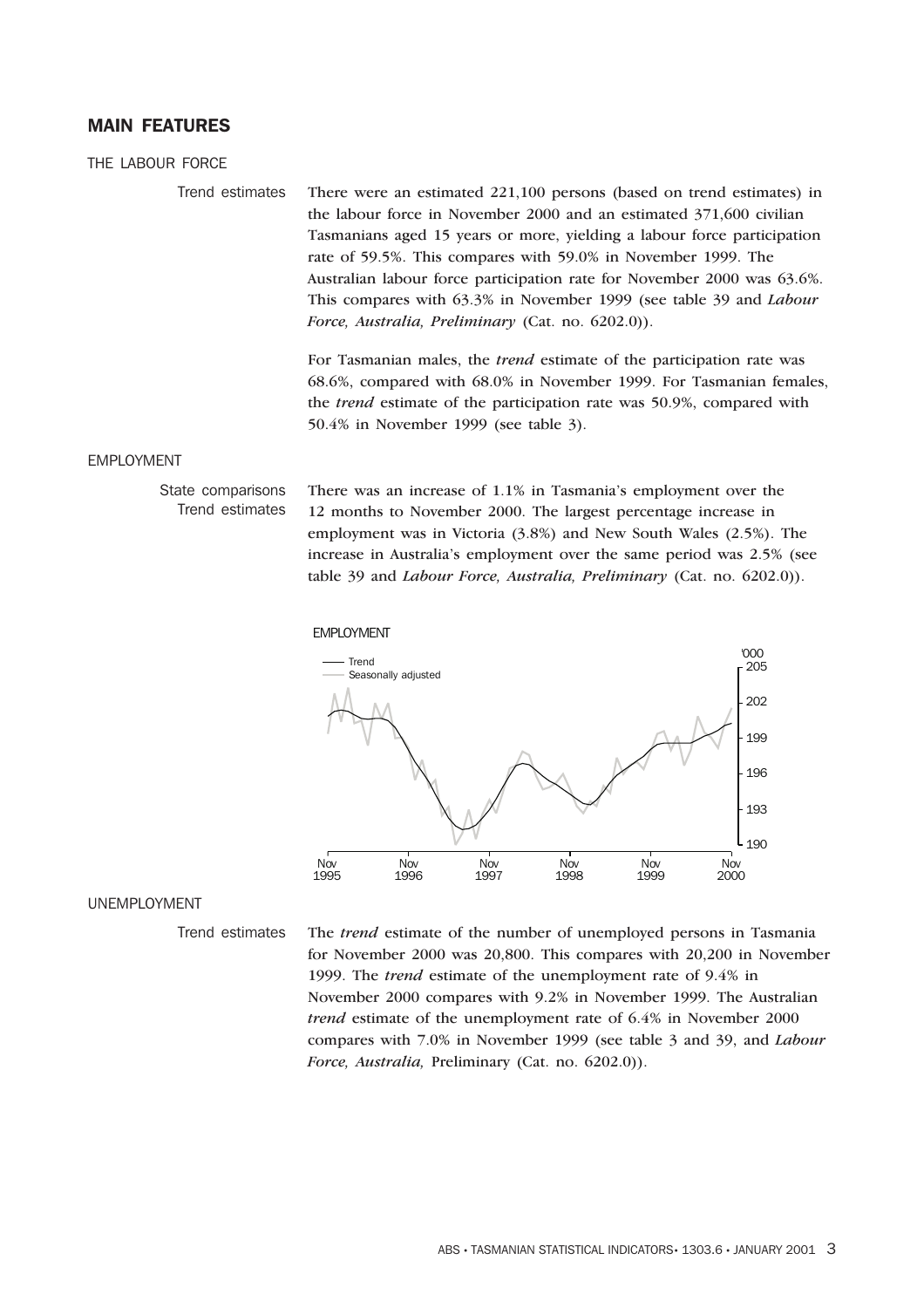#### UNEMPLOYMENT



#### LIVESTOCK SLAUGHTERING

| Trend estimates Monthly movements of trend estimates showed decreases in all three |
|------------------------------------------------------------------------------------|
| livestock slaughtering series with cattle and calves down by 0.9%, sheep           |
| and lambs down by $0.4\%$ and pigs down by $0.3\%$ .                               |

In October 2000, the trend estimate of the number of cattle and calves slaughtered was 17,900. This was down 23.8% on the number for October 1999, and down 21.0% on the number for October 1998.

The trend estimate for the slaughtering of sheep and lambs was 82,500 in October 2000. This was down by 3.7% on the number for October 1999, but up 12.9% on the number for October 1998.

The trend estimate of 4,870 pigs slaughtered in October 2000 was 18.4% less than for October 1999 and 26.1% less than the trend estimate for October 1998. (See table 21)

#### BUILDING APPROVALS

Original terms There were 123 dwelling units approved during October 2000, with 107 new houses, and 16 new other residential buildings. The number of dwelling units approved during October compared with 119 for September 2000 and 161 in October 1999.

> At current prices, the value of total building was \$28.3 million in October 2000, 25.7% below the September 2000 figure of \$38.1 million and 4.7% below the October 1999 figure of \$29.7 million. Residential building contributed \$17.7 million and non-residential building \$10.6 million in October 2000 (see table 27 and *Building Approvals, Australia* (Cat. no. 8731.0)).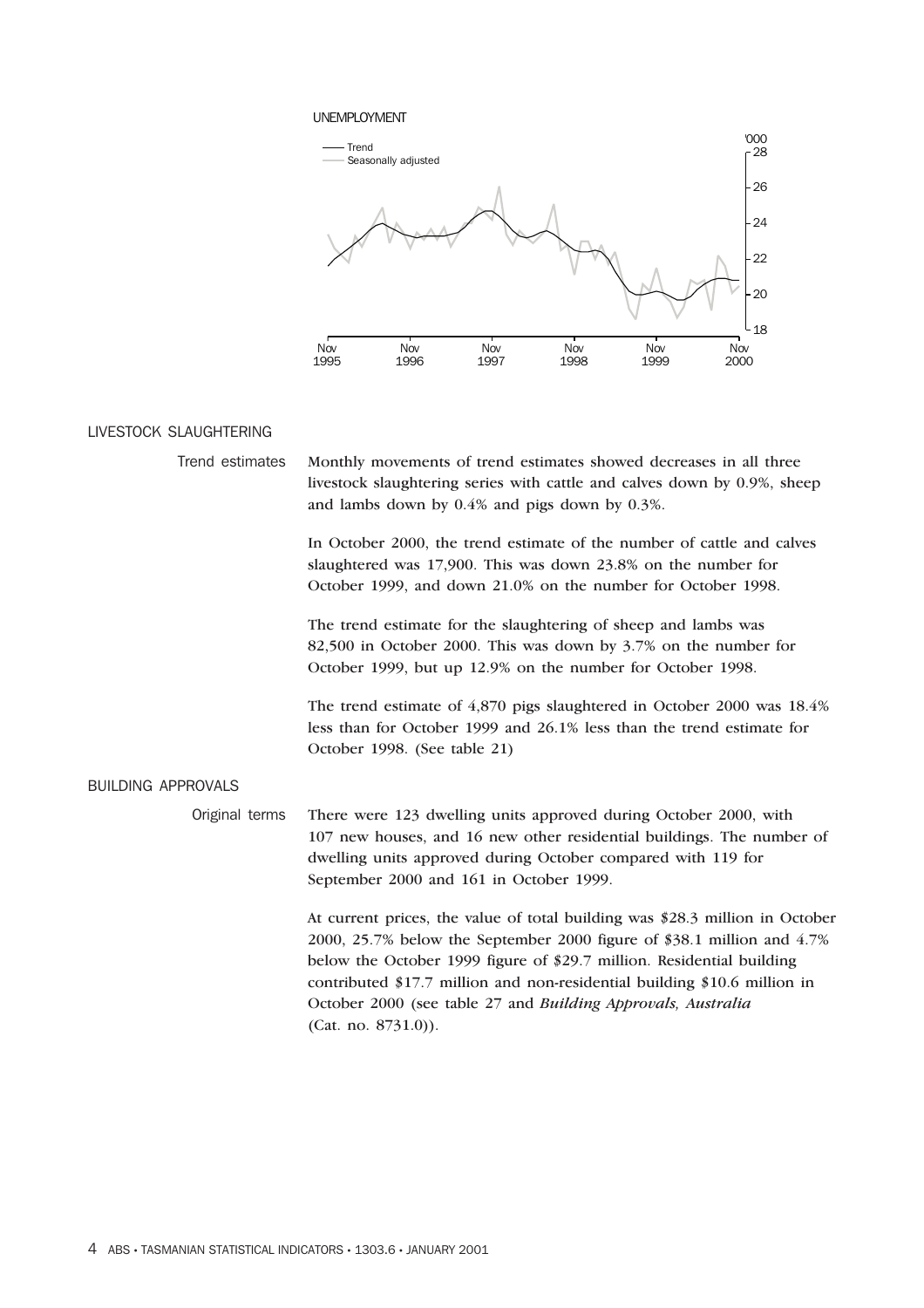#### HOUSING FINANCE

Trend estimates The latest trend series for the number of housing finance commitments in Tasmania shows a rise of 0.7% from September 2000 to October 2000. This continues the upward trend which began in March 2000, but the rate of which is slowing. The trend series also shows an increase of 25.3% between October 1999 and October 2000. However, the national trend series shows a decrease of 11.5% between October 1999 and October 2000, continuing the downward trend since July 2000.



Trend estimates *continued* The latest trend series for the total value of commitments for Tasmania shows a further flattening, not moving between September 2000 and October 2000 and only rising 5.3% since June 2000. However, the series shows a 17.6% increase between October 1999 and October 2000. In contrast, the national trend series shows the value of commitments having decreased 18.4% between October 1999 and October 2000. (see table 28 and *Housing Finance for Owner Occupation, Australia* (Cat. no. 5609.0)).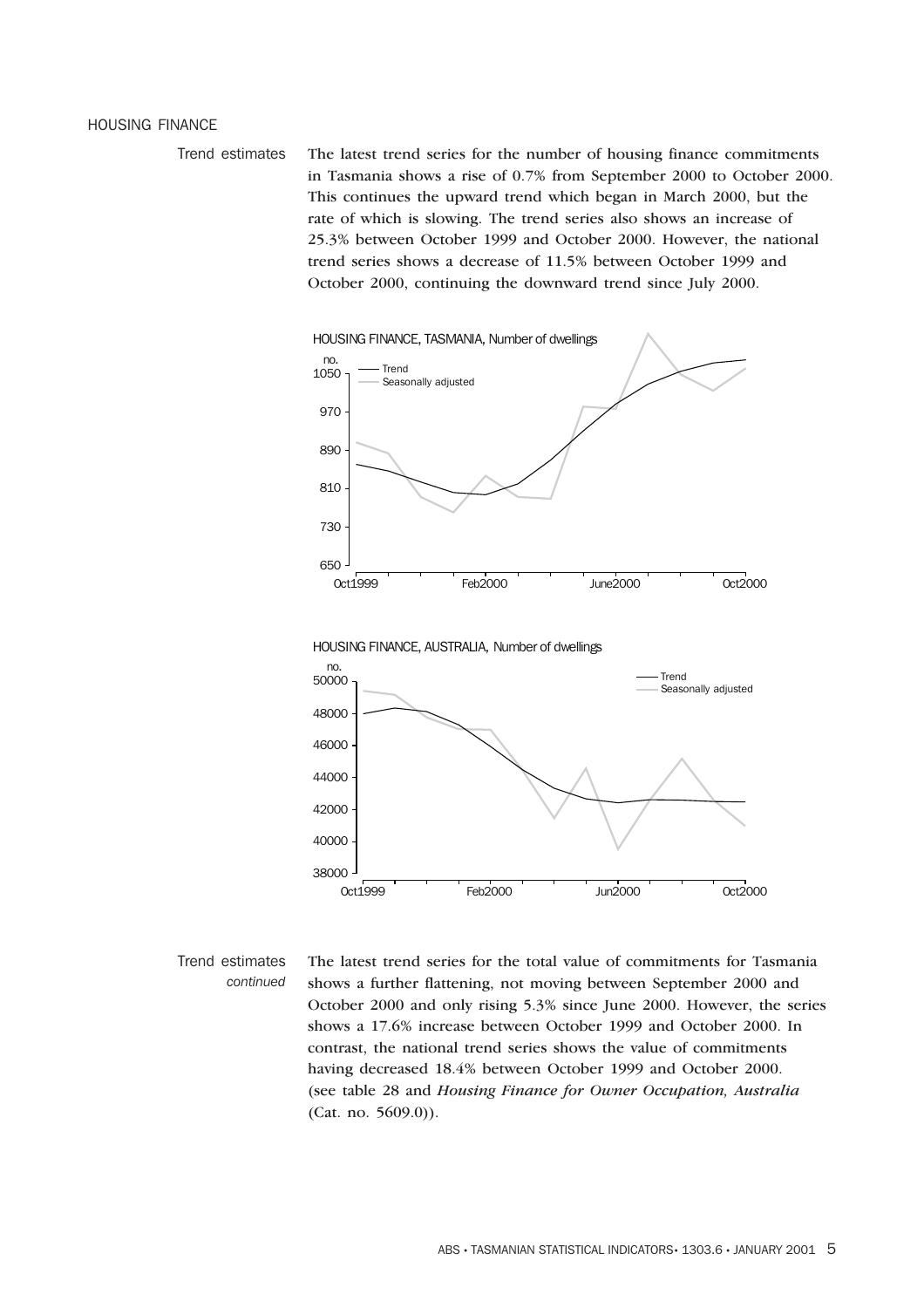#### NEW MOTOR VEHICLE REGISTRATIONS

| Original terms            | There were 1241 new motor vehicles (excluding motorcycles) registered<br>in Tasmania during October 2000. This was 19.7% below the<br>1,545 registered in September 2000 and 9.8% above the October 1999<br>figure of 1,130. Of the new motor vehicles (excluding motorcycle)<br>registered in October 2000, 213 were vehicles registered by vehicle rental<br>businesses, compared with 454 in September 2000 and 138 in October<br>1999 (see table 34). |
|---------------------------|-----------------------------------------------------------------------------------------------------------------------------------------------------------------------------------------------------------------------------------------------------------------------------------------------------------------------------------------------------------------------------------------------------------------------------------------------------------|
| <b>RETAIL</b>             |                                                                                                                                                                                                                                                                                                                                                                                                                                                           |
| Original terms            | In original terms, the estimate of retail turnover in Australia for October<br>2000 was \$12,734.0 million, 2.6% above the figure recorded in October<br>1999. In original terms, the estimate of retail turnover in Tasmania for<br>October 2000 was \$274.7 million, 1.0% above the figure for October<br>1999.                                                                                                                                         |
| Seasonally adjusted terms | In seasonally adjusted terms, the estimate of retail turnover in Australia<br>for October 2000 was \$12,737.4 million, 4.2% above the figure recorded<br>in October 1999. In seasonally adjusted terms, the estimate of retail<br>turnover in Tasmania for October 2000 was \$277.8 million, 2.3% above<br>the figure recorded in October 1999 (see table 35 and Retail Trade,<br>Australia (Cat. no. 8501.0)).                                           |
| <b>OVERSEAS TRADE</b>     |                                                                                                                                                                                                                                                                                                                                                                                                                                                           |
|                           | The value of Tasmania's exports for the month of October 2000 was<br>\$198 million, an increase of 19% over the month of September.<br>Australia's exports for October totalled \$10,580 million, an increase of<br>8% over the September figure.                                                                                                                                                                                                         |
|                           | Tasmania's major export destinations for the month of October were<br>Japan (\$43.8 million), the USA (\$24.5 million) and Korea (\$16.6 million).<br>Major commodity groups exported for the month were non-ferrous<br>metals (\$63.0 million), metallic ores and metallic scrap (\$23.5 million)<br>and fish, crustaceans and molluses (\$11.1 million).                                                                                                |
| TOURIST ACCOMMODATION     |                                                                                                                                                                                                                                                                                                                                                                                                                                                           |
| Original terms            | Rooms and units available in licensed hotels, motels and guest houses,<br>and serviced apartments with 15 or more rooms or units increased by<br>0.5% in the September quarter 2000 compared with the September<br>quarter 1999. There was an increase in capacity of licensed hotels with<br>facilities $(0.4\%)$ and serviced apartments $(2.2\%)$ .                                                                                                    |
|                           | Room nights occupied decreased overall by 7.1% in the September<br>quarter 2000 compared with the September quarter 1999. Room<br>occupancy rates decreased from 40.7% to 37.8% overall. Serviced<br>apartments had the highest room occupancy rates (44.6%), and motels<br>and guest houses the lowest $(33.4%)$ in the September quarter.                                                                                                               |
|                           |                                                                                                                                                                                                                                                                                                                                                                                                                                                           |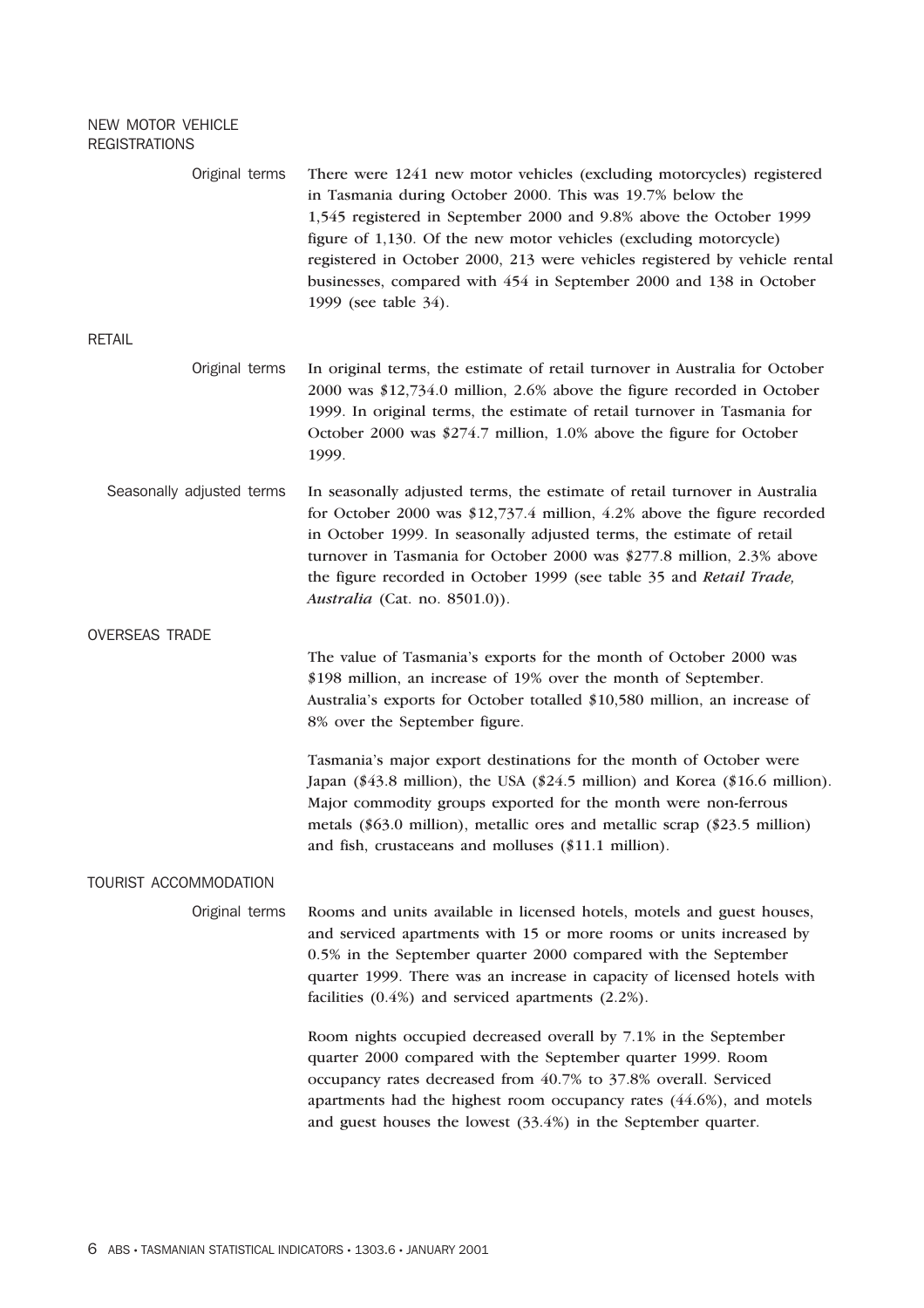Original terms *continued* Takings from accommodation increased by 1.7% overall in the September quarter 2000 compared with the September quarter 1999. Takings from serviced apartments had the largest increase, 7.5%. Average takings per room night occupied also increased: for licensed hotels with facilities (from \$85 to \$92), motels and guest houses (from \$75 to \$83) and serviced apartments (from \$96 to \$105) (see table 31).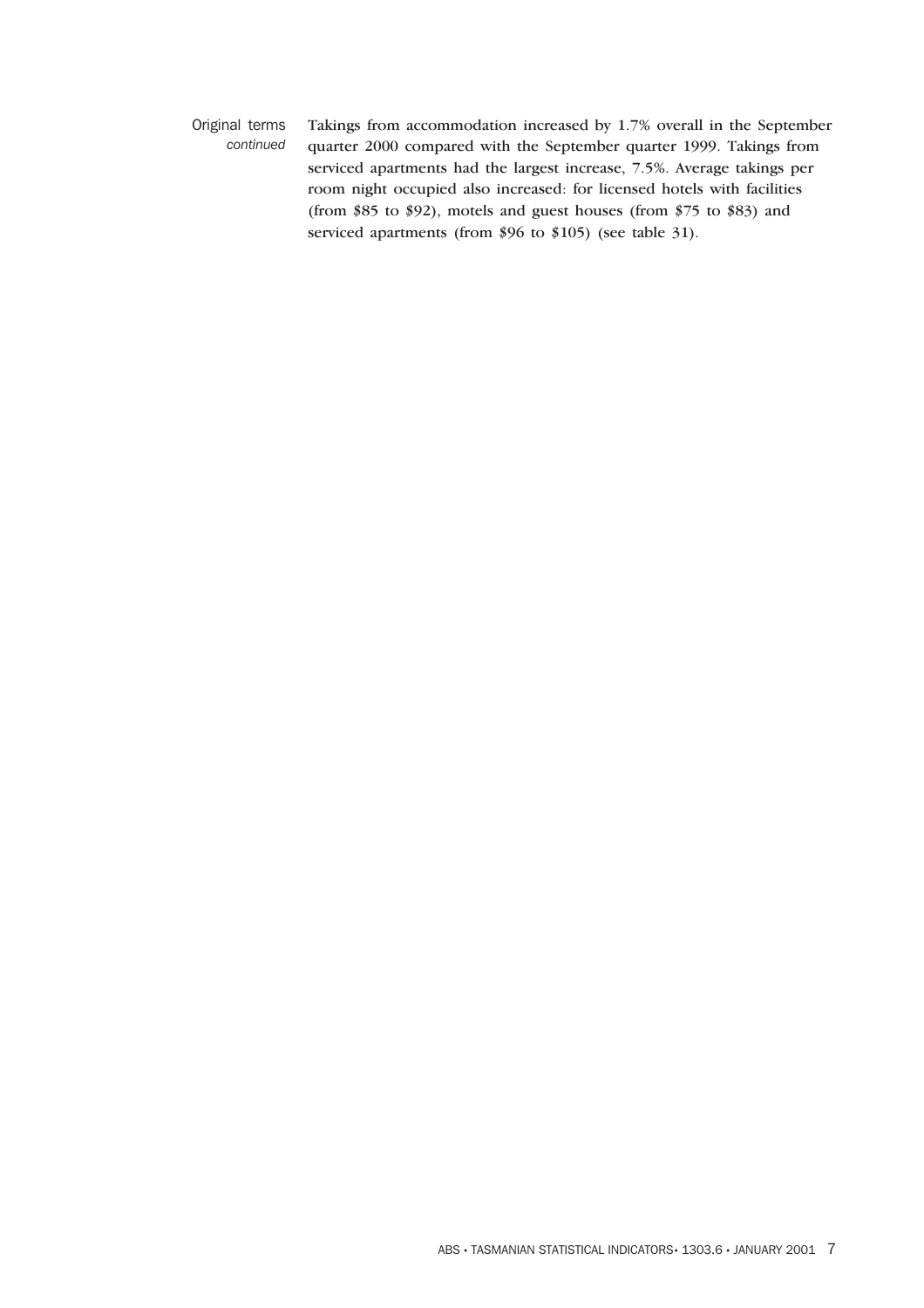### **LIST OF TABLES**

| 1  | Population                                                                     | 9  |
|----|--------------------------------------------------------------------------------|----|
| 2  | Births, deaths and marriages                                                   | 9  |
| 3  | Labour force status                                                            | 10 |
| 4  | Labour force status by region, males                                           | 11 |
| 5  | Labour force status by region, females                                         | 12 |
| 6  | Labour force status by region, persons                                         | 13 |
| 7  | Teenage labour market                                                          | 14 |
| 8  | All employed persons by occupation                                             | 15 |
| 9  | Employed wage and salary earners, sector and industry                          | 16 |
| 10 | Average hours worked                                                           | 16 |
|    | 11 Job vacancies                                                               | 17 |
|    | <b>12</b> Industrial disputes                                                  | 17 |
| 13 | Average weekly earnings of employees                                           | 18 |
| 14 | Indexes of total hourly rates of pay                                           | 19 |
| 15 | Summary of annual movements in wages and prices                                | 20 |
| 16 | House price index numbers, Hobart                                              | 20 |
| 17 | Consumer price index, Hobart and eight capital cities combined                 | 21 |
| 18 | Price index of materials used in building other than<br>house building, Hobart | 22 |
|    | <b>19</b> Production of selected commodities                                   | 24 |
| 20 | Livestock slaughtering: original                                               | 25 |
|    | <b>21</b> Livestock slaughtering: seasonally adjusted and trend                | 25 |
|    | 22 Meat production                                                             | 26 |
| 23 | Principal mineral concentrates produced                                        | 26 |
| 24 | Sawmills and plywood mills, logs delivered and<br>timber produced              | 27 |
| 25 | Chipping and grinding of wood                                                  | 28 |
|    | <b>26</b> Logs delivered for milling or chipping                               | 28 |
|    | 27 Building approvals                                                          | 29 |
| 28 | Secured housing commitments                                                    | 30 |
| 29 | Private new capital expenditure by type of asset                               | 30 |
| 30 | <b>Banking</b> statistics                                                      | 31 |
| 31 | Accommodation establishments                                                   | 32 |
| 32 | National Parks, person entries                                                 | 33 |
| 33 | Tracks in National Parks, walker registrations                                 | 33 |
| 34 | Registrations of new motor vehicles                                            | 34 |
| 35 | Turnover of retail establishments at current prices                            | 35 |
| 36 | Value of overseas trade-Tasmania and Australia                                 | 36 |
| 37 | Merchandise exports by selected countries and country groups                   | 36 |
| 38 | Merchandise exports by selected commodity groups                               | 37 |
| 39 | Major Statistical Indicators-Australia and State comparisons                   | 38 |
| 40 | Major Statistical Indicators-Tasmanian Statistical Divisions                   | 40 |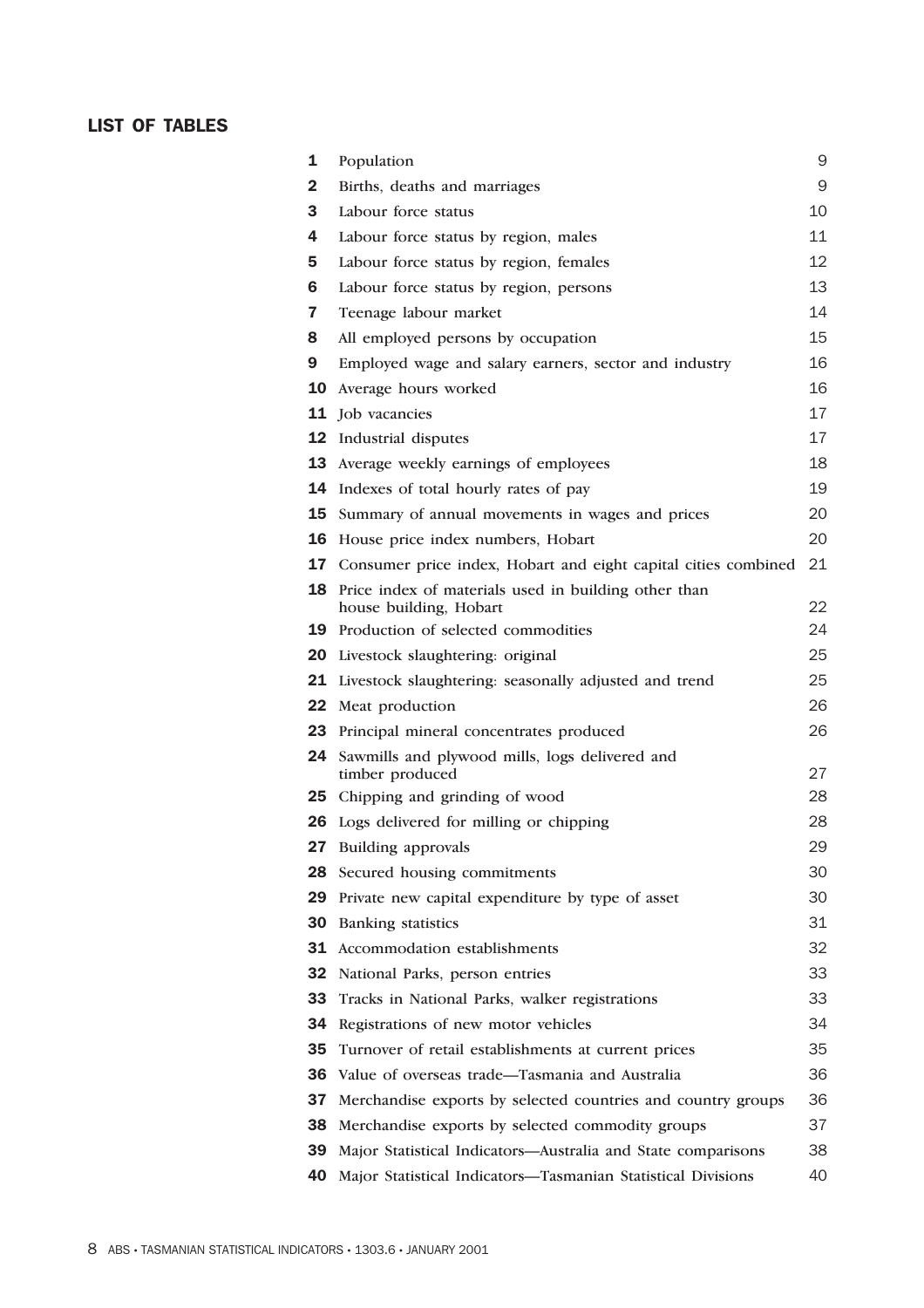## **1** POPULATION

|                 | Estimated resident<br>population | <b>Natural</b><br>increase(a) | Net estimated<br>migration gain | Total population<br>growth | Annual growth<br>rate(b) |
|-----------------|----------------------------------|-------------------------------|---------------------------------|----------------------------|--------------------------|
|                 | '000                             | '000                          | '000                            | '000                       | %                        |
| 1997-98         | 471.7                            | 2.1                           | $-3.9$                          | $-1.8$                     | $-0.38$                  |
| 1998-99         | 470.8                            | 2.7                           | $-3.6$                          | $-0.9$                     | $-0.19$                  |
| 1999-2000       | 470.4                            | 2.2                           | $-2.6$                          | $-0.4$                     | $-0.09$                  |
| 1998            |                                  |                               |                                 |                            |                          |
| June qtr        | 471.7                            | 0.5                           | $-1.1$                          | $-0.6$                     | $-0.38$                  |
| September gtr   | 471.6                            | 0.6                           | $-0.7$                          | $-0.1$                     | $-0.30$                  |
| December qtr    | 471.6                            | 0.7                           | $-0.7$                          | $-0.1$                     | $-0.23$                  |
| 1999            |                                  |                               |                                 |                            |                          |
| March qtr       | 471.1                            | 0.7                           | $-1.2$                          | $-0.5$                     | $-0.26$                  |
| June qtr        | 470.8                            | 0.7                           | $-1.0$                          | $-0.3$                     | $-0.19$                  |
| September qtr p | 470.8                            | 0.5                           | $-0.5$                          | $\Omega$                   | $-0.17$                  |
| December gtr p  | 470.7                            | 0.5                           | $-0.5$                          | $-0.1$                     | $-0.17$                  |
| 2000            |                                  |                               |                                 |                            |                          |
| March qtr p     | 470.6                            | 0.6                           | $-0.8$                          | $-0.1$                     | $-0.09$                  |
| June qtr p      | 472.4                            | 0.5                           | $-0.8$                          | $-0.3$                     | $-0.09$                  |

(a) Excess of live births registered over deaths registered (based on usual State of residence).

(b) Percentage growth from same quarter in previous year.

*Source: Australian Demographic Statistics (Cat. no. 3101.0).*

## **2** BIRTHS, DEATHS AND MARRIAGES(a)

|                 | <b>Births</b> |                      | Deaths  |                      | Infant mortality(b) |         | Marriages |                      |
|-----------------|---------------|----------------------|---------|----------------------|---------------------|---------|-----------|----------------------|
|                 | no.           | rate(c)              | no.     | rate(d)              | no.                 | rate(e) | no.       | rate(f)              |
| 1997-98         | 5870          | 1.76                 | 3766    | 6.6                  | 38                  | 6.5     | 2 7 8 2   | 5.9                  |
| 1998-99         | 6 3 8 4       | 1.95                 | 3 7 2 6 | 6.2                  | 41                  | 6.4     | 2 4 8 3   | $r$ 5.3              |
| 1999-2000       | 5844          | 1.82                 | 3683    | 6.2                  | 40                  | 6.8     | 2648      | 5.6                  |
| 1998            |               |                      |         |                      |                     |         |           |                      |
| June qtr        | 1420          | $\ddotsc$            | 921     | $\ddotsc$            | 11                  | 7.8     | 810       | $\sim$ $\sim$        |
| September gtr   | 1636          | $\ddotsc$            | 1 0 3 1 | $\ddotsc$            | 9                   | 5.5     | 331       | $\sim$ $\sim$        |
| December gtr    | 1567          | $\ddot{\phantom{a}}$ | 907     | $\ddot{\phantom{1}}$ | 8                   | 5.1     | 658       | $\sim$ $\sim$        |
| 1999            |               |                      |         |                      |                     |         |           |                      |
| March qtr       | 1545          | $\ddot{\phantom{a}}$ | 865     | $\ddot{\phantom{1}}$ | 9                   | 5.8     | 858       | $\sim$ $\sim$        |
| June qtr        | 1636          | $\ddotsc$            | 923     | $\ddotsc$            | 15                  | 9.2     | 636       | $\sim$ $\sim$        |
| September qtr p | 1555          | $\ddot{\phantom{a}}$ | 1 0 3 5 | $\ddotsc$            | 16                  | 10.3    | 327       | $\ddot{\phantom{1}}$ |
| December qrt p  | 1 3 6 7       | $\ddotsc$            | 905     | $\ddot{\phantom{1}}$ | 9                   | 6.6     | 678       | $\sim$ $\sim$        |
| 2000            |               |                      |         |                      |                     |         |           |                      |
| March qtr p     | 1512          | $\ddot{\phantom{a}}$ | 864     | $\ddotsc$            | 7                   | 4.6     | 910       | $\ddotsc$            |
| June qtr p      | 1410          | $\ddotsc$            | 879     | $\ddot{\phantom{1}}$ | 8                   | 5.7     | 733       | $\ddotsc$            |

(a) Usual residents of Tasmania.

(b) Deaths of children under one year of age.

(c) Total fertility rate. The sum of age specific fertility rates (live births at each age of a mother per female population of that age). It represents the number of children a woman would bear during her lifetime if she experienced age-specific fertility rates at each age of her reproductive life. (d) Standardised death rate. The overall death rate, per 1,000 persons, that would have prevailed in a standard population if it had experienced at

each age the death rates of the population being studied. The standard population used in these calculations is all persons in the 1991 Australian population.

(e) Rate per 1,000 live births.

(f) Crude marriage rate is the number of marriages registered during the financial year, per 1,000 estimated resident population at 31 December of that year.

*Source: Australian Demographic Statistics (Cat. no. 3101.0.)*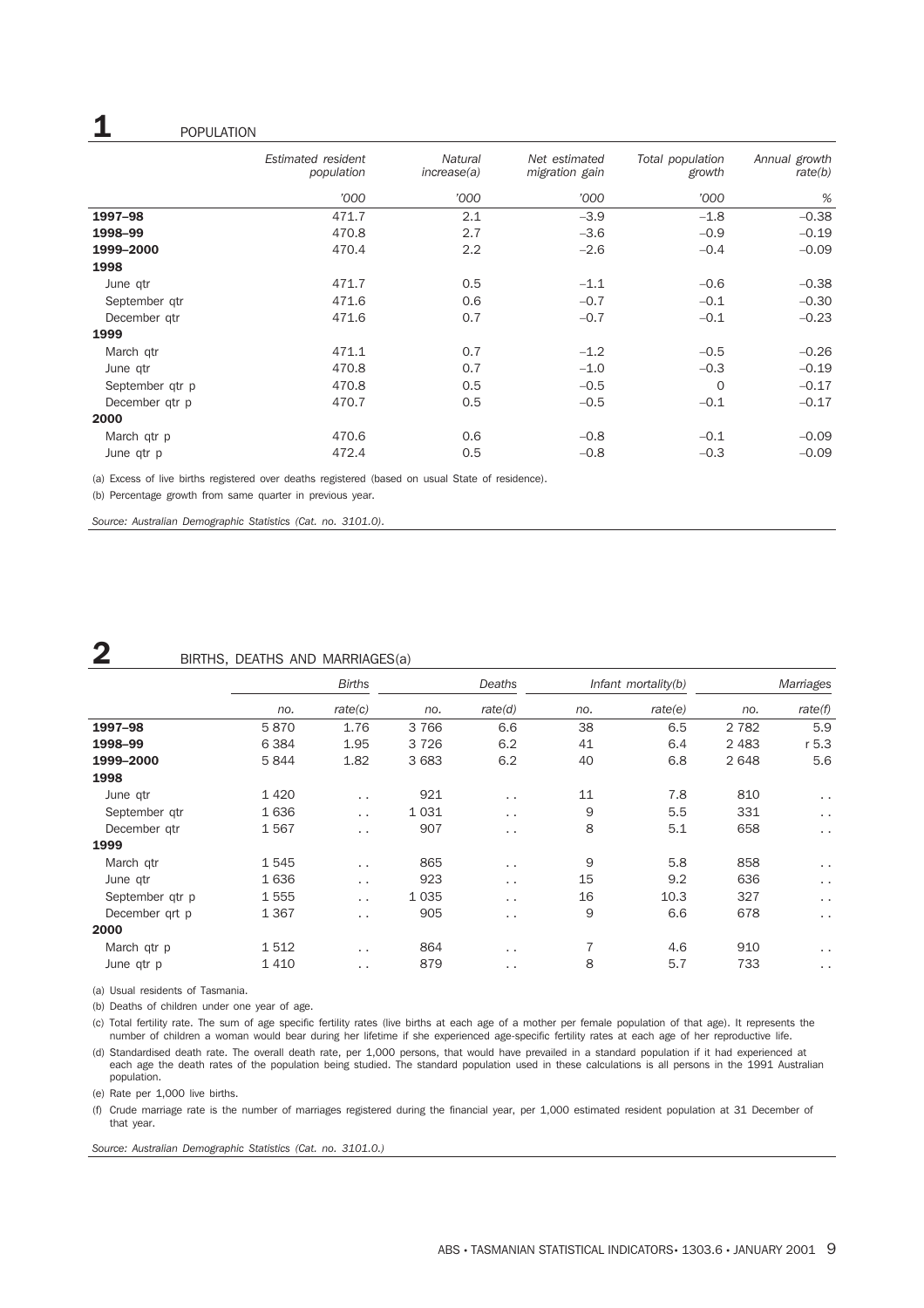# **3** LABOUR FORCE STATUS(a) — SEASONALLY ADJUSTED AND TREND

|           | Seasonally adjusted series(b) |            |                        |                       |          |            |                        | Trend series(b)       |
|-----------|-------------------------------|------------|------------------------|-----------------------|----------|------------|------------------------|-----------------------|
|           | Employed                      | Unemployed | Unemploy-<br>ment rate | Participation<br>rate | Employed | Unemployed | Unemploy-<br>ment rate | Participation<br>rate |
|           | '000                          | '000       | $\%$                   | $\%$                  | '000     | '000       | $\%$                   | $\%$                  |
|           |                               |            |                        | <b>MALES</b>          |          |            |                        |                       |
| 1999      |                               |            |                        |                       |          |            |                        |                       |
| November  | 109.9                         | 13.5       | 10.9                   | 68.5                  | 110.1    | 12.5       | 10.2                   | 68.0                  |
| December  | 110.5                         | 12.4       | 10.1                   | 68.2                  | 109.9    | 12.2       | 10.0                   | 67.8                  |
| 2000      |                               |            |                        |                       |          |            |                        |                       |
| January   | 109.8                         | 11.8       | 9.7                    | 67.5                  | 109.7    | 11.9       | 9.7                    | 67.5                  |
| February  | 109.7                         | 10.9       | 9.1                    | 66.9                  | 109.5    | 11.5       | 9.5                    | 67.2                  |
| March     | 109.3                         | 11.0       | 9.1                    | 66.7                  | 109.3    | 11.4       | 9.5                    | 67.0                  |
| April     | 108.5                         | 11.6       | 9.7                    | 66.6                  | 109.4    | 11.6       | 9.6                    | 67.1                  |
| May       | 109.3                         | 11.9       | 9.8                    | 67.2                  | 109.5    | 12.0       | 9.9                    | 67.4                  |
| June      | 110.2                         | 13.6       | 11.0                   | 68.6                  | 109.8    | 12.4       | 10.2                   | 67.8                  |
| July      | 110.8                         | 11.6       | 9.5                    | 67.8                  | 110.2    | 12.7       | 10.4                   | 68.1                  |
| August    | 110.5                         | 13.6       | 11.0                   | 68.7                  | 110.5    | 12.9       | 10.4                   | 68.3                  |
| September | 110.6                         | 13.0       | 10.5                   | 68.4                  | 110.8    | 12.9       | 10.4                   | 68.5                  |
| October   | 110.5                         | 12.7       | 10.3                   | 68.2                  | 111.1    | 12.8       | 10.4                   | 68.6                  |
| November  | 112.1                         | 12.3       | 9.9                    | 68.8                  | 111.3    | 12.8       | 10.3                   | 68.6                  |
|           |                               |            |                        | <b>FEMALES</b>        |          |            |                        |                       |
| 1999      |                               |            |                        |                       |          |            |                        |                       |
| November  | 88.0                          | 8.0        | 8.4                    | 50.6                  | 88.0     | 7.7        | 8.0                    | 50.4                  |
| December  | 88.9                          | 7.6        | 7.9                    | 50.8                  | 88.5     | 7.8        | 8.1                    | 50.7                  |
| 2000      |                               |            |                        |                       |          |            |                        |                       |
| January   | 89.8                          | 7.9        | 8.1                    | 51.4                  | 88.9     | 8.0        | 8.3                    | 51.0                  |
| February  | 88.3                          | 7.8        | 8.1                    | 50.6                  | 89.1     | 8.2        | 8.4                    | 51.2                  |
| March     | 89.9                          | 8.3        | 8.5                    | 51.7                  | 89.2     | 8.3        | 8.5                    | 51.3                  |
| April     | 88.2                          | 9.2        | 9.4                    | 51.2                  | 89.2     | 8.3        | 8.5                    | 51.3                  |
| May       | 88.7                          | 8.6        | 8.9                    | 51.2                  | 89.1     | 8.3        | 8.5                    | 51.2                  |
| June      | 90.7                          | 7.2        | 7.4                    | 51.4                  | 89.0     | 8.2        | 8.4                    | 51.1                  |
| July      | 88.6                          | 7.5        | 7.8                    | 50.5                  | 88.9     | 8.1        | 8.3                    | 50.9                  |
| August    | 88.7                          | 8.6        | 8.8                    | 51.1                  | 88.9     | 8.0        | 8.3                    | 50.8                  |
| September | 87.6                          | 8.6        | 8.9                    | 50.4                  | 88.9     | 8.0        | 8.3                    | 50.8                  |
| October   | 89.7                          | 7.4        | 7.6                    | 50.9                  | 88.9     | 8.0        | 8.2                    | 50.8                  |
| November  | 89.5                          | 8.2        | 8.4                    | 51.2                  | 89.0     | 8.0        | 8.3                    | 50.9                  |
|           |                               |            |                        | <b>TOTAL</b>          |          |            |                        |                       |
| 1999      |                               |            |                        |                       |          |            |                        |                       |
| November  | 197.9                         | 21.5       | 9.8                    | 59.3                  | 198.1    | 20.2       | 9.2                    | 59.0                  |
| December  | 199.4                         | 20.0       | 9.1                    | 59.3                  | 198.5    | 20.1       | 9.2                    | 59.0                  |
| 2000      |                               |            |                        |                       |          |            |                        |                       |
| January   | 199.6                         | 19.6       | 9.0                    | 59.2                  | 198.6    | 19.9       | 9.1                    | 59.0                  |
| February  | 198.0                         | 18.7       | 8.6                    | 58.5                  | 198.6    | 19.7       | 9.0                    | 59.0                  |
| March     | 199.2                         | 19.3       | 8.9                    | 59.0                  | 198.6    | 19.7       | 9.0                    | 58.9                  |
| April     | 196.7                         | 20.8       | 9.6                    | 58.7                  | 198.6    | 19.9       | 9.1                    | 59.0                  |
| May       | 198.0                         | 20.6       | 9.4                    | 59.0                  | 198.6    | 20.3       | 9.3                    | 59.1                  |
| June      | 200.9                         | 20.8       | 9.4                    | 59.8                  | 198.9    | 20.6       | 9.4                    | 59.2                  |
| July      | 199.5                         | 19.1       | 8.7                    | 58.9                  | 199.2    | 20.8       | 9.4                    | 59.3                  |
| August    | 199.1                         | 22.2       | 10.0                   | 59.6                  | 199.4    | 20.9       | 9.5                    | 59.4                  |
| September | 198.2                         | 21.6       | 9.8                    | 59.2                  | 199.7    | 20.9       | 9.5                    | 59.4                  |
| October   | 200.2                         | 20.1       | 9.1                    | 59.3                  | 200.1    | 20.8       | 9.4                    | 59.5                  |
| November  | 201.6                         | 20.5       | 9.2                    | 59.8                  | 200.3    | 20.8       | 9.4                    | 59.5                  |

(a) For explanation of terms and concepts, refer to Labour Force, Australia, Preliminary (Cat. no. 6202.0).

(b) Seasonal factors are reviewed annually to take account of each additional year's data. The results of the review are used to compile revised seasonally adjusted and trend estimates each February. Trend estimates for the most recent months are also revised each month; see Notes on page 2.

*Source: Labour Force, Australia, Preliminary (Cat. no. 6202.0).*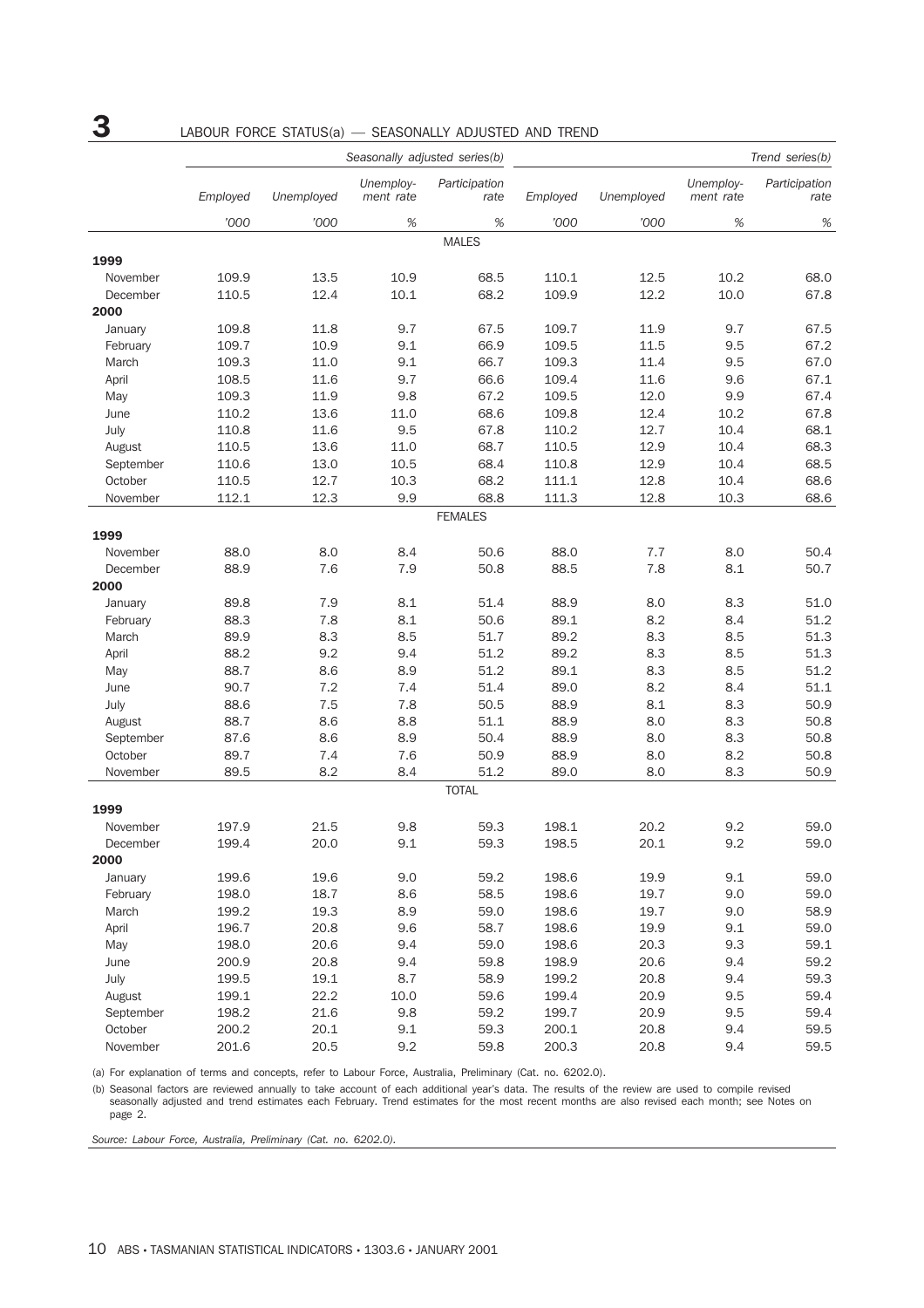|           | Total employed | Total unemployed                          | Unemployment rate | Participation rate |
|-----------|----------------|-------------------------------------------|-------------------|--------------------|
|           | '000           | '000                                      | %                 | %                  |
|           |                | HOBART AND SOUTHERN STATISTICAL DIVISIONS |                   |                    |
| 1997      |                |                                           |                   |                    |
| November  | 49.9           | 6.8                                       | 12.0              | 67.8               |
| 1999      |                |                                           |                   |                    |
| November  | 52.8           | 5.8                                       | 9.9               | 66.0               |
| 2000      |                |                                           |                   |                    |
| September | 52.8           | 7.1                                       | 11.8              | 67.6               |
| October   | 50.5           | 6.4                                       | 11.2              | 65.1               |
| November  | 51.7           | 6.8                                       | 11.7              | 66.9               |
|           |                | NORTHERN STATISTICAL DIVISION             |                   |                    |
| 1997      |                |                                           |                   |                    |
| November  | 32.5           | 4.0                                       | 10.9              | 68.9               |
| 1999      |                |                                           |                   |                    |
| November  | 31.9           | 3.0                                       | 8.5               | 68.6               |
| 2000      |                |                                           |                   |                    |
| September | 34.2           | 2.8                                       | 7.5               | 70.7               |
| October   | 35.6           | 2.9                                       | 7.6               | 72.9               |
| November  | 36.2           | 2.7                                       | 6.9               | 73.2               |
|           |                | MERSEY-LYELL STATISTICAL DIVISION         |                   |                    |
| 1997      |                |                                           |                   |                    |
| November  | 27.2           | 4.4                                       | 14.0              | 72.3               |
| 1999      |                |                                           |                   |                    |
| November  | 24.5           | 4.4                                       | 15.2              | 71.2               |
| 2000      |                |                                           |                   |                    |
| September | 23.5           | 2.9                                       | 11.0              | 66.2               |
| October   | 23.9           | 3.0                                       | 11.1              | 66.3               |
| November  | 23.4           | 2.5                                       | 9.6               | 64.5               |
|           |                | <b>TASMANIA</b>                           |                   |                    |
| 1997      |                |                                           |                   |                    |
| November  | 109.6          | 15.2                                      | 12.2              | 69.2               |
| 1999      |                |                                           |                   |                    |
| November  | 109.2          | 13.1                                      | 10.7              | 67.9               |
| 2000      |                |                                           |                   |                    |
| September | 110.4          | 12.7                                      | 10.3              | 68.2               |
| October   | 109.9          | 12.3                                      | 10.1              | 67.6               |
| November  | 111.3          | 12.0                                      | 9.7               | 68.2               |

## **4** LABOUR FORCE STATUS BY REGION — MALES(a)(b)

(a) For explanation of terms and concepts, refer to Labour Force, Australia (Cat. no. 6203.0).

(b) Data in this table are original series, i.e. they are not part of a seasonally adjusted or a trend series. Accordingly, care should be exercised when using these data.

*Source: Labour Force, Selected Summary Tables, Australia (Cat. no. 6291.0.40.001).*

#### Hobart and Southern Statistical Divisions—Persons (see table 6)



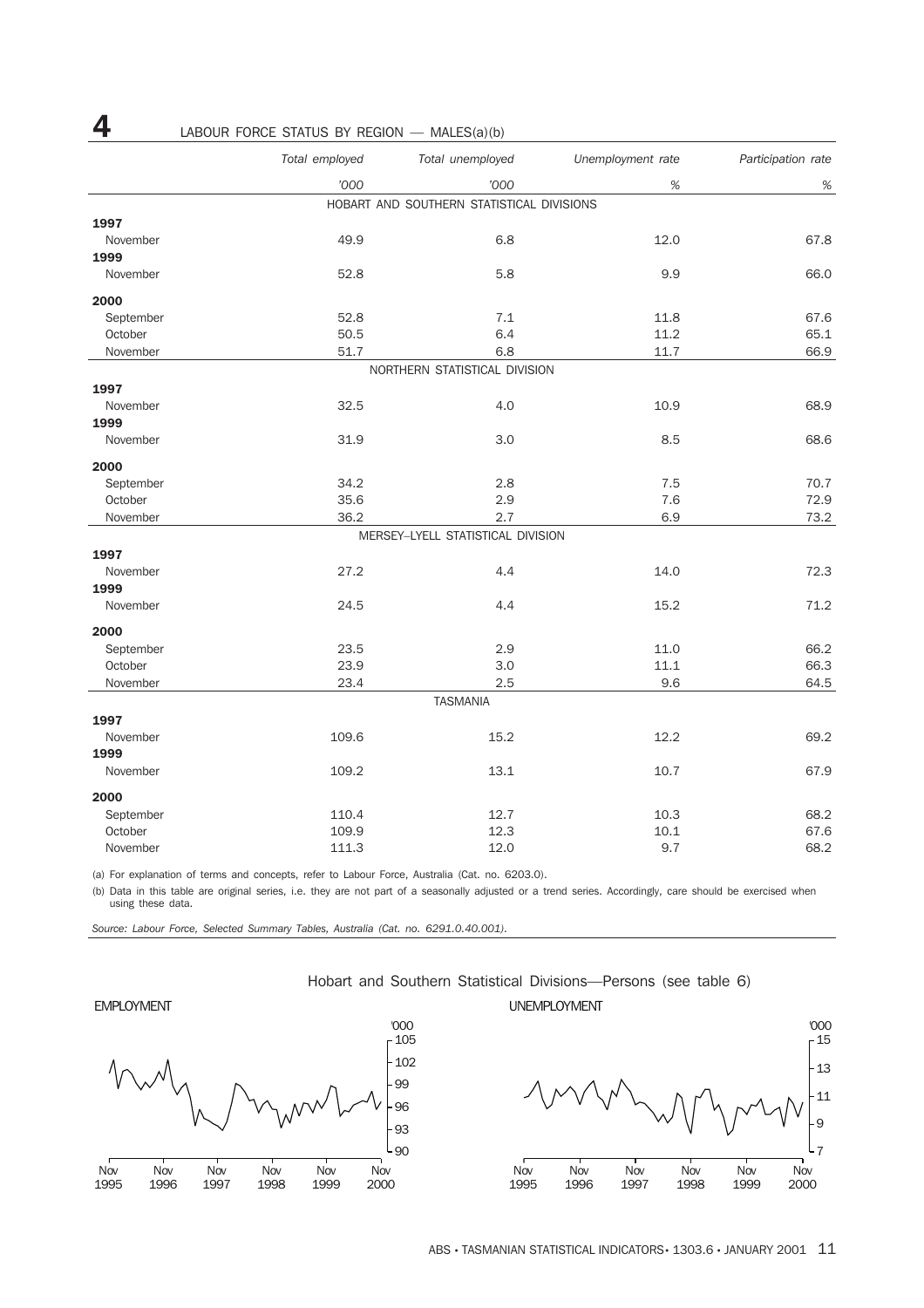|           | Total employed | Total unemployed                          | Unemployment rate | Participation rate |
|-----------|----------------|-------------------------------------------|-------------------|--------------------|
|           | '000           | '000                                      | $\%$              | %                  |
|           |                | HOBART AND SOUTHERN STATISTICAL DIVISIONS |                   |                    |
| 1997      |                |                                           |                   |                    |
| November  | 43.6           | 3.6                                       | 7.6               | 53.0               |
| 1999      |                |                                           |                   |                    |
| November  | 44.2           | 3.9                                       | 8.2               | 51.2               |
| 2000      |                |                                           |                   |                    |
| September | 45.4           | 3.5                                       | 7.1               | 52.2               |
| October   | 45.1           | 3.1                                       | 6.4               | 52.1               |
| November  | 45.1           | 3.8                                       | 7.7               | 52.5               |
|           |                | NORTHERN STATISTICAL DIVISION             |                   |                    |
| 1997      |                |                                           |                   |                    |
| November  | 21.5           | 2.3                                       | 9.6               | 44.8               |
| 1999      |                |                                           |                   |                    |
| November  | 24.8           | 1.8                                       | 6.7               | 48.2               |
| 2000      |                |                                           |                   |                    |
| September | 25.3           | 2.7                                       | 9.5               | 50.8               |
| October   | 26.2           | 2.1                                       | 7.6               | 50.9               |
| November  | 27.1           | 2.2                                       | 7.5               | 51.8               |
|           |                | MERSEY-LYELL STATISTICAL DIVISION         |                   |                    |
| 1997      |                |                                           |                   |                    |
| November  | 18.6           | 2.6                                       | 12.1              | 45.0               |
| 1999      |                |                                           |                   |                    |
| November  | 19.4           | 2.2                                       | 10.1              | 52.9               |
| 2000      |                |                                           |                   |                    |
| September | 17.5           | 2.4                                       | 11.9              | 47.3               |
| October   | 17.9           | 2.7                                       | 13.0              | 48.3               |
| November  | 17.7           | 2.1                                       | 10.5              | 48.0               |
|           |                | <b>TASMANIA</b>                           |                   |                    |
| 1997      |                |                                           |                   |                    |
| November  | 83.7           | 8.4                                       | 9.2               | 48.7               |
| 1999      |                |                                           |                   |                    |
| November  | 88.3           | 7.9                                       | 8.2               | 50.7               |
| 2000      |                |                                           |                   |                    |
| September | 88.2           | 8.5                                       | 8.8               | 50.7               |
| October   | 89.2           | 7.9                                       | 8.1               | 50.9               |
| November  | 89.9           | 8.1                                       | 8.2               | 51.3               |

(a) For explanation of terms and concepts, refer to Labour Force, Australia (Cat. no. 6203.0).

(b) Data in this table are original series, i.e. they are not part of a seasonally adjusted or a trend series. Accordingly, care should be exercised when using these data.

*Source: Labour Force, Selected Summary Tables, Australia (Cat. no. 6291.0.40.001).*

EMPLOYMENT







# **5** LABOUR FORCE STATUS BY REGION — FEMALES(a)(b)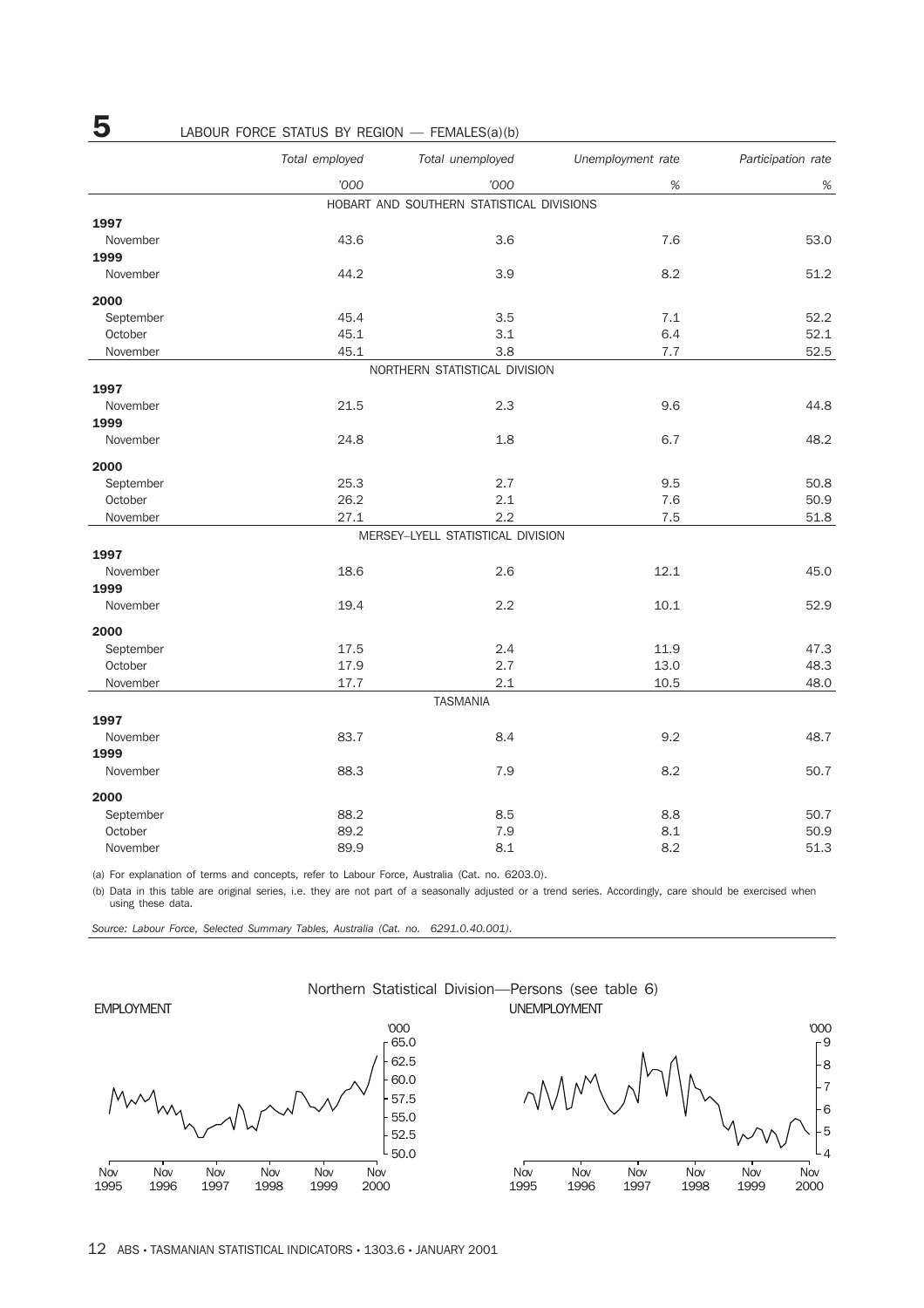|           | Total employed<br>Total unemployed |                                           | Unemployment rate | Participation rate |
|-----------|------------------------------------|-------------------------------------------|-------------------|--------------------|
|           | '000                               | '000                                      | $\%$              | $\%$               |
|           |                                    | HOBART AND SOUTHERN STATISTICAL DIVISIONS |                   |                    |
| 1997      |                                    |                                           |                   |                    |
| November  | 93.5                               | 10.4                                      | 10.0              | 60.2               |
| 1999      |                                    |                                           |                   |                    |
| November  | 97.0                               | 9.7                                       | 9.1               | 58.4               |
| 2000      |                                    |                                           |                   |                    |
| September | 98.2                               | 10.5                                      | 9.7               | 59.7               |
| October   | 95.7                               | 9.5                                       | 9.0               | 58.4               |
| November  | 96.8                               | 10.6                                      | 9.9               | 59.5               |
|           |                                    | NORTHERN STATISTICAL DIVISION             |                   |                    |
| 1997      |                                    |                                           |                   |                    |
| November  | 54.0                               | 6.3                                       | 10.4              | 56.8               |
| 1999      |                                    |                                           |                   |                    |
| November  | 56.6                               | 4.8                                       | 7.8               | 58.0               |
| 2000      |                                    |                                           |                   |                    |
| September | 59.4                               | 5.5                                       | 8.4               | 60.5               |
| October   | 61.7                               | 5.1                                       | 7.6               | 61.6               |
| November  | 63.3                               | 4.9                                       | 7.2               | 62.2               |
|           |                                    | MERSEY-LYELL STATISTICAL DIVISION         |                   |                    |
| 1997      |                                    |                                           |                   |                    |
| November  | 45.8                               | 7.0                                       | 13.2              | 58.1               |
| 1999      |                                    |                                           |                   |                    |
| November  | 43.9                               | 6.5                                       | 13.0              | 62.0               |
| 2000      |                                    |                                           |                   |                    |
| September | 41.0                               | 5.3                                       | 11.4              | 56.5               |
| October   | 41.8                               | 5.7                                       | 11.9              | 57.1               |
| November  | 41.1                               | 4.6                                       | 10.0              | 56.1               |
|           |                                    | <b>TASMANIA</b>                           |                   |                    |
| 1997      |                                    |                                           |                   |                    |
| November  | 193.3                              | 23.6                                      | 10.9              | 58.7               |
| 1999      |                                    |                                           |                   |                    |
| November  | 197.5                              | 21.0                                      | 9.6               | 59.1               |
| 2000      |                                    |                                           |                   |                    |
| September | 198.6                              | 21.2                                      | 9.7               | 59.2               |
| October   | 199.2                              | 20.2                                      | 9.2               | 59.1               |

# **6** LABOUR FORCE STATUS BY REGION — PERSONS(a)(b)

(a) For explanation of terms and concepts, refer to Labour Force, Australia (Cat. no. 6203.0).

(b) Data in this table are original series, i.e. they are not part of a seasonally adjusted or a trend series. Accordingly, care should be exercised when using these data.

November 201.2 20.1 9.1 59.6

*Source: Labour Force, Selected Summary Tables, Australia (Cat. no. 6291.0.40.001).*

#### Mersey–Lyell Statistical Division—Persons (see table 6)

#### EMPLOYMENT



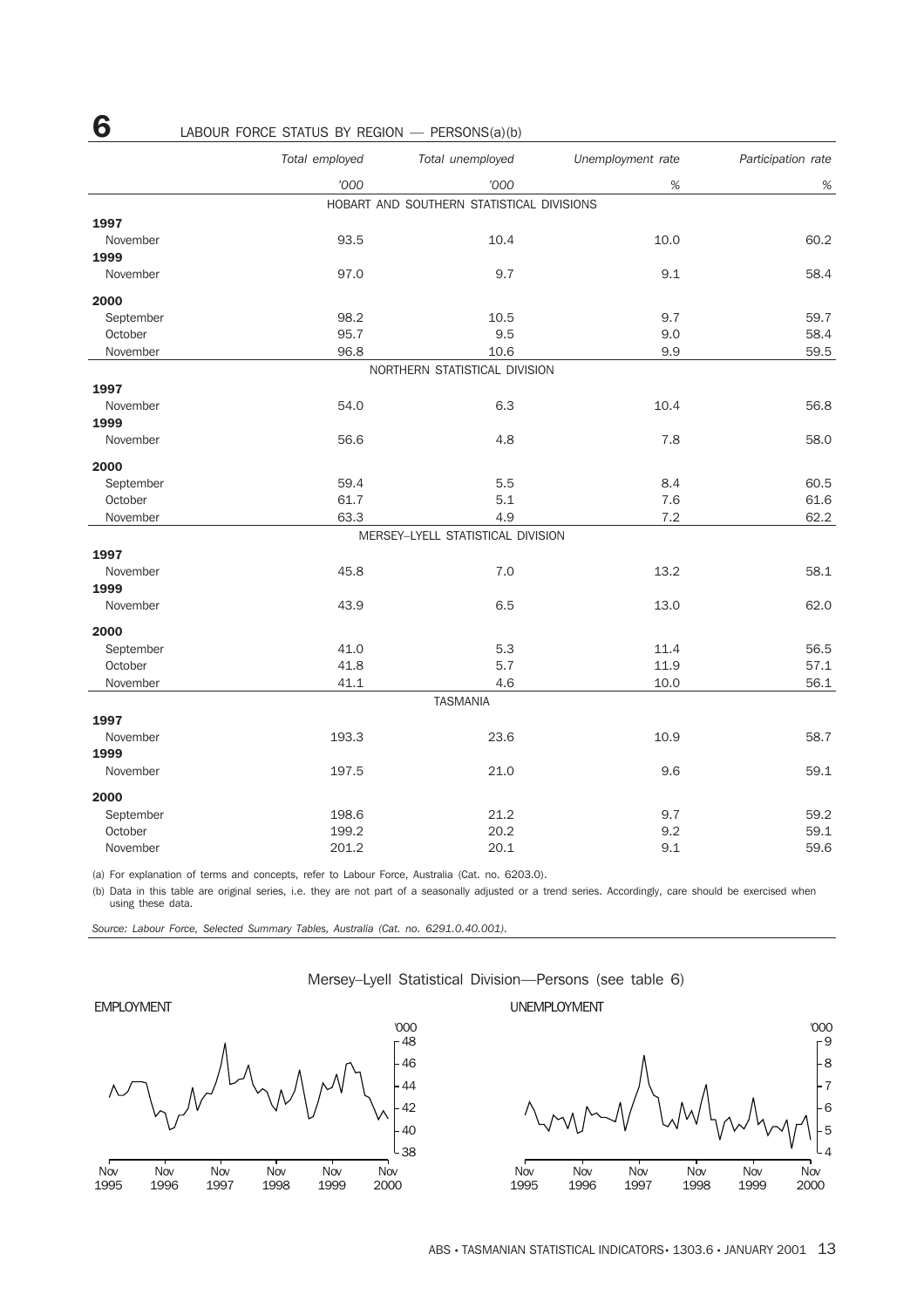| 7         |              |          | TEENAGE LABOUR MARKET(a)         |            |                 |                           |                                                      |                                                                 |                                  |                       |
|-----------|--------------|----------|----------------------------------|------------|-----------------|---------------------------|------------------------------------------------------|-----------------------------------------------------------------|----------------------------------|-----------------------|
|           |              | Employed |                                  | Unemployed |                 |                           |                                                      |                                                                 |                                  |                       |
|           | Full<br>time | Total    | Looking<br>for full<br>time work | Total      | Labour<br>force | Not in<br>labour<br>force | Civilian<br>population<br>aged 15-19                 | Unemployment<br>rate                                            | Unemployment<br>population ratio | Participation<br>rate |
|           | '000         | '000     | '000                             | '000       | '000            | '000                      | '000                                                 | %                                                               | %                                | %                     |
|           |              |          |                                  |            |                 |                           |                                                      | ATTENDING NEITHER A SCHOOL NOR A TERTIARY INSTITUTION FULL TIME |                                  |                       |
| 1997      |              |          |                                  |            |                 |                           |                                                      |                                                                 |                                  |                       |
| November  | 5.9          | 7.7      | 2.4                              | 2.4        | 10.1            | 2.1                       | 12.2                                                 | 23.3                                                            | 19.3                             | 82.7                  |
| 1999      |              |          |                                  |            |                 |                           |                                                      |                                                                 |                                  |                       |
| November  | 6.2          | 7.9      | 1.3                              | 1.4        | 9.3             | 2.0                       | 11.3                                                 | 15.4                                                            | 12.7                             | 82.3                  |
| 2000      |              |          |                                  |            |                 |                           |                                                      |                                                                 |                                  |                       |
| September | 5.6          | 8.0      | 1.7                              | 1.8        | 9.8             | 1.3                       | 11.1                                                 | 18.3                                                            | 16.3                             | 88.7                  |
| October   | 4.3          | 7.1      | 2.6                              | 2.6        | 9.7             | 0.8                       | 10.5                                                 | 27.0                                                            | 24.9                             | 92.5                  |
| November  | 5.0          | 7.6      | 1.9                              | 2.1        | 9.6             | 1.1                       | 10.8                                                 | 21.3                                                            | 19.0                             | 89.4                  |
|           |              |          |                                  |            |                 |                           | ATTENDING SCHOOL OR A TERTIARY INSTITUTION FULL TIME |                                                                 |                                  |                       |
| 1997      |              |          |                                  |            |                 |                           |                                                      |                                                                 |                                  |                       |
| November  | 0.1          | 6.3      | 0.4                              | 1.6        | 8.0             | 14.1                      | 22.0                                                 | 20.3                                                            | 7.3                              | 36.2                  |
| 1999      |              |          |                                  |            |                 |                           |                                                      |                                                                 |                                  |                       |
| November  | 0.0          | 7.0      | 0.7                              | 2.0        | 9.0             | 14.5                      | 23.5                                                 | 22.1                                                            | 8.5                              | 38.3                  |
| 2000      |              |          |                                  |            |                 |                           |                                                      |                                                                 |                                  |                       |
| September | 0.3          | 7.3      | 0.3                              | 1.9        | 9.1             | 14.5                      | 23.6                                                 | 20.5                                                            | 7.9                              | 38.7                  |
| October   | 0.2          | 8.0      | 0.4                              | 2.3        | 10.2            | 13.9                      | 24.2                                                 | 22.2                                                            | 9.4                              | 42.3                  |
| November  | 0.3          | 7.2      | 0.6                              | 2.5        | 9.7             | 14.1                      | 23.9                                                 | 26.1                                                            | 10.6                             | 40.8                  |
|           |              |          |                                  |            |                 | <b>TOTAL</b>              |                                                      |                                                                 |                                  |                       |
| 1997      |              |          |                                  |            |                 |                           |                                                      |                                                                 |                                  |                       |
| November  | 6.1          | 14.1     | 2.8                              | 4.0        | 18.1            | 16.2                      | 34.2                                                 | 22.0                                                            | 11.6                             | 52.8                  |
| 1999      |              |          |                                  |            |                 |                           |                                                      |                                                                 |                                  |                       |
| November  | 6.2          | 14.9     | 2.0                              | 3.4        | 18.3            | 16.5                      | 34.8                                                 | 18.7                                                            | 9.8                              | 52.6                  |
| 2000      |              |          |                                  |            |                 |                           |                                                      |                                                                 |                                  |                       |
| September | 6.0          | 15.3     | 2.0                              | 3.7        | 19.0            | 15.7                      | 34.7                                                 | 19.4                                                            | 10.6                             | 54.7                  |
| October   | 4.5          | 15.1     | 3.0                              | 4.9        | 20.0            | 14.7                      | 34.7                                                 | 24.5                                                            | 14.1                             | 57.5                  |
| November  | 5.3          | 14.8     | 2.5                              | 4.6        | 19.4            | 15.3                      | 34.7                                                 | 23.7                                                            | 13.2                             | 55.9                  |
|           |              |          |                                  |            |                 |                           |                                                      |                                                                 |                                  |                       |

(a) Persons aged 15–19 years. For explanation of terms and concepts, refer to Labour Force, Australia (Cat. no. 6203.0). Care should be exercised when using these series as some estimates are subject to high sampling variability.

*Source: Unpublished data, Labour Force, Estimates; Labour Force, Teenage Employment and Unemployment, Australia, Preliminary, Data Report (Cat. no. 6202.0.40.001).*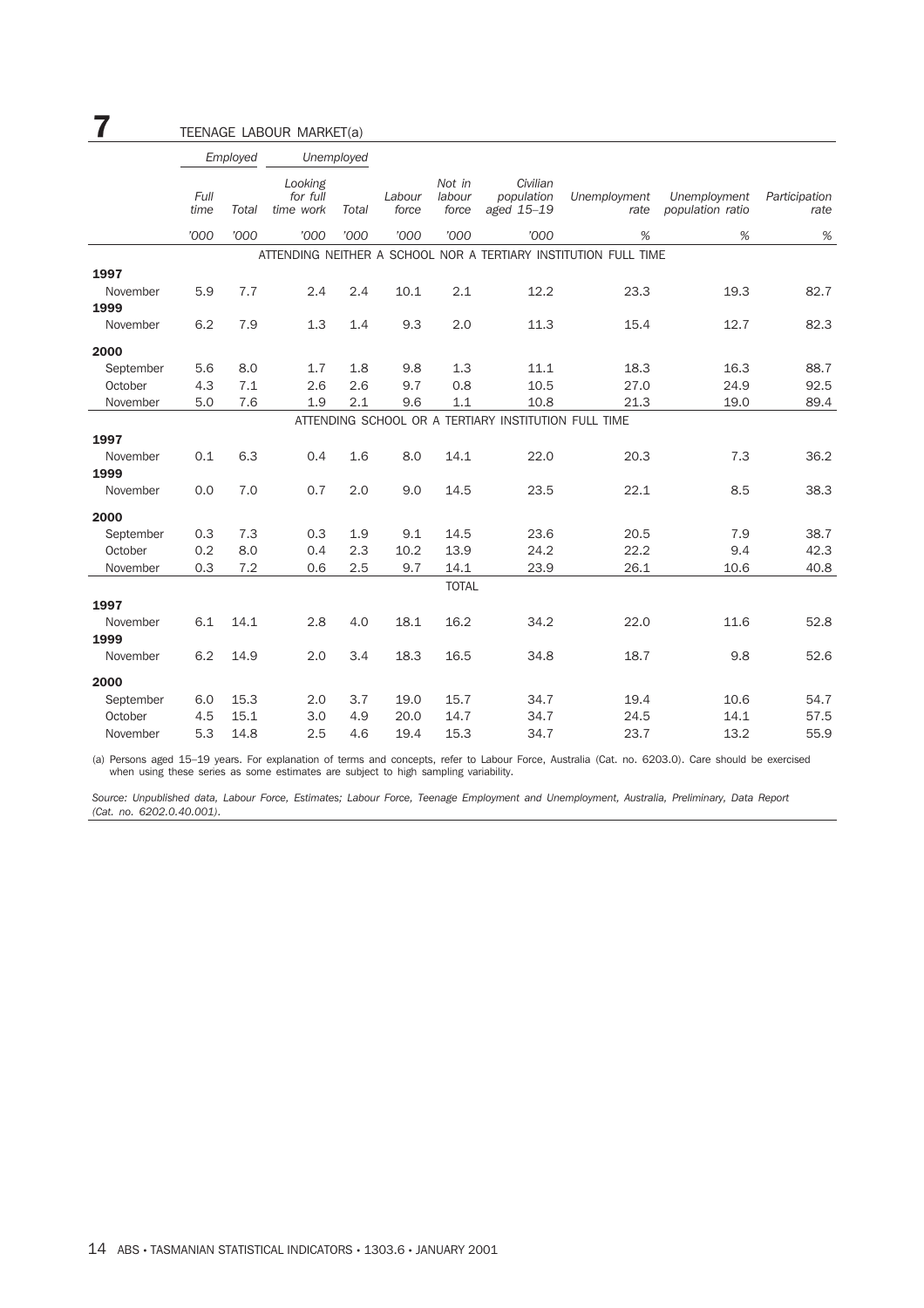# **8** ALL EMPLOYED PERSONS BY OCCUPATION(a)

|                                                          | August<br>1999 | August 2000 |         |         | Proportion of total<br>employed |                |
|----------------------------------------------------------|----------------|-------------|---------|---------|---------------------------------|----------------|
|                                                          | Persons        | Males       | Females | Persons | August<br>1999                  | August<br>2000 |
|                                                          | '000           | '000        | '000    | '000    | %                               | $\%$           |
| Managers and administrators                              |                |             |         |         |                                 |                |
| Generalist managers                                      | 2.1            | 1.8         | 0.2     | 2.0     | 1.1                             | 1.0            |
| Specialist managers                                      | 3.4            | 2.8         | 1.2     | 4.0     | 1.8                             | 1.6            |
| Farmers and farm managers                                | 8.8            | 5.3         | 2.2     | 7.5     | 4.5                             | 3.9            |
| Total                                                    | 14.3           | 9.6         | 3.0     | 12.7    | 7.3                             | 6.4            |
| Professionals                                            |                |             |         |         |                                 |                |
| Science, building and engineering professionals          | 2.7            | 2.4         | 0.5     | 2.9     | 1.4                             | 1.5            |
| Business and information professionals                   | 4.3            | 3.5         | 1.9     | 5.4     | 2.2                             | 2.8            |
| Health professionals                                     | 7.9            | 2.0         | 6.2     | 8.2     | 4.1                             | 4.2            |
| Education professionals                                  | 9.9            | 3.8         | 6.4     | 10.2    | 5.1                             | 5.2            |
| Social, arts and miscellaneous professionals             | 7.4            | 4.0         | 2.4     | 6.4     | 3.8                             | 3.2            |
| Total                                                    | 32.2           | 15.7        | 17.4    | 33.1    | 16.6                            | 16.8           |
| Associate professionals                                  |                |             |         |         |                                 |                |
| Science, engineering and related associate professionals | 2.5            | 1.7         | 0.3     | 2.0     | 1.3                             | 1.0            |
| Business and administration associate professionals      | 4.5            | 2.3         | 2.3     | 4.6     | 2.3                             | 2.3            |
| Managing supervisors (sales and service)                 | 8.7            | 5.8         | 3.1     | 8.9     | 4.5                             | 4.5            |
| Health and welfare associate professionals               | 1.1            | 0.3         | 0.8     | 1.1     | 0.6                             | 0.6            |
| Other associate professionals                            | 3.4            | 1.9         | 2.1     | 3.9     | 1.8                             | 2.0            |
| Total                                                    | 19.1           | 11.6        | 7.8     | 19.4    | 9.8                             | 9.9            |
| Tradespersons and related workers                        |                |             |         |         |                                 |                |
| Mechanical and fabrication engineering tradespersons     | 5.1            | 4.7         |         | 4.7     | 2.6                             | 2.4            |
| Automotive tradespersons                                 | 2.5            | 2.5         |         | 2.5     | 1.3                             | 1.3            |
| Electrical and electronics tradespersons                 | 5.3            | 4.3         |         | 4.3     | 2.7                             | 2.2            |
| Construction tradespersons                               | 5.3            | 5.5         | 0.1     | 5.6     | 2.7                             | 2.8            |
| Other tradespersons and related workers                  | 8.0            | 7.0         | 2.7     | 9.7     | 4.1                             | 4.9            |
| Total                                                    | 26.1           | 24.0        | 2.8     | 26.8    | 13.4                            | 13.6           |
| Advanced clerical and service workers                    |                |             |         |         |                                 |                |
| Secretaries and personal assistants                      | 2.6            |             | 2.0     | 2.0     | 1.3                             | 1.0            |
| Other advanced clerical and service workers              | 2.7            | 0.7         | 2.1     | 2.8     | 1.4                             | 1.4            |
| Total                                                    | 5.2            | 0.7         | 4.1     | 4.8     | 2.7                             | 2.4            |
| Intermediate clerical, sales and service workers         |                |             |         |         |                                 |                |
| Intermediate clerical workers                            | 22.6           | 5.4         | 15.4    | 20.8    | 11.6                            | 10.6           |
| Intermediate sales and related workers                   | 3.3            | 2.3         | 0.6     | 2.9     | 1.7                             | 1.5            |
| Intermediate service workers                             | 13.6           | 2.9         | 9.5     | 12.4    | 7.0                             | 6.3            |
| Total                                                    | 39.5           | 10.5        | 25.6    | 36.1    | 20.3                            | 18.3           |
| Intermediate production and transport workers            |                |             |         |         |                                 |                |
| Intermediate plant operators                             | 4.8            | 5.9         | 0.1     | 6.0     | 2.5                             | 3.1            |
| Intermediate machine operators                           | 2.6            | 1.4         | 1.0     | 2.5     | 1.3                             | 1.3            |
| Road and rail transport drivers                          | 7.3            | 6.1         | 0.3     | 6.4     | 3.8                             | 3.3            |
| Other intermediate production and transport workers      | 4.9            | 4.1         | 1.1     | 5.2     | 2.5                             | 2.6            |
| Total                                                    | 19.6           | 17.6        | 2.5     | 20.1    | 10.1                            | 10.2           |
| Elementary clerical, sales and service workers           |                |             |         |         |                                 |                |
| Elementary clerks<br>Elementary sales workers            | 1.2            | 0.7         | 0.8     | 1.5     | 0.6                             | 0.7            |
|                                                          | 16.1           | 5.6         | 12.8    | 18.4    | 8.3                             | 9.3            |
| Elementary service workers                               | $1.1\,$        | 1.2         | 1.6     | 2.8     | 0.6                             | 1.4            |
| Total                                                    | 18.4           | 7.4         | 15.2    | 22.6    | 9.5                             | 11.5           |
| Labourers and related workers                            |                |             |         |         |                                 |                |
| <b>Cleaners</b>                                          | 4.6            | 1.7         | 4.0     | 5.8     | 2.4                             | 2.9            |
| Factory labourers                                        | 5.5            | 3.4         | 1.7     | 5.1     | 2.8                             | 2.6            |
| Other labourers and related workers                      | 9.8            | 6.9         | 3.4     | 10.3    | 5.0                             | 5.2            |
| Total                                                    | 20.0           | 12.0        | 9.2     | 21.1    | 10.3                            | 10.8           |
| <b>Total employed</b>                                    | 194.3          | 109.2       | 87.5    | 196.7   | 100.0                           | 100.0          |

(a) For explanation of terms and concepts, refer to Labour Force, Australia (Cat. no. 6203.0).

*Source: Unpublished data, Labour Force, Estimates.*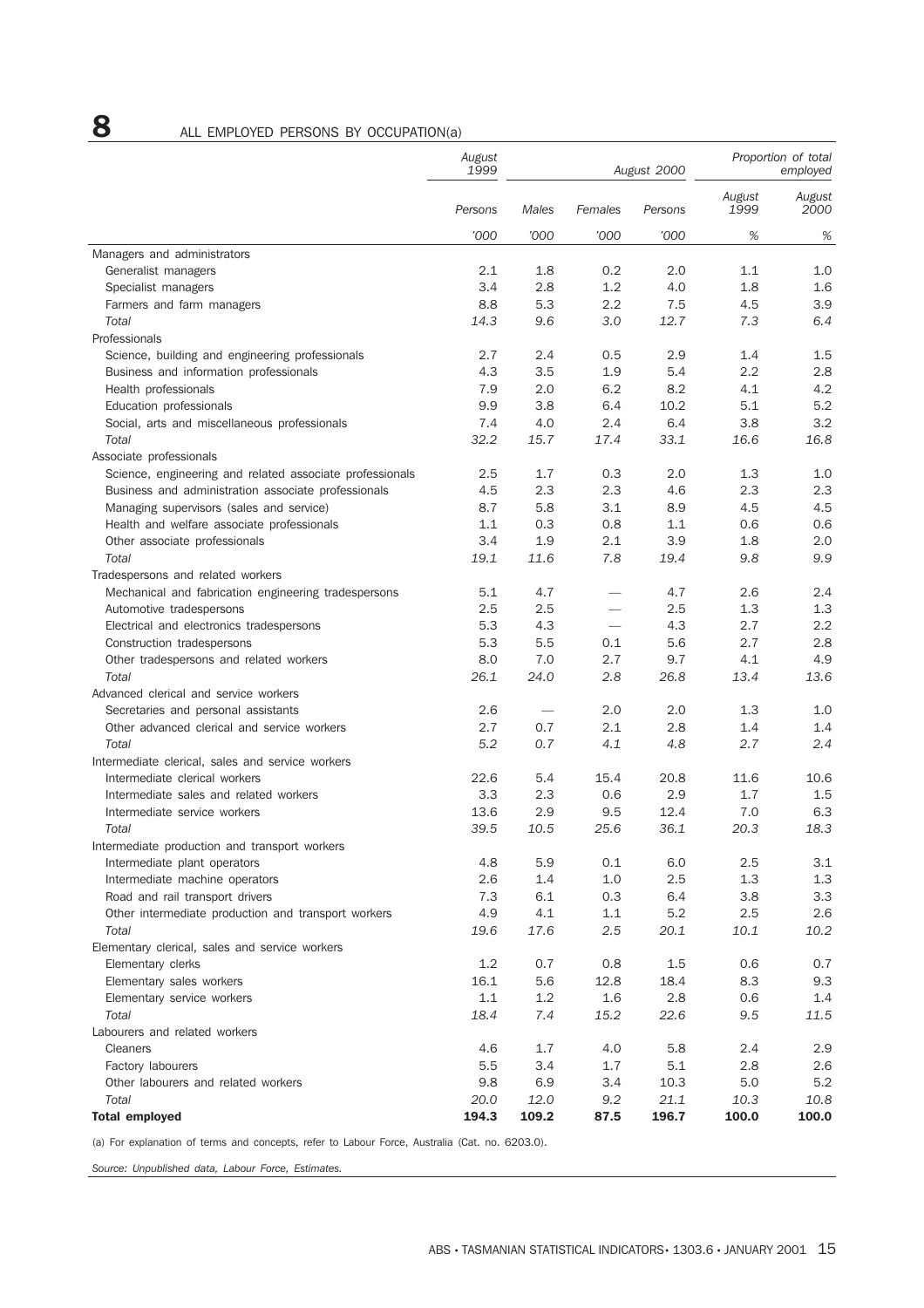# **9** WAGE AND SALARY EARNERS, SECTOR AND INDUSTRY(a)

|                                                     | Employees, May 2000 |        |       | Percentage distribution |          |
|-----------------------------------------------------|---------------------|--------|-------|-------------------------|----------|
|                                                     | Private             | Public | Total | May 1999                | May 2000 |
|                                                     | '000                | '000   | '000  | %                       | %        |
| Agriculture, forestry & fishing                     | n.a.                | 0.6    | 0.6   | 0.4                     | 0.4      |
| Mining                                              | 1.7                 |        | 1.7   | 0.7                     | 1.1      |
| Manufacturing                                       | n.p.                | n.p.   | 20.4  | 14.0                    | 12.9     |
| Electricity, gas & water, Construction              | 4.0                 | 1.9    | 5.9   | 4.3                     | 3.7      |
| Wholesale & Retail trade                            | 34.2                |        | 34.2  | 22.8                    | 21.7     |
| Accommodation, cafes & restaurants                  | 9.7                 |        | 9.7   | 7.0                     | 6.2      |
| Transport & storage                                 | 5.5                 | 0.8    | 6.3   | 3.5                     | 4.0      |
| Communication services                              | n.p.                | n.p.   | 2.2   | 1.3                     | 1.4      |
| Finance, insurance, Property & business services    | 14.2                | 0.7    | 15.0  | 8.7                     | 9.5      |
| Government administration and defence               |                     | 9.4    | 9.4   | 6.0                     | 6.0      |
| Education                                           | 3.6                 | 14.4   | 18.0  | 11.0                    | 11.4     |
| Health and community services                       | 14.2                | 8.6    | 22.9  | 14.3                    | 14.5     |
| Cultural, recreational, Personal and other services | 8.3                 | 3.1    | 11.4  | 6.0                     | 7.2      |
| <b>Total all industries</b>                         | 116.2               | 41.5   | 157.7 | 100.0                   | 100.0    |

(a) For explanation of terms and concepts, refer to Wage and Salary Earners, Australia (Cat. no. 6248.0).

*Source: Wage and Salary Earners, Australia (Cat. no. 6248.0).*

# 10 AVERAGE HOURS WORKED

|          | Average weekly total hours worked, all employed persons(a) |         |         |  |  |  |  |  |
|----------|------------------------------------------------------------|---------|---------|--|--|--|--|--|
|          | Males                                                      | Females | Persons |  |  |  |  |  |
| 1999     |                                                            |         |         |  |  |  |  |  |
| May      | 38.8                                                       | 28.0    | 34.0    |  |  |  |  |  |
| August   | 39.2                                                       | 28.1    | 34.3    |  |  |  |  |  |
| November | 39.8                                                       | 27.2    | 34.1    |  |  |  |  |  |
| 2000     |                                                            |         |         |  |  |  |  |  |
| February | 37.1                                                       | 24.7    | 31.6    |  |  |  |  |  |
| May      | 38.9                                                       | 28.1    | 34.1    |  |  |  |  |  |
| August   | 38.1                                                       | 26.7    | 33.0    |  |  |  |  |  |

(a) For explanation of terms and concepts, refer to Labour Force, Australia (Cat. no. 6203.0).

*Source: Unpublished data.*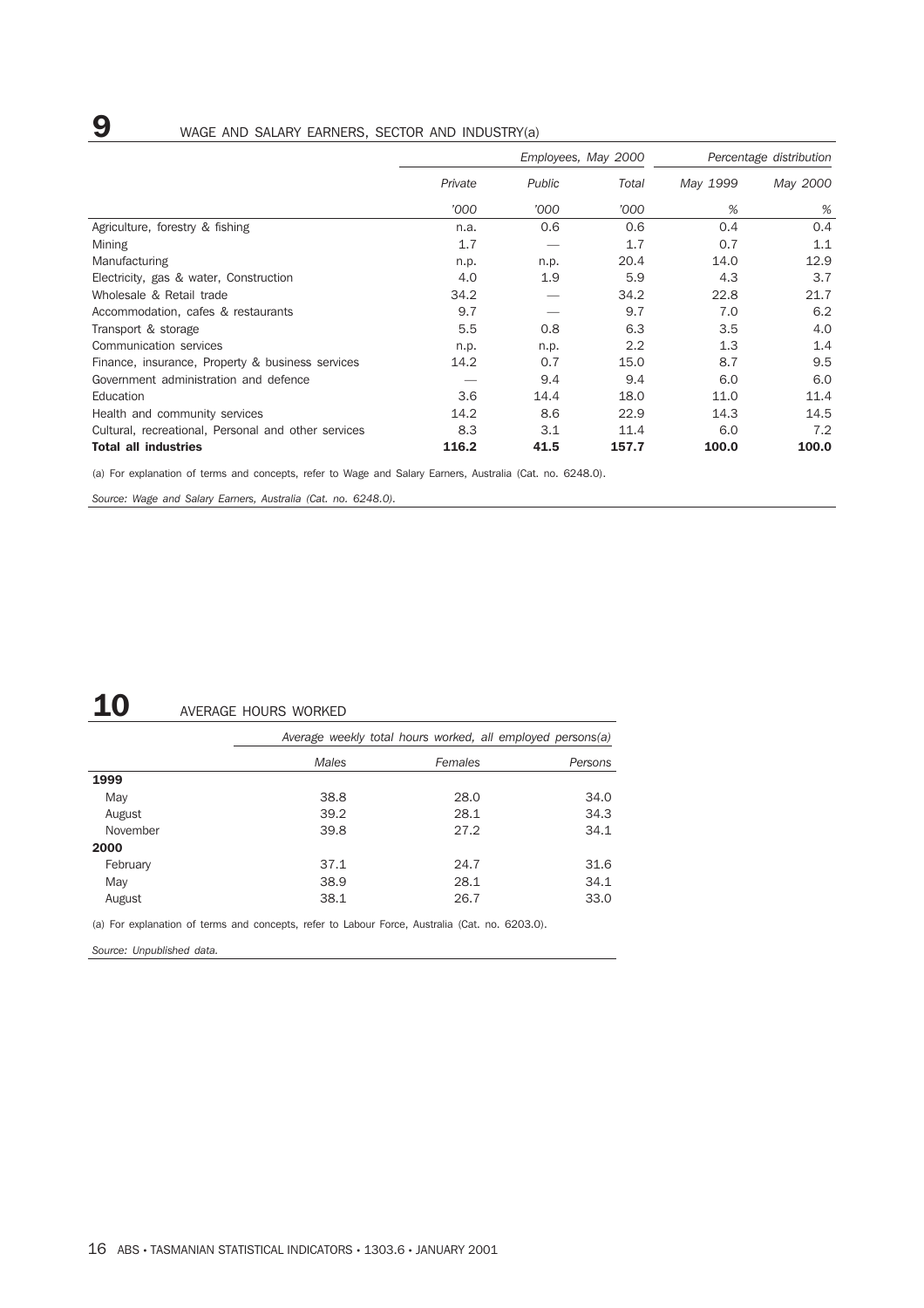# $11$  JOB VACANCIES(a)(b)

|          | no.  | rate(c) |
|----------|------|---------|
|          | '000 | %       |
| 1999     |      |         |
| May      | 2.0  | 1.4     |
| August   | 1.7  | 1.0     |
| November | 2.2  | 1.3     |
| 2000     |      |         |
| February | 1.7  | 1.0     |
| May      | 1.3  | 0.8     |
| August   | 2.5  | 1.5     |

(a) For explanation of terms and concepts, refer to Job Vacancies, Australia (Cat. no. 6354.0).

(b) Care should be exercised in using these series as some estimates are subject to high sampling variability.

(c Job vacencies expressed as a percentage of the number of employees plus job vacancies.

*Source: Job Vacancies, Australia (Cat. no. 6354.0).*

#### JOB VACANCIES



# 12 INDUSTRIAL DISPUTES(a)

|                            | Working days |                 | Working days lost<br>per thousand |
|----------------------------|--------------|-----------------|-----------------------------------|
|                            | lost         | Twelve          | employees                         |
|                            | '000         | months<br>ended | no.                               |
| 1999                       |              | 1999            |                                   |
| August                     | 0.1          | August          | 6                                 |
| September                  |              | September       | 5                                 |
| October                    |              | October         | 5                                 |
| November                   |              | November        | 3                                 |
| December                   |              | December        | $\overline{2}$                    |
| 2000                       |              | 2000            |                                   |
| January                    | 0.1          | January         | 3                                 |
| February                   |              | February        | 3                                 |
| March                      | 0.2          | March           | $\overline{4}$                    |
| April                      | 0.2          | April           | 5                                 |
| May                        | 0.2          | May             | 6                                 |
| June                       | 0.2          | June            | 6                                 |
| July                       |              | July            | 6                                 |
| August                     |              | August          | 6                                 |
| <b>Twelve months ended</b> |              |                 |                                   |
| August 2000                | 0.9          |                 |                                   |

(a) For explanation of terms and concepts, refer to Industrial Disputes, Australia (Cat. no. 6321.0).

*Source: Industrial Disputes, Australia (Cat.no. 6321.0).*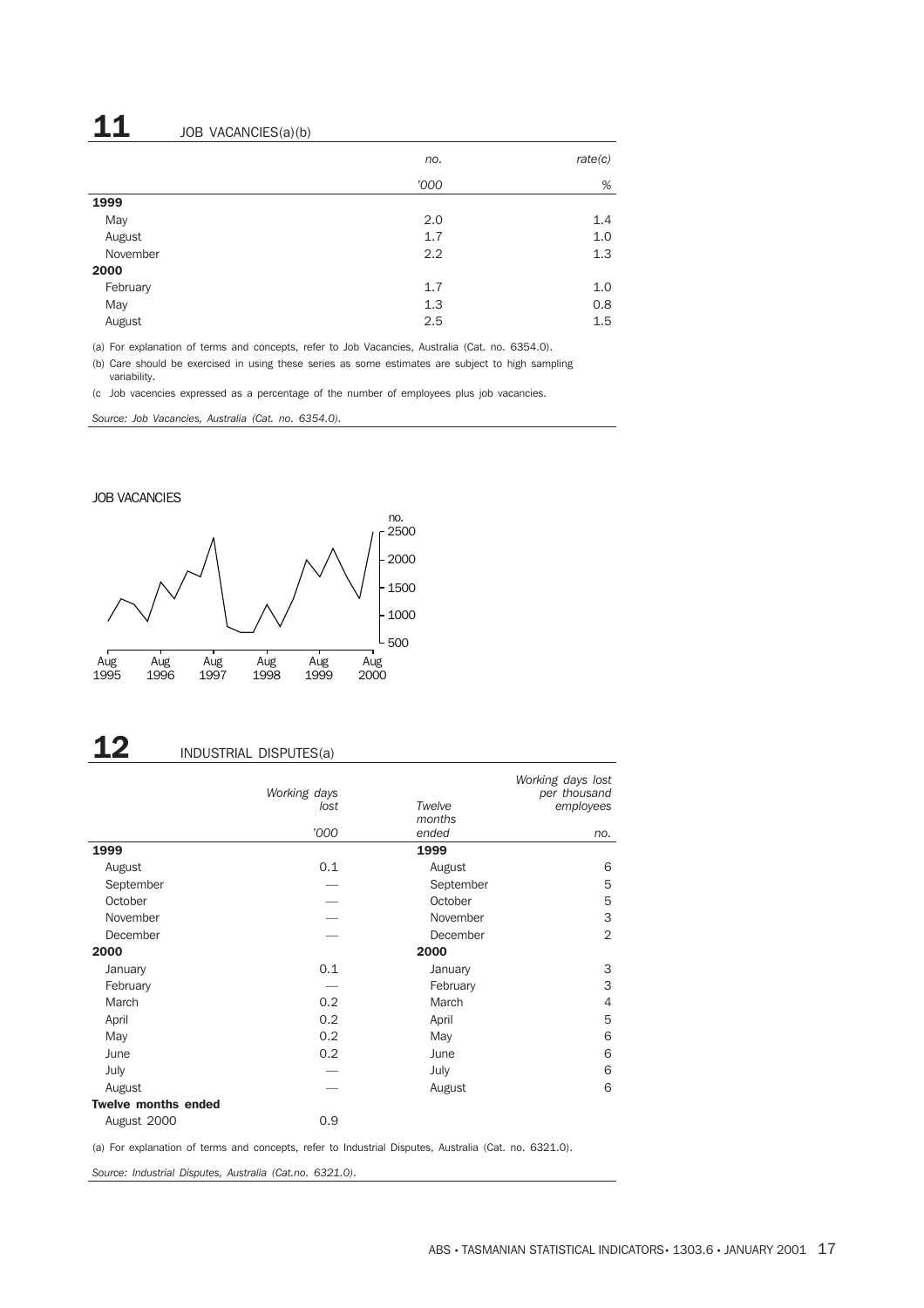# 13 AVERAGE WEEKLY EARNINGS OF EMPLOYEES(a) — ORIGINAL AND TREND

|          |                                        | Full time adult males       | All males                   |                                        | Full time adult females     | All females                 |                                        | Full time adult persons     | All employees               |
|----------|----------------------------------------|-----------------------------|-----------------------------|----------------------------------------|-----------------------------|-----------------------------|----------------------------------------|-----------------------------|-----------------------------|
|          | Weekly<br>ordinary<br>time<br>earnings | Weekly<br>total<br>earnings | Weekly<br>total<br>earnings | Weekly<br>ordinary<br>time<br>earnings | Weekly<br>total<br>earnings | Weekly<br>total<br>earnings | Weekly<br>ordinary<br>time<br>earnings | Weekly<br>total<br>earnings | Weekly<br>total<br>earnings |
|          | \$                                     | \$                          | \$                          | \$                                     | \$                          | \$                          | \$                                     | \$                          | \$                          |
|          |                                        |                             |                             |                                        | ORIGINAL                    |                             |                                        |                             |                             |
| 1999     |                                        |                             |                             |                                        |                             |                             |                                        |                             |                             |
| May      | 731.90                                 | 771.20                      | 657.80                      | 613.70                                 | 625.30                      | 421.00                      | 692.00                                 | 722.00                      | 539.60                      |
| August   | 749.70                                 | 778.50                      | 660.50                      | 619.10                                 | 629.90                      | 420.70                      | 703.60                                 | 726.10                      | 537.60                      |
| November | 761.00                                 | 801.60                      | 682.50                      | 641.30                                 | 658.90                      | 433.90                      | 719.00                                 | 751.50                      | 554.90                      |
| 2000     |                                        |                             |                             |                                        |                             |                             |                                        |                             |                             |
| February | 767.70                                 | 799.30                      | 686.20                      | 639.60                                 | 656.70                      | 444.20                      | 723.90                                 | 750.60                      | 566.70                      |
| May      | 788.10                                 | 828.20                      | 695.80                      | 643.40                                 | 659.10                      | 428.00                      | 737.20                                 | 768.80                      | 558.10                      |
| August   | 784.20                                 | 819.60                      | 677.60                      | 645.40                                 | 660.90                      | 422.90                      | 736.50                                 | 765.10                      | 547.40                      |
|          |                                        |                             |                             |                                        | TREND(b)                    |                             |                                        |                             |                             |
| 1999     |                                        |                             |                             |                                        |                             |                             |                                        |                             |                             |
| May      | 743.00                                 | 784.20                      | 671.10                      | 618.80                                 | 630.90                      | 420.60                      | 700.80                                 | 732.30                      | 545.30                      |
| August   | 748.10                                 | 784.60                      | 670.40                      | 625.10                                 | 638.10                      | 427.30                      | 705.80                                 | 734.10                      | 547.10                      |
| November | 757.70                                 | 792.00                      | 675.30                      | 632.60                                 | 647.50                      | 432.90                      | 713.80                                 | 741.30                      | 551.90                      |
| 2000     |                                        |                             |                             |                                        |                             |                             |                                        |                             |                             |
| February | 770.40                                 | 805.60                      | 683.20                      | 639.10                                 | 655.50                      | 434.90                      | 724.20                                 | 752.90                      | 557.40                      |
| May      | 782.50                                 | 818.50                      | 688.70                      | 645.00                                 | 661.90                      | 432.30                      | 734.90                                 | 764.30                      | 558.80                      |
| August   | 793.90                                 | 831.80                      | 694.40                      | 650.30                                 | 667.10                      | 426.80                      | 745.30                                 | 775.90                      | 557.60                      |

(a) For explanation of terms and concepts, refer to Average Weekly Earnings, States and Australia (Cat. no. 6302.0).

(b) ABS trend estimates for the most recent months are revised, see Notes on page 2.

*Source: Average Weekly Earnings, States and Australia (Cat. no. 6302.0).*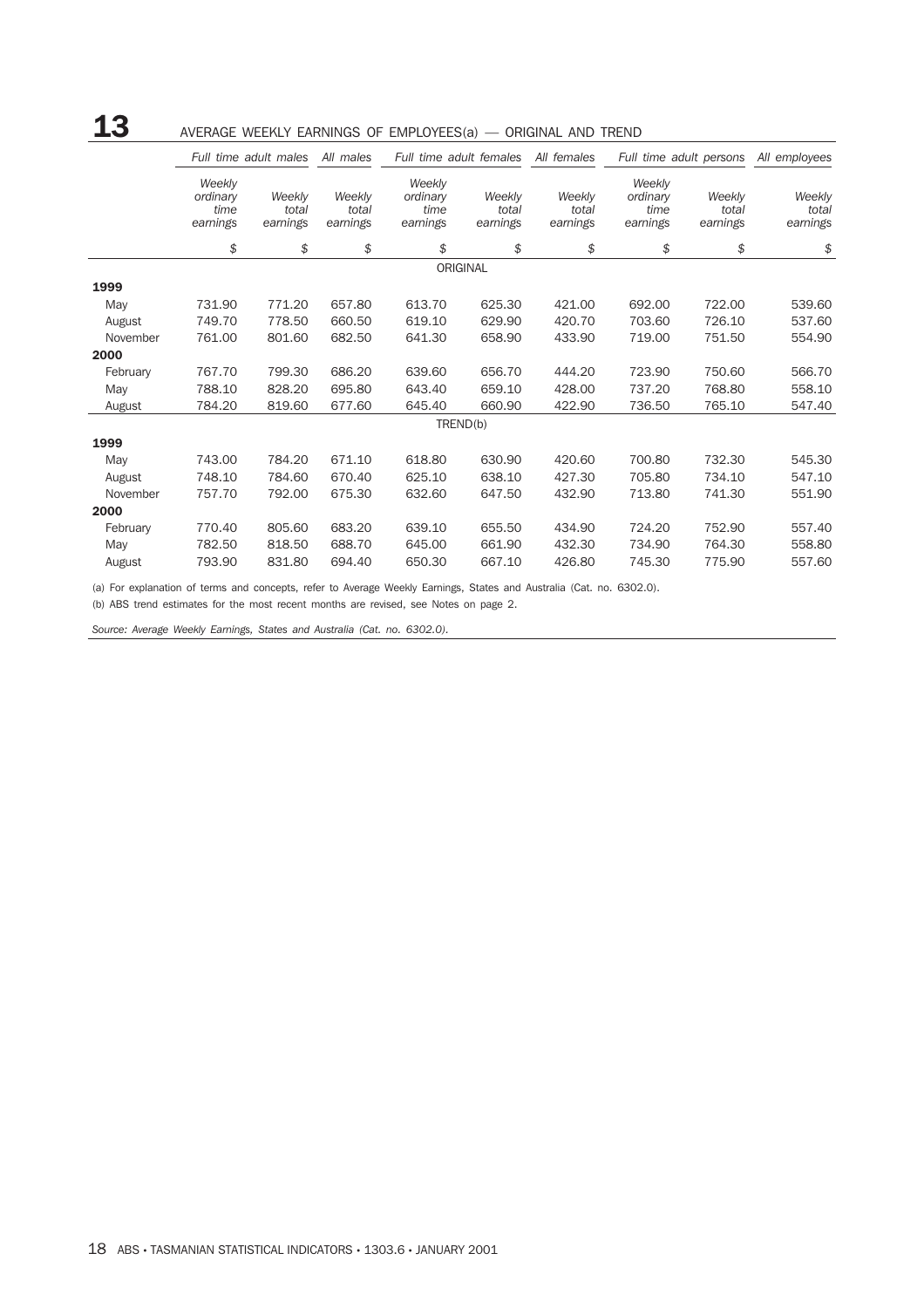## **14** INDEXES OF TOTAL HOURLY RATES OF PAY (EXCLUDING BONUSES)(a)(b)

|                                                | Index numbers   |                        |                  |                 |                                       |                                        | Percentage change                      |
|------------------------------------------------|-----------------|------------------------|------------------|-----------------|---------------------------------------|----------------------------------------|----------------------------------------|
|                                                | Dec atr<br>1999 | Mar gtr<br>2000        | June qtr<br>2000 | Sep atr<br>2000 | Dec atr<br>1999 to<br>Mar qtr<br>2000 | Mar gtr<br>2000 to<br>June qtr<br>2000 | June qtr<br>2000 to<br>Sep qtr<br>2000 |
|                                                |                 | SELECTED INDUSTRIES(c) |                  |                 |                                       |                                        |                                        |
| Manufacturing                                  | 105.8           | 106.6                  | 107.0            | 107.6           | 0.8                                   | 0.4                                    | 0.6                                    |
| Retail trade                                   | 105.7           | 106.0                  | 106.5            | 108.0           | 0.3                                   | 0.5                                    | 1.4                                    |
| Transport & storage                            | 107.6           | 108.0                  | n.a.             | n.a.            | 0.4                                   |                                        |                                        |
| Government administration and defence          | 104.7           | 104.8                  | 105.4            | 106.8           | 0.1                                   | 0.6                                    | 1.3                                    |
| Education                                      | 107.9           | 108.3                  | 108.5            | 110.9           | 0.4                                   | 0.2                                    | 2.2                                    |
| Health and community services                  | 104.7           | 104.9                  | 105.4            | 106.3           | 0.2                                   | 0.5                                    | 0.9                                    |
| All industries(d)                              | 106.0           | 106.5                  | 106.9            | 108.1           | 0.5                                   | 0.4                                    | 1.1                                    |
|                                                |                 | SELECTED OCCUPATIONS   |                  |                 |                                       |                                        |                                        |
| Professionals                                  | 106.8           | 107.2                  | 107.5            | 109.3           | 0.4                                   | 0.3                                    | 1.7                                    |
| Associate Professionals                        | 105.9           | 106.4                  | 106.9            | 107.9           | 0.5                                   | 0.5                                    | 0.9                                    |
| Tradespersons & related workers                | 105.6           | 106.2                  | 106.5            | 107.6           | 0.6                                   | 0.3                                    | 1.0                                    |
| Intermediate clerical, sales & service workers | 105.7           | 106.0                  | 106.2            | 107.8           | 0.3                                   | 0.2                                    | 1.5                                    |
| Intermediate production & transport workers    | 105.8           | 106.3                  | 106.8            | 107.8           | 0.5                                   | 0.5                                    | 0.9                                    |
| Elementary clerical, sales & service workers   | 108.0           | 108.6                  | 109.3            | 109.9           | 0.6                                   | 0.6                                    | 0.5                                    |
| Labourers & related workers                    | 105.0           | 105.5                  | 105.8            | 107.3           | 0.5                                   | 0.3                                    | 1.4                                    |
| <b>All occupations</b>                         | 106.0           | 106.5                  | 106.9            | 108.1           | 0.5                                   | 0.4                                    | 1.1                                    |

(a) Base of each index: September quarter  $1997 = 100.0$ .

(b) These indexes are a measure of quarterly changes in wage and salary costs for employee jobs. They were compiled for the first time for the December quarter 1997. They are one of four sets of indexes that together comprise the Wage Cost Index. For explanation of terms and concepts, refer to Wage Cost Index, Australia (Cat. no. 6345.0).

(c) Industry is shown at the ANZSIC division level for selected divisions.

(d) Excludes Agriculture, forestry and fishing.

*Source: Unpublished data.*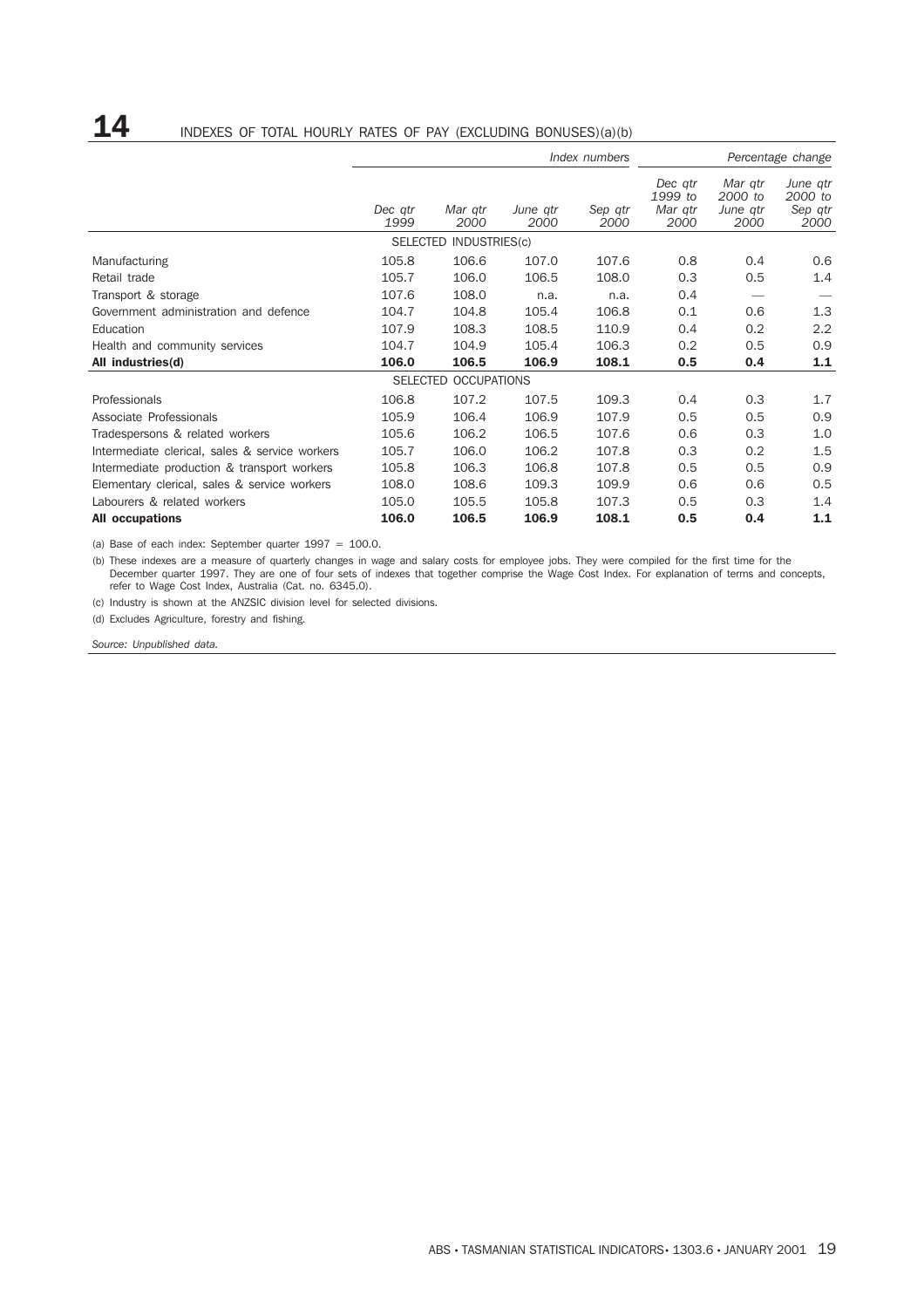|        |                                    | Price index of materials                       |                                                                                     |
|--------|------------------------------------|------------------------------------------------|-------------------------------------------------------------------------------------|
|        | Price index of materials           | used in building other                         | Average weekly total                                                                |
|        |                                    |                                                | earnings, full-time adult                                                           |
|        |                                    |                                                | employees(d)                                                                        |
|        |                                    |                                                |                                                                                     |
| $-0.1$ | 0.7                                | 0.9                                            | 5.1                                                                                 |
| 1.0    | 1.0                                | 0.9                                            | 2.4                                                                                 |
| 1.9    | 1.3                                | 0.4                                            | 2.5                                                                                 |
|        |                                    |                                                |                                                                                     |
| 1.8    | 1.8                                | 1.6                                            | 3.3                                                                                 |
| 1.2    | 1.4                                | 1.2                                            | 3.3                                                                                 |
|        |                                    |                                                |                                                                                     |
| 0.5    | 0.7                                | 0.7                                            | 3.4                                                                                 |
| 0.4    | $-0.1$                             | 0.2                                            | $-0.3$                                                                              |
| 0.4    | $-0.3$                             | 0.1                                            | 0.8                                                                                 |
| 1.1    | 0.2                                | $-0.2$                                         | 2.3                                                                                 |
|        |                                    |                                                |                                                                                     |
| 2.6    | 2.0                                | 0.6                                            | 0.6                                                                                 |
| 3.3    | 3.4                                | 1.2                                            | 6.5                                                                                 |
| 6.5    | (e)2.5                             | $(e)-0.5$                                      | 5.4                                                                                 |
|        | <b>CPI</b><br>all groups-Hobart(b) | used in house building<br>all groups-Hobart(c) | than house building<br>all groups-Hobart(c)<br>PERCENTAGE CHANGE FROM PREVIOUS YEAR |

(a) Weekly award rates of pay collection has been discontinued from June 1997.

(b) See note 5 on page 2 of this issue on the impacts of The New Tax System (TNTS).

(c) Only quarterly data collected from June 1997. Earlier data has been re-compiled from monthly to quarterly.

(d) March, June, September and December data relates to February, May, August and November survey dates as published in 6302.2.

(e) This quarter affected by the removal of the Wholesale Sales Tax from 1 July 2000.

*Source: Consumer Price Index, Australia (Cat. no. 6401.0); Price Index of Materials Used in House Building, Six State Capital Cites (Cat. no. 6408.0), (quarterly from June 1997); Price Index of Materials Used in Other than House Building, Six State Capital Cites (Cat. no. 6407.0), (quarterly from June 1997); Average Weekly Earnings, States and Australia (Cat. no. 6302.0).*

# **16** HOUSE PRICE INDEX NUMBERS(a)(b)

|           |       | Established house price index |             | Project home price index |
|-----------|-------|-------------------------------|-------------|--------------------------|
|           | Index | $%$ change $(c)$              | Index       | % change(c)              |
| 1997-98   | 125.4 | $-2.4$                        | 123.3       |                          |
| 1998-99   | 123.2 | $-1.8$                        | 123.3       |                          |
| 1999-2000 | 129.0 | 4.7                           | 126.2       | 2.4                      |
| 1998      |       |                               |             |                          |
| September | 123.8 | $-0.8$                        | 123.3       |                          |
| December  | 121.7 | $-1.7$                        | 123.3       |                          |
| 1999      |       |                               |             |                          |
| March     | 123.7 | 1.6                           | 123.3       |                          |
| June      | 123.6 | $-0.1$                        | 123.3       |                          |
| September | 125.3 | 1.4                           | 124.0       | 0.6                      |
| December  | 127.8 | 2.0                           | 125.4       | 1.1                      |
| 2000      |       |                               |             |                          |
| March     | 128.6 | 0.6                           | 127.5       | 1.7                      |
| June      | 134.2 | 4.4                           | 127.9       | 0.3                      |
| September | 134.3 | 0.1                           | $(d)$ 140.3 | (d)9.7                   |

(a) Base of each Index: 1989–90 = 100.

(b) Used in calculating the mortgage interest charges component of the Consumer Price Index.

(c) Percentage change over previous period.

(d) This quarter has been affected by the removal of the Wholesale Sales Tax from 1 July 2000.

*Source: House Price Indexes: Eight Capital Cities (Cat. no. 6416.0).*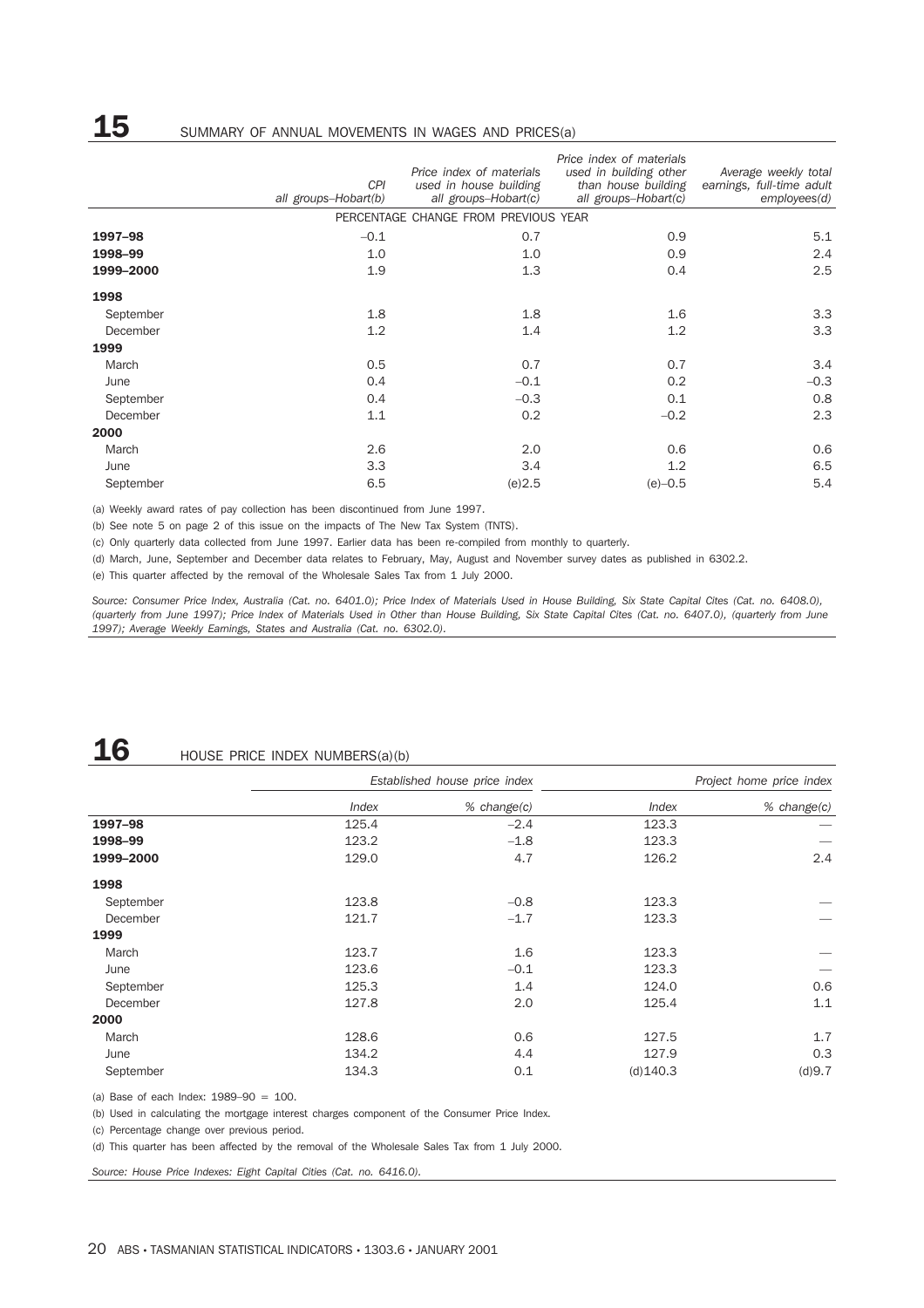**17** CONSUMER PRICE INDEX, HOBART AND EIGHT CAPITAL CITIES COMBINED(a)(b)(c)(d)

|           |       |                          |         |                                                    |                | Hobart                 |
|-----------|-------|--------------------------|---------|----------------------------------------------------|----------------|------------------------|
|           | Food  | Clothing and<br>Footwear | Housing | Household<br>furnishings, supplies<br>and services | Transportation | Alcohol and<br>tobacco |
| 1997      |       |                          |         |                                                    |                |                        |
| September | 121.0 | 104.8                    | 97.7    | 119.7                                              | 122.2          | 153.6                  |
| December  | 121.7 | 106.0                    | 95.5    | 119.7                                              | 122.1          | 155.6                  |
| 1998      |       |                          |         |                                                    |                |                        |
| March     | 121.7 | 105.5                    | 95.3    | 119.4                                              | 121.7          | 158.0                  |
| June      | 122.3 | 105.3                    | 95.5    | 119.5                                              | 120.5          | 160.2                  |
| September | 124.7 | 105.1                    | 95.6    | 120.4                                              | 120.4          | 159.6                  |
| December  | 125.0 | 105.7                    | 95.4    | 120.8                                              | 118.6          | 159.1                  |
| 1999      |       |                          |         |                                                    |                |                        |
| March     | 125.5 | 104.7                    | 95.8    | 119.5                                              | 118.4          | 161.5                  |
| June      | 126.8 | 104.6                    | 95.9    | 119.4                                              | 120.4          | 160.0                  |
| September | 126.3 | 104.5                    | 96.9    | 119.3                                              | 123.1          | 158.1                  |
| December  | 127.5 | 103.9                    | 97.4    | 119.1                                              | 123.8          | 163.3                  |
| 2000      |       |                          |         |                                                    |                |                        |
| March     | 127.8 | 104.9                    | 98.8    | 120.2                                              | 126.6          | 167.2                  |
| June      | 129.1 | 105.0                    | 99.2    | 121.2                                              | 129.3          | 169.9                  |
| September | 130.9 | 112.8                    | 105.5   | 124.5                                              | 133.3          | 179.8                  |

*Weighted average of eight capital cities*

*Hobart*

|           | Health | Education | Index, all groups | % change over<br>previous period, all<br>groups | Index | % change over<br>previous period |
|-----------|--------|-----------|-------------------|-------------------------------------------------|-------|----------------------------------|
| 1997      |        |           |                   |                                                 |       |                                  |
| September | 164.9  | 182.3     | 120.6             | $-0.6$                                          | 119.7 | $-0.4$                           |
| December  | 175.7  | 182.3     | 121.2             | 0.5                                             | 120.0 | 0.3                              |
| 1998      |        |           |                   |                                                 |       |                                  |
| March     | 178.6  | 190.0     | 121.5             | 0.2                                             | 120.3 | 0.3                              |
| June      | 183.0  | 190.0     | 122.0             | 0.4                                             | 121.0 | 0.6                              |
| September | 190.4  | 190.0     | 122.8             | 0.7                                             | 121.3 | 0.2                              |
| December  | 187.8  | 190.0     | 122.7             | $-0.1$                                          | 121.9 | 0.5                              |
| 1999      |        |           |                   |                                                 |       |                                  |
| March     | 164.9  | 198.8     | 122.1             | $-0.5$                                          | 121.8 | $-0.1$                           |
| June      | 165.7  | 198.8     | 122.5             | 0.3                                             | 122.3 | 0.4                              |
| September | 173.3  | 198.8     | 123.3             | 0.7                                             | 123.4 | 0.9                              |
| December  | 172.0  | 198.8     | 124.0             | 0.6                                             | 124.1 | 0.6                              |
| 2000      |        |           |                   |                                                 |       |                                  |
| March     | 175.1  | 206.2     | 125.3             | 1.0                                             | 125.2 | 0.9                              |
| June      | 177.7  | 206.2     | 126.5             | 1.0                                             | 126.2 | 0.8                              |
| September | 178.0  | 206.5     | 131.3             | 3.8                                             | 130.9 | 3.7                              |
|           |        |           |                   |                                                 |       |                                  |

(a) Base year: 1989–90 = 100.

(b) Further information on construction of CPI indexes is contained in the bulletin Australian Consumer Price Index Concepts, Sources and Methods (Cat. no. 6461.0).

(c) As a result of the introduction of the 14th Series Australian CPI there have been changes to some groups and restructuring of some others. See Appendix A4 of the September quarter issue of Consumer Price Index, Australia (Cat. no. 6401.0) for more information.

(d) See Note 5 on page 2 of this issue on the impacts of The New Tax System (TNTS) introduced on 1 July 2000.

*Source: Consumer Price Index, Australia (Cat. no. 6401.0).*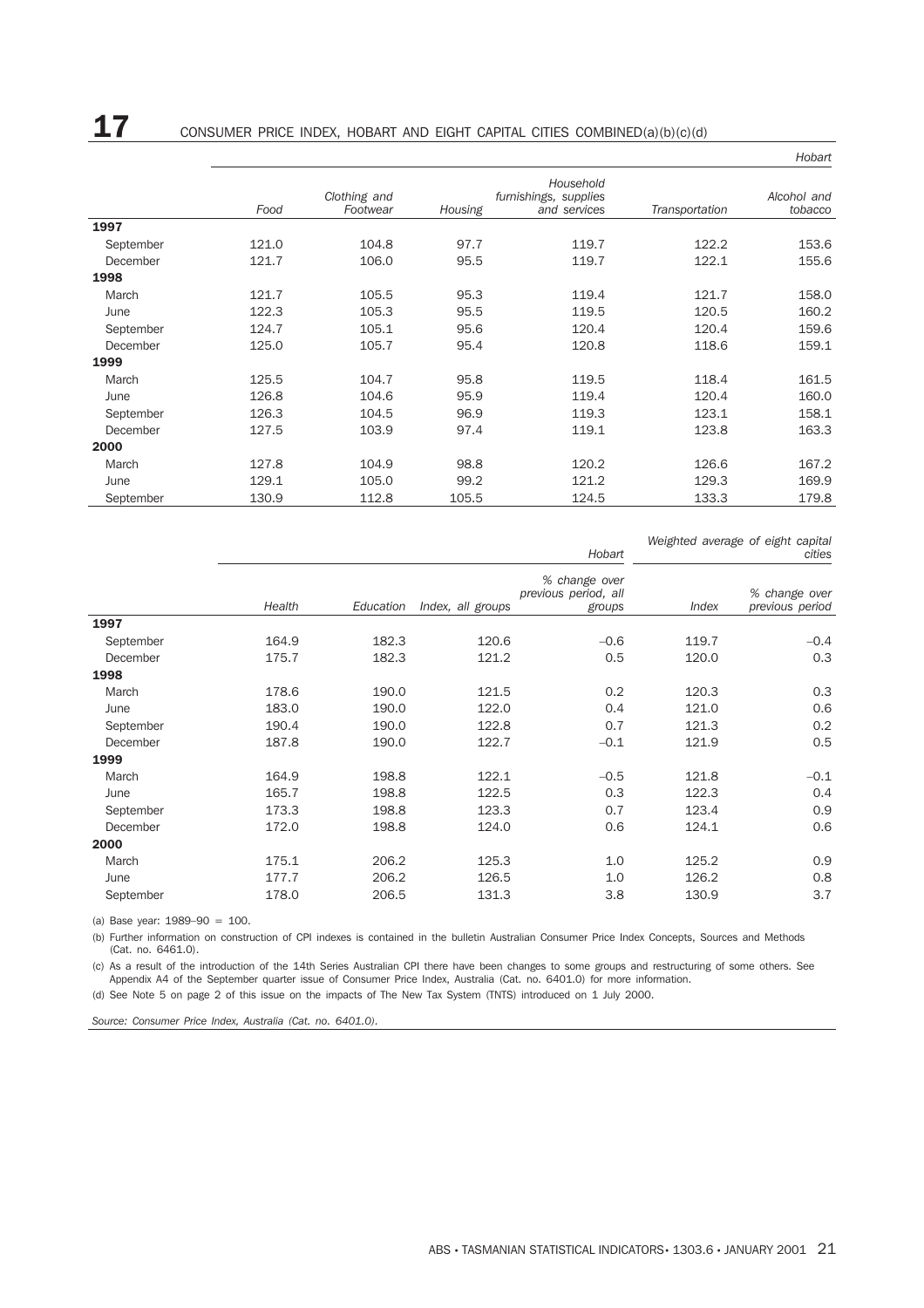# 18 PRICE INDEX OF MATERIALS USED IN BUILDING OTHER THAN HOUSE BUILDING, HOBART(a)(b)(c)

|              |                   |             |                         |                              | Index numbers for selected major building materials |                  |
|--------------|-------------------|-------------|-------------------------|------------------------------|-----------------------------------------------------|------------------|
|              | Structural timber | Clay bricks | Ready mixed<br>concrete | Precast concrete<br>products | Steel decking.<br>cladding etc.                     | Structural steel |
| 1996-97      | 110.3             | 125.3       | 116.2                   | 132.2                        | 115.0                                               | 126.2            |
| 1997-98      | 108.9             | 129.0       | 118.0                   | 131.5                        | 117.8                                               | 127.2            |
| 1998-99      | 109.1             | 130.8       | 119.5                   | 131.6                        | 110.8                                               | 128.0            |
| 1998         |                   |             |                         |                              |                                                     |                  |
| June         | 112.4             | 129.4       | 119.9                   | 131.7                        | 114.3                                               | 127.4            |
| September    | 109.4             | 130.2       | 119.2                   | 131.7                        | 111.3                                               | 127.7            |
| December     | 108.9             | 131.1       | 120.6                   | 131.7                        | 111.3                                               | 128.1            |
| 1999         |                   |             |                         |                              |                                                     |                  |
| March        | 108.9             | 131.1       | 120.4                   | 131.5                        | 110.3                                               | 128.1            |
| June         | 109.2             | 130.8       | 117.9                   | 131.5                        | 110.3                                               | 128.1            |
| September    | 108.2             | 126.9       | 119.4                   | 131.6                        | 113.7                                               | 128.8            |
| December     | 111.7             | 126.9       | 118.0                   | 131.6                        | 104.6                                               | 128.8            |
| 2000         |                   |             |                         |                              |                                                     |                  |
| March        | 116.9             | 130.9       | 117.5                   | 131.6                        | 110.1                                               | 128.8            |
| June         | 120.7             | 131.6       | 117.5                   | 131.6                        | 109.8                                               | 128.8            |
| September(c) | 120.9             | 131.6       | 117.6                   | 131.6                        | 106.4                                               | 129.1            |

*Index numbers for selected major building materials*

|              | Reinforcing steel<br>bar, fabric and<br>mesh | Aluminium<br>windows | <b>Fabricated</b> steel<br>products | <b>Builders</b><br>hardware | Sand and<br>aggregate | Paint and<br>other<br>coatings | Non-ferrous<br>pipes and<br>fittings |
|--------------|----------------------------------------------|----------------------|-------------------------------------|-----------------------------|-----------------------|--------------------------------|--------------------------------------|
| 1996-97      | 110.7                                        | 105.9                | 113.3                               | 117.2                       | 132.7                 | 126.6                          | 165.2                                |
| 1997-98      | 112.7                                        | 107.2                | 114.7                               | 113.7                       | 124.5                 | 127.3                          | 164.3                                |
| 1998-99      | 113.4                                        | 107.3                | 116.0                               | 113.4                       | 127.9                 | 133.3                          | 161.2                                |
| 1998         |                                              |                      |                                     |                             |                       |                                |                                      |
| June         | 113.4                                        | 108.4                | 116.1                               | 114.0                       | 127.5                 | 130.7                          | 162.6                                |
| September    | 113.4                                        | 108.4                | 116.1                               | 113.7                       | 127.9                 | 132.7                          | 162.8                                |
| December     | 113.3                                        | 106.7                | 116.1                               | 113.9                       | 127.9                 | 133.9                          | 160.2                                |
| 1999         |                                              |                      |                                     |                             |                       |                                |                                      |
| March        | 113.4                                        | 106.9                | 116.1                               | 114.8                       | 127.9                 | 134.2                          | 161.4                                |
| June         | 113.4                                        | 107.0                | 115.6                               | 111.3                       | 127.9                 | 132.5                          | 160.2                                |
| September    | 113.4                                        | 107.0                | 116.1                               | 110.8                       | 135.4                 | 131.7                          | 162.4                                |
| December     | 110.2                                        | 107.0                | 113.6                               | 114.8                       | 139.4                 | 133.5                          | 166.0                                |
| 2000         |                                              |                      |                                     |                             |                       |                                |                                      |
| March        | 109.1                                        | 109.9                | 113.1                               | 120.2                       | 150.4                 | 135.2                          | 167.2                                |
| June         | 109.1                                        | 110.1                | 113.1                               | 118.1                       | 150.9                 | 134.2                          | 177.0                                |
| September(c) | 107.8                                        | 110.1                | 113.1                               | 117.3                       | 145.5                 | 131.8                          | 177.2                                |

(a) Base year: 1989–90 = 100.

(b) Index numbers in this table have been recompiled to reflect the change to a quarterly collection basis from June 1997.

(c) This quarter affected by the removal of the Wholesale Sales Tax from 1 July 2000.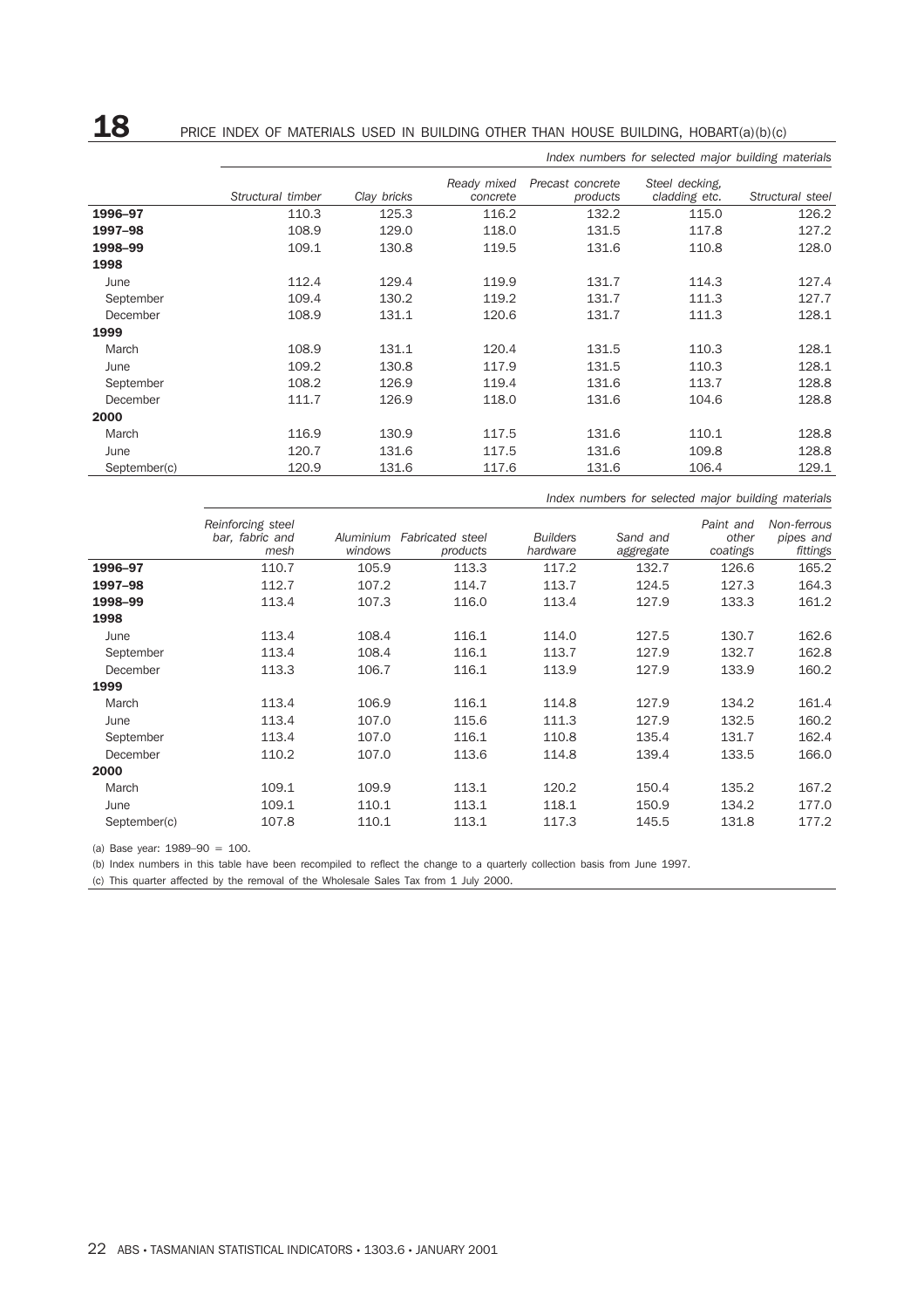#### **18** PRICE INDEX OF MATERIALS USED IN BUILDING OTHER THAN HOUSE BUILDING,<br>HOBART(a)(b)(c) — continued HOBART(a)(b)(c) — *continued*

|              |                     | All electrical materials         |       | All mechanical services          |       | All plumbing materials           |
|--------------|---------------------|----------------------------------|-------|----------------------------------|-------|----------------------------------|
|              | <i><b>Index</b></i> | % change over<br>previous period | Index | % change over<br>previous period | Index | % change over<br>previous period |
| 1996-97      | 117.4               | $-1.0$                           | 117   | 1.7                              | 122.8 | $-3.8$                           |
| 1997-98      | 117.2               | $-0.2$                           | 117   |                                  | 121.9 | $-0.7$                           |
| 1998-99      | 115.8               | $-1.2$                           | 119   | 1.7                              | 124.5 | 2.1                              |
| 1998         |                     |                                  |       |                                  |       |                                  |
| June         | 116.5               | $-0.3$                           | 117.1 | $-0.3$                           | 121   | $-0.5$                           |
| September    | 116.1               | $-0.3$                           | 117.8 | 0.6                              | 124.9 | 3.2                              |
| December     | 116.8               | 0.6                              | 119.1 | 1.1                              | 124.1 | $-0.6$                           |
| 1999         |                     |                                  |       |                                  |       |                                  |
| March        | 115.2               | $-1.4$                           | 119.4 | 0.3                              | 124.4 | 0.2                              |
| June         | 115.2               |                                  | 119.5 | 0.1                              | 124.5 | 0.1                              |
| September    | 115.9               | 0.6                              | 119.3 | $-0.2$                           | 122.3 | $-1.8$                           |
| December     | 117.5               | 1.4                              | 119.8 | 0.4                              | 126.5 | 3.4                              |
| 2000         |                     |                                  |       |                                  |       |                                  |
| March        | 118.3               | 0.7                              | 120.3 | 0.4                              | 128   | 1.2                              |
| June         | 118.7               | 0.3                              | 121.9 | 1.3                              | 131   | 2.3                              |
| September(c) | 115.8               | $-2.4$                           | 117.3 | $-3.8$                           | 129.1 | $-1.5$                           |

|  | All groups excluding electrical materials and |                     |  |
|--|-----------------------------------------------|---------------------|--|
|  |                                               | mechanical services |  |

|              |       | mechanical services              |       | All groups                       |
|--------------|-------|----------------------------------|-------|----------------------------------|
|              | Index | % change over previous<br>period | Index | % change over previous<br>period |
| 1996-97      | 116.8 | 1.1                              | 116.3 | 1                                |
| 1997-98      | 118   | 1                                | 117.4 | 0.9                              |
| 1998-99      | 118.8 | 0.7                              | 118.5 | 0.9                              |
| 1998         |       |                                  |       |                                  |
| June         | 118.9 | 0.6                              | 118.1 | 0.3                              |
| September    | 119.1 | 0.2                              | 118.4 | 0.3                              |
| December     | 119   | $-0.1$                           | 118.6 | 0.2                              |
| 1999         |       |                                  |       |                                  |
| March        | 118.8 | $-0.2$                           | 118.5 | $-0.1$                           |
| June         | 118.4 | $-0.3$                           | 118.3 | $-0.2$                           |
| September    | 118.8 | 0.3                              | 118.5 | 0.2                              |
| December     | 118.4 | $-0.3$                           | 118.4 | $-0.1$                           |
| 2000         |       |                                  |       |                                  |
| March        | 119.3 | 0.8                              | 119.2 | 0.7                              |
| June         | 119.7 | 0.3                              | 119.7 | 0.4                              |
| September(c) | 118.8 | $-0.8$                           | 117.9 | $-1.5$                           |

(a) Base year: 1989–90 = 100.

(b) Index numbers in this table have been recompiled to reflect the change to a quarterly collection basis from June 1997.

(c) This quarter affected by the removal of the Wholesale Sales Tax from 1 July 2000.

*Source: Price Index of Materials Used in Other than House Building, Six State Capital Cities (Cat. no. 6407.0).*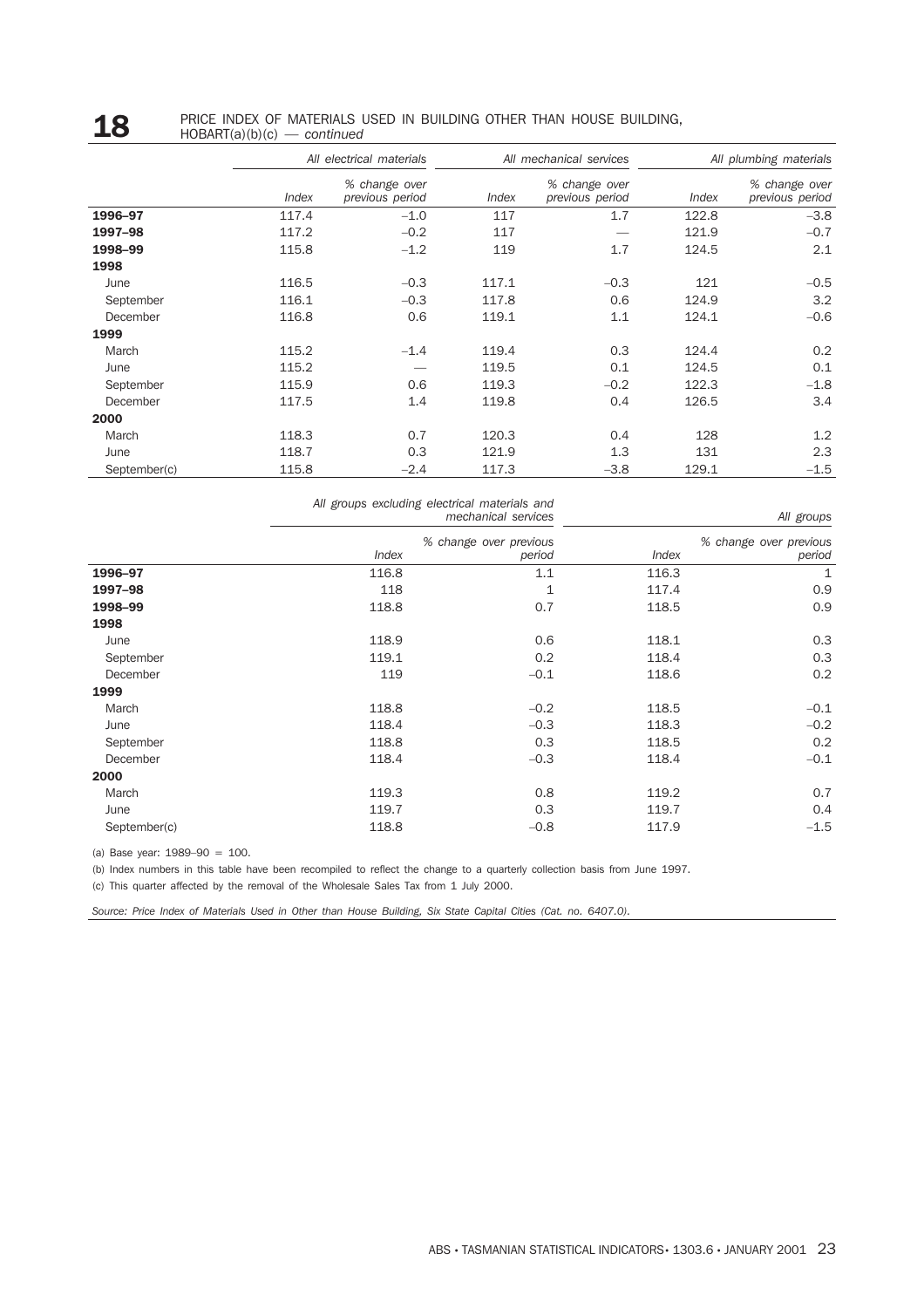## **19** PRODUCTION OF SELECTED COMMODITIES

|           |                |                   | Dairy products(a) |                           | Staff hours worked     |
|-----------|----------------|-------------------|-------------------|---------------------------|------------------------|
|           | Whole milk(b)  | Factory butter(c) | Factory cheese    | Textile manufacturing(d)  | Vegetable preserving   |
|           | million litres | tonnes            | tonnes            | '000                      | '000                   |
| 1997-98   | 542.8          | 8 7 4 5           | 26 835            | 1 1 2 5                   | 1 1 2 8                |
| 1998-99   | 603.4          | 11 546            | 29 973            | 1 0 6 1                   | 1 0 8 4                |
| 1999-2000 | 608.6          | 8 2 0 9           | r 33 344          | 1 0 3 2                   | 1 0 1 9                |
| 1999      |                |                   |                   |                           |                        |
| October   | 89.3           | 1 2 5 7           | 3850              | 92                        | 66                     |
| November  | 87.1           | 1508              | 4 0 5 4           | 94                        | 104                    |
| December  | 81.6           | 1562              | 4 7 1 4           | 71                        | 87                     |
| 2000      |                |                   |                   |                           |                        |
| January   | 66.8           | 879               | 3735              | 43                        | 60                     |
| February  | 51.7           | 378               | 3 4 7 3           | 96                        | 90                     |
| March     | 47.3           | 608               | 3804              | 103                       | 92                     |
| April     | 38.0           | 363               | 2857              | 75                        | 88                     |
| May       | 29.7           | 232               | 983               | 107                       | 107                    |
| June      | 17.5           | 465               | r 683             | 83                        | 90                     |
| July      | 10.1           | 226               | 291               | 82                        | 80                     |
| August    | 23.3           | 210               | 989               | 99                        | 97                     |
| September | 58.7           | n.y.a.            | n.y.a.            | 75                        | 62                     |
| October   | n.y.a.         | n.y.a.            | n.y.a.            | 97                        | 62                     |
|           |                | Dofinod, sino     |                   | $M$ otollurgiool rofining | $E$ lootrioit $(0, 0)$ |

|           | Reilieu zinc | <i>INICIAIIUI giudi Tenning</i> | EECUICIY(1)          |
|-----------|--------------|---------------------------------|----------------------|
|           | '000 tonnes  | Index(e)                        | million kW.h         |
| 1997-98   | 197.0        | 116.6                           | 9 700                |
| 1998-99   | 214.3        | 125.0                           | 9910                 |
| 1999-2000 | 231.7        | 133.2                           | 10 050.0             |
| 1999      |              |                                 |                      |
| September | 19.1         | 130.2                           | (Sept qtr) 2 680     |
| October   | 19.4         | 130.5                           | $\sim$               |
| November  | 19.9         | 130.3                           | $\ddot{\phantom{0}}$ |
| December  | 19.3         | 129.6                           | (Dec qtr) 2 390      |
| 2000      |              |                                 |                      |
| January   | 20.1         | 130.3                           | $\ddot{\phantom{0}}$ |
| February  | 18.6         | 126.4                           | $\cdots$             |
| March     | 19.6         | 141.2                           | (Mar qtr) 2 360      |
| April     | 18.7         | 133.8                           | $\sim$               |
| May       | 18.7         | 136.4                           | $\cdots$             |
| June      | 18.7         | 137.2                           | (June qtr) 2 620     |
| July      | 20.6         | 144.0                           | $\cdots$             |
| August    | 21.0         | 143.8                           | $\cdots$             |
| September | 18.0         | 134.3                           | (Sept qtr) 2 760     |
| October   | 20.5         | 145.1                           | $\sim$ $\sim$        |

(a) Source: Australian Dairy Corporation.

(b) Includes the whole milk equivalent of farm cream intake.

(c) Includes butter equivalent of butter oil.

(d) Includes spinning, weaving and carpet making. Reported by establishments which manufacture textiles only, or manufacture clothing and textiles in the one plant.

(e) Metallurgical refining index (Base year: 1979–80 = 100.0). Output from selected establishments covering the smelting and refining of ferro-alloys, zinc and aluminium. The weighting pattern is based on the establishments' value added as derived from the 1979–80 manufacturing Census. For multi product establishments, value added was apportioned to products on the basis of gross receipts from each product. (f) Collected on a quarterly basis as from 1997.

*Source: Unpublished data.*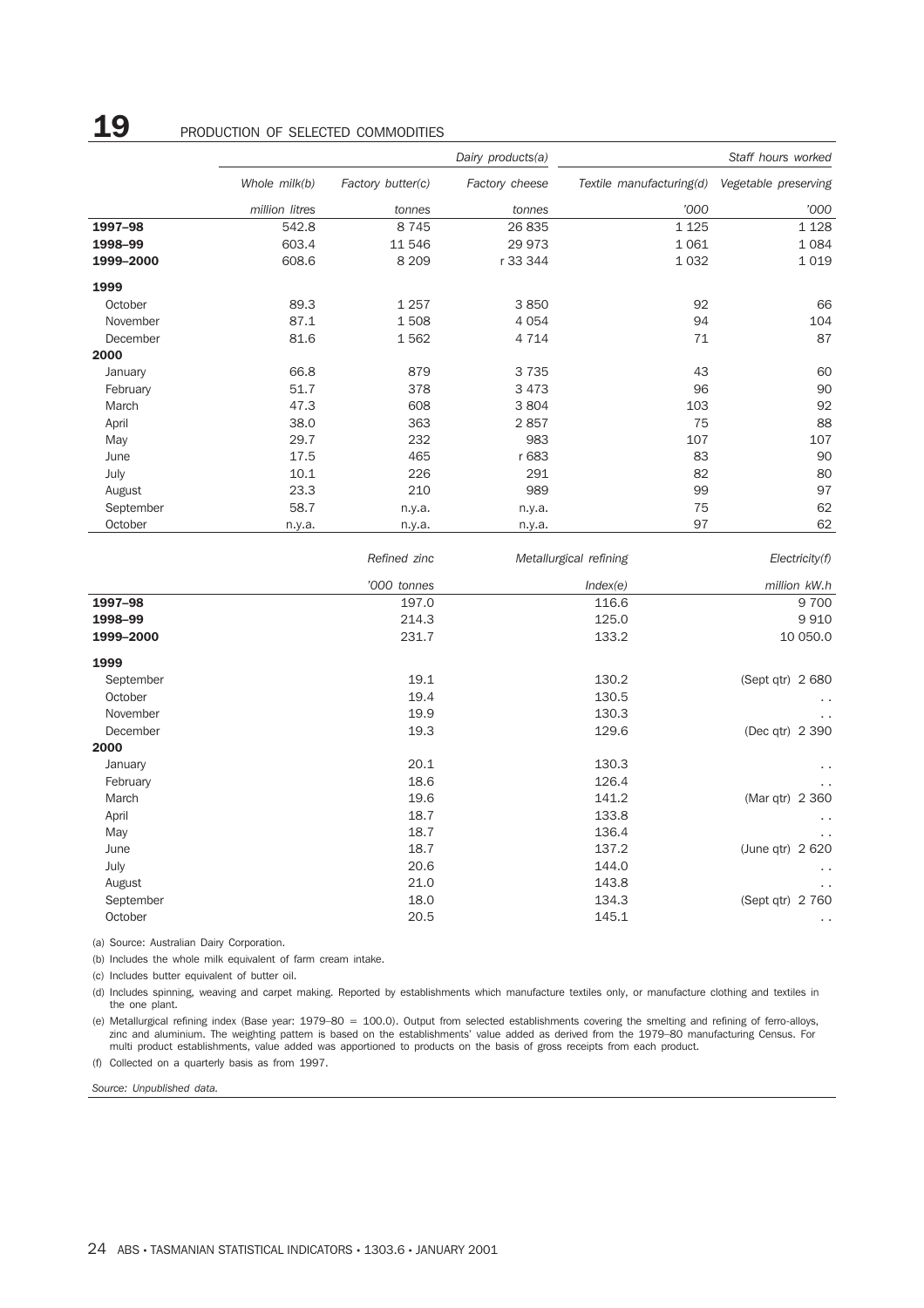## **20** LIVESTOCK SLAUGHTERING

|                           | Cattle<br>Bulls, bullocks<br>and steers<br>Cows and heifers |       |        |        |        |      |
|---------------------------|-------------------------------------------------------------|-------|--------|--------|--------|------|
|                           |                                                             |       | Calves | Sheep  | Lambs  | Pigs |
|                           | '000                                                        | '000  | '000   | '000   | '000   | '000 |
| 1997-98                   | 93.4                                                        | 123.6 | 53.9   | 461.0  | 423.3  | 78.1 |
| 1998-99                   | 94.8                                                        | 116.3 | 61.0   | 439.9  | 480.1  | 81.2 |
| 1999-2000                 | 109.0                                                       | 108.9 | 62.1   | 589.9  | 456.3  | 70.1 |
| 1998                      |                                                             |       |        |        |        |      |
| October                   | 7.0                                                         | 7.3   | 7.4    | 22.4   | 31.8   | 6.2  |
| 1999                      |                                                             |       |        |        |        |      |
| October                   | 8.0                                                         | 7.8   | 7.7    | 38.7   | 33.6   | 4.5  |
| November                  | 8.4                                                         | 7.8   | 0.9    | 45.6   | 31.3   | 4.7  |
| December                  | 9.6                                                         | 10.1  | 0.2    | 67.5   | 36.5   | 7.2  |
| 2000                      |                                                             |       |        |        |        |      |
| January                   | 8.9                                                         | 8.1   | 0.2    | 55.6   | 38.4   | 4.3  |
| February                  | 9.3                                                         | 10.1  | 0.2    | 68.0   | 46.0   | 5.3  |
| March                     | 11.7                                                        | 11.1  | 0.8    | 76.4   | 55.5   | 6.8  |
| April                     | 8.3                                                         | 8.5   | 1.4    | 53.1   | 32.3   | 4.9  |
| May                       | 9.0                                                         | 11.6  | 1.7    | 48.2   | 37.5   | 5.7  |
| June                      | 9.1                                                         | 12.9  | 0.9    | 51.5   | 44.1   | 6.7  |
| July                      | 7.0                                                         | 6.7   | 1.2    | 23.0   | 36.2   | 5.0  |
| August                    | 5.7                                                         | 3.7   | 15.2   | 17.9   | 39.1   | 4.8  |
| September                 | 6.2                                                         | 4.3   | 22.9   | r 18.7 | r 37.9 | 4.8  |
| October                   | 5.9                                                         | 5.8   | 5.6    | 24.3   | 32.2   | 4.1  |
| Source: Unpublished data. |                                                             |       |        |        |        |      |

# **21** LIVESTOCK SLAUGHTERING — SEASONALLY ADJUSTED(a) AND TREND(b)

|           |                   |                 | Seasonally adjusted | Trend             |                 |       |  |
|-----------|-------------------|-----------------|---------------------|-------------------|-----------------|-------|--|
|           | Cattle and calves | Sheep and lambs | Pigs                | Cattle and calves | Sheep and lambs | Pigs  |  |
|           | '000              | '000            | '000                | '000              | '000            | '000  |  |
| 1998      |                   |                 |                     |                   |                 |       |  |
| October   | 21.0              | 67.7            | 6.7                 | 22.7              | 73.1            | 6.6   |  |
| 1999      |                   |                 |                     |                   |                 |       |  |
| October   | 23.9              | 95.4            | 5.3                 | 23.6              | 85.7            | 6.0   |  |
| November  | 22.1              | 82.2            | 5.7                 | 23.3              | 84.7            | 5.8   |  |
| December  | 19.8              | 79.1            | 5.7                 | 23.2              | 84.1            | 5.7   |  |
| 2000      |                   |                 |                     |                   |                 |       |  |
| January   | 25.7              | 80.9            | 5.6                 | 23.3              | 84.3            | 5.7   |  |
| February  | 23.9              | 85.9            | 6.0                 | 23.6              | 85.0            | 5.7   |  |
| March     | 26.1              | 93.5            | 5.8                 | 23.5              | r 85.8          | 5.6   |  |
| April     | 20.1              | 82.4            | 5.4                 | r 22.9            | r 86.5          | 5.5   |  |
| May       | 22.1              | 85.2            | 5.2                 | 21.7              | r 86.5          | 5.3   |  |
| June      | 22.2              | 92.0            | 5.1                 | 20.5              | 85.7            | 5.1   |  |
| July      | 18.6              | 75.3            | 5.1                 | 19.4              | r 84.6          | 5.0   |  |
| August    | 16.2              | 89.1            | 4.6                 | r 18.7            | r 83.8          | 4.9   |  |
| September | 19.6              | r 84.5          | 5.1                 | r 18.1            | r 82.9          | r 4.9 |  |
| October   | 18.3              | 79.2            | 4.9                 | 17.9              | 82.5            | 4.9   |  |

(a) Seasonally adjusted factors are reviewed annually to take account of each additional year's original data. The results of the review are used to compile revised seasonally adjusted and trend estimates; see Notes page 2.

(b) ABS trend estimates for the most recent months are revised; see Notes page 2.

*Source: Unpublished data.*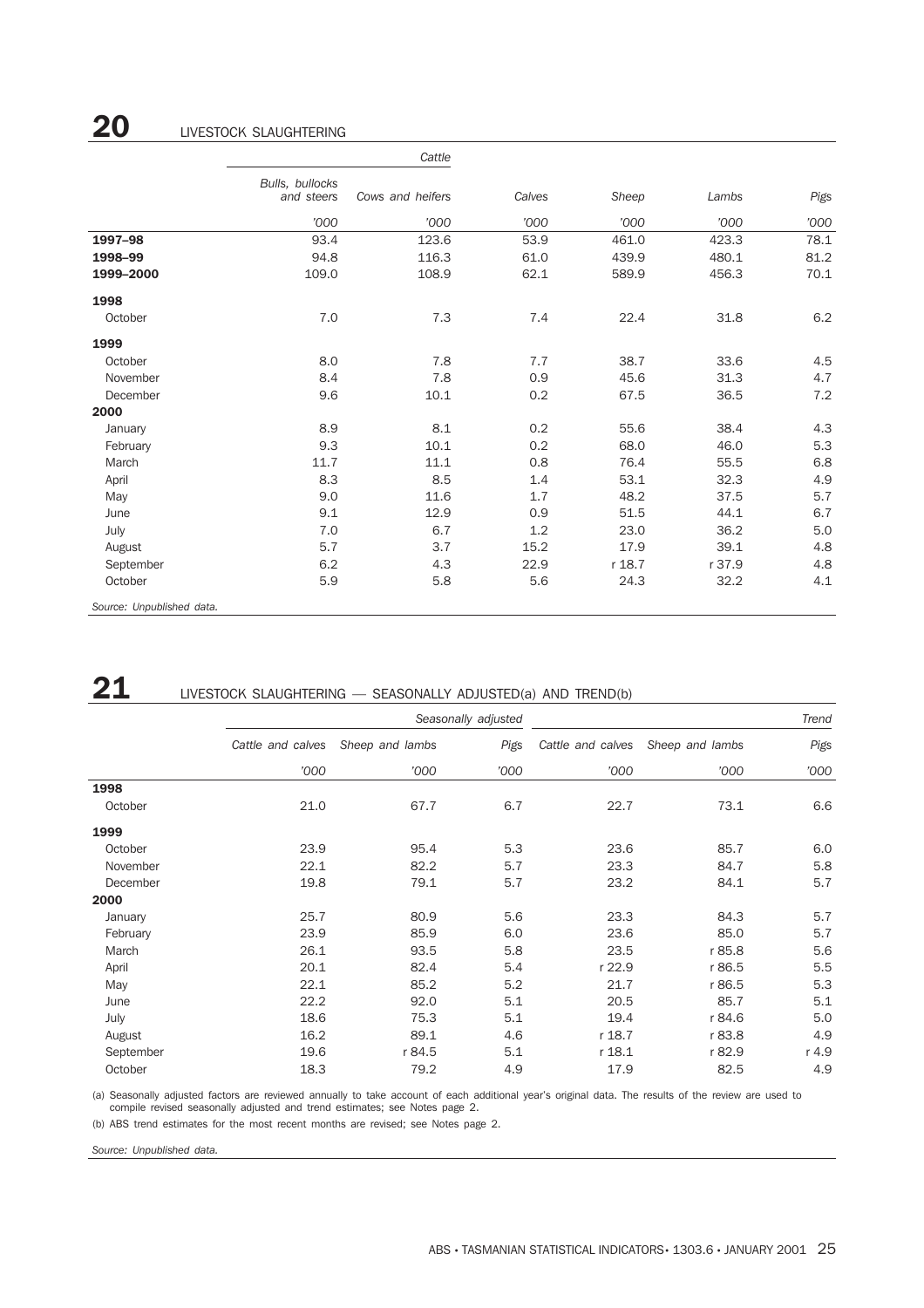## **22** MEAT PRODUCTION(a)

|           | Beef    | Veal           | Mutton  | Lamb    | Pigmeat(b) | Total   |
|-----------|---------|----------------|---------|---------|------------|---------|
|           | tonnes  | tonnes         | tonnes  | tonnes  | tonnes     | tonnes  |
| 1997-98   | 53 061  | 1 1 4 8        | 9840    | 8072    | 4915       | 77 042  |
| 1998-99   | 53 273  | 1 2 4 2        | 8 7 2 5 | 9 2 2 3 | 5 2 4 1    | 77 701  |
| 1999-2000 | 57 559  | 1 2 3 5        | 11 797  | 8835    | 4 4 0 3    | 83 825  |
| 1998      |         |                |         |         |            |         |
| October   | 3557    | 150            | 422     | 604     | 393        | 5 1 2 5 |
| 1999      |         |                |         |         |            |         |
| October   | 4 1 8 7 | 154            | 754     | 650     | 282        | 6026    |
| November  | 4 3 4 8 | 19             | 926     | 601     | 286        | 6 1 8 0 |
| December  | 5 2 7 7 | 6              | 1414    | 695     | 424        | 7816    |
| 2000      |         |                |         |         |            |         |
| January   | 4 6 6 2 | $\overline{7}$ | 1 1 2 0 | 731     | 269        | 6789    |
| February  | 5 1 5 4 | $\overline{7}$ | 1 3 6 4 | 884     | 333        | 7741    |
| March     | 6 0 9 1 | 20             | 1518    | 1071    | 425        | 9 1 2 5 |
| April     | 4 4 5 5 | 31             | 1 0 5 2 | 619     | 308        | 6465    |
| May       | 5 3 1 7 | 37             | 949     | 729     | 366        | 7 3 9 9 |
| June      | 5 5 2 9 | 20             | 1 0 1 2 | 867     | 436        | 7863    |
| July      | 3581    | 26             | 445     | 693     | 324        | 5 0 68  |
| August    | 2528    | 293            | 338     | 771     | 299        | 4 2 3 0 |
| September | r 2884  | 444            | r 363   | r 737   | 304        | r 4 733 |
| October   | 3 1 8 1 | 112            | 478     | 617     | 257        | 4646    |

(a) Carcass weight.

(b) Includes pork used for production of bacon and ham.

*Source: Unpublished data.*

## 23 PRINCIPAL MINERAL CONCENTRATES PRODUCED

|                                                                                         | Copper      | Iron (pellets) | Lead        | Lead-zinc   | Tin         | Zinc        |
|-----------------------------------------------------------------------------------------|-------------|----------------|-------------|-------------|-------------|-------------|
|                                                                                         | '000 tonnes | '000 tonnes    | '000 tonnes | '000 tonnes | '000 tonnes | '000 tonnes |
| 1997-98                                                                                 | 109.6       | 820.8          | 84.6        | 26.2        | 16.2        | 335.4       |
| 1998-99                                                                                 | 113.5       | 1816.1         | 101.8       | 12.6        | 12.5        | 382.3       |
| 1999-2000                                                                               | 104.3       | 2 0 68.3       | 98.7        | 7.9         | 14.8        | 311.9       |
| 1998                                                                                    |             |                |             |             |             |             |
| September                                                                               | 25.8        | 453.3          | 21.5        | 5.6         | 1.3         | 92.0        |
| December                                                                                | 29.9        | 478.2          | 26.1        | 3.2         | 4.0         | 95.3        |
| 1999                                                                                    |             |                |             |             |             |             |
| March                                                                                   | 30.5        | 481.2          | 29.5        | 2.5         | 3.7         | 97.1        |
| June                                                                                    | 27.3        | 403.4          | 24.7        | 1.5         | 3.6         | 98.0        |
| September                                                                               | 27.5        | 479.5          | 28.4        | 2.7         | 3.9         | 94.8        |
| December                                                                                | 26.9        | 568.2          | 28.1        | 2.5         | 4.0         | 86.2        |
| 2000                                                                                    |             |                |             |             |             |             |
| March                                                                                   | 26.2        | 517.7          | 22.4        | 1.4         | 3.3         | 70.4        |
| June                                                                                    | 23.8        | 502.9          | 19.8        | 1.3         | 3.6         | 60.4        |
| September p                                                                             | n.y.a.      | 544.2          | 7.7         |             | 3.2         | 26.9        |
| Source: Mineral Resources Tasmania, Department of Infrastructure, Energy and Resources. |             |                |             |             |             |             |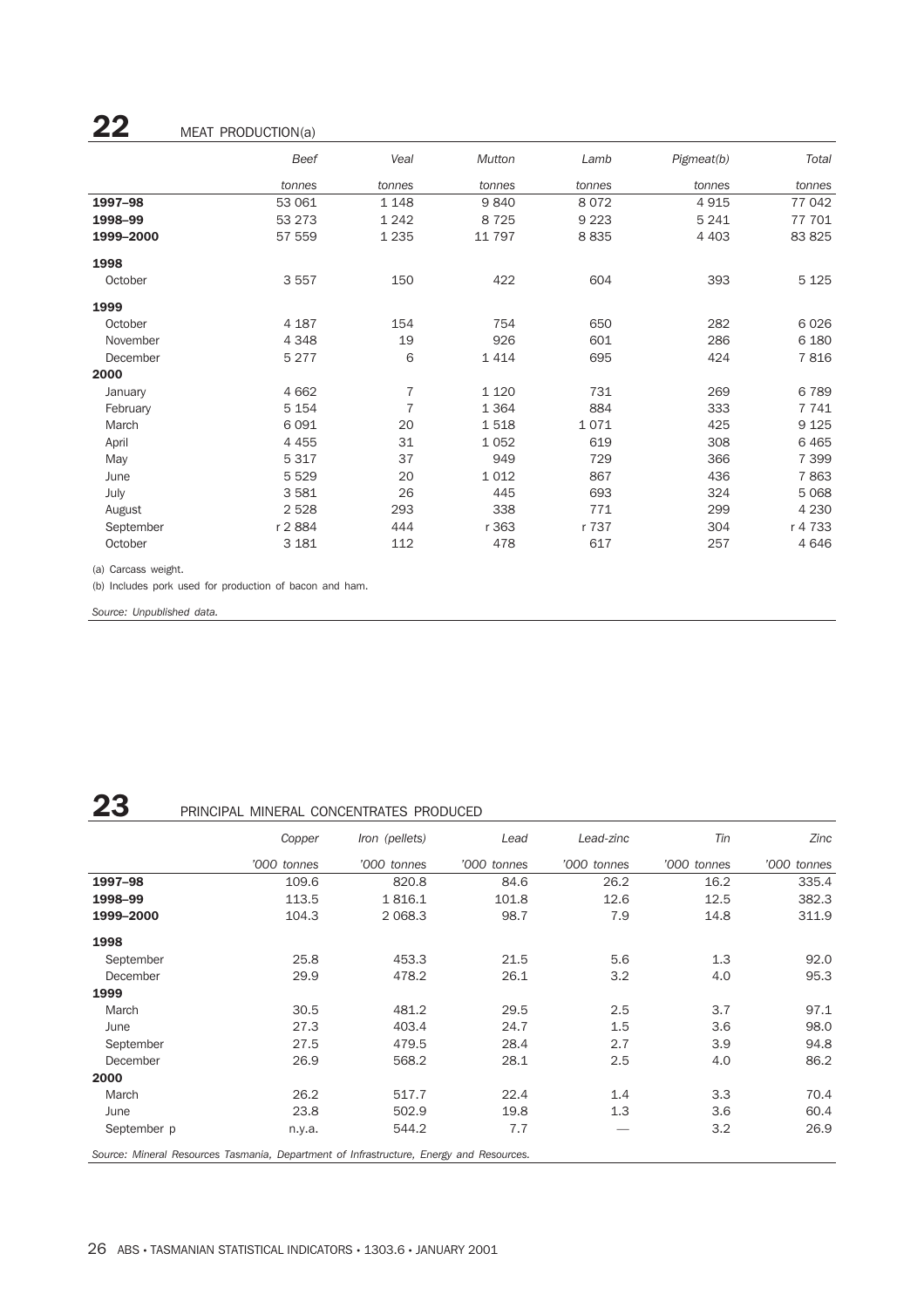## 24 SAWMILLS AND PLYWOOD MILLS, LOGS DELIVERED AND TIMBER PRODUCED

|           | Tasmanian-grown logs delivered |                                         |                                 |                                    |                      |                      | Sawn, peeled and sliced timber produced(a) |                                 |                             |               |
|-----------|--------------------------------|-----------------------------------------|---------------------------------|------------------------------------|----------------------|----------------------|--------------------------------------------|---------------------------------|-----------------------------|---------------|
|           | Eucalypts                      | Hardwoods,<br>excluding<br>eucalypts(b) | Plant-<br>ation(c)<br>softwoods | <b>Native</b><br>soft-<br>woods(d) | Total                | Eucalypts            | Hardwoods,<br>excluding<br>eucalypts(b)    | Plant-<br>ation(c)<br>softwoods | Native<br>soft-<br>woods(d) | Total         |
|           | $'000 \; m^3$                  | $'000 \; m^3$                           | $1000 \, m^3$                   | $'000 \; m^3$                      | $1000 \; \text{m}^3$ | $1000 \; \text{m}^3$ | $1000 \; \mathrm{m}^3$                     | $'000 \, m^3$                   | $1000 \; \mathrm{m^3}$      | $'000 \; m^3$ |
| 1997-98   | 496.8                          | 24.3                                    | 357.7                           | 1.6                                | 880.3                | 171.1                | 5.3                                        | 167.3                           | 0.4                         | 344.2         |
| 1998-99   | 499.9                          | 22.6                                    | 351.9                           | 1.0                                | 875.4                | 159.7                | 5.1                                        | 169.7                           | 0.3                         | 334.8         |
| 1999-2000 | 510.1                          | 28.8                                    | 396.2                           | 0.9                                | 936.9                | 169.7                | 5.3                                        | 190.6                           | 0.4                         | 366.0         |
| 1998      |                                |                                         |                                 |                                    |                      |                      |                                            |                                 |                             |               |
| September | 129.9                          | 3.8                                     | 88.7                            | 0.2                                | 222.7                | 43.9                 | 1.4                                        | 41.5                            |                             | 86.8          |
| December  | 134.6                          | 2.9                                     | 81.3                            | 0.2                                | 218.9                | 40.8                 | 1.2                                        | 42.5                            | 0.1                         | 84.7          |
| 1999      |                                |                                         |                                 |                                    |                      |                      |                                            |                                 |                             |               |
| March     | 110.8                          | 9.7                                     | 90.7                            | 0.2                                | 211.4                | 35.4                 | 0.8                                        | 42.6                            |                             | 78.9          |
| June      | 124.6                          | 6.1                                     | 91.3                            | 0.3                                | 222.3                | 39.6                 | 1.7                                        | 43.1                            | 0.1                         | 84.5          |
| September | 136.0                          | 6.3                                     | 109.4                           | 0.2                                | 252.0                | 46.2                 | 1.3                                        | 49.1                            | 0.1                         | 96.8          |
| December  | 132.5                          | 5.1                                     | 87.8                            | 0.2                                | 225.6                | 45.8                 | 1.5                                        | 46.5                            | 0.1                         | 93.9          |
| 2000      |                                |                                         |                                 |                                    |                      |                      |                                            |                                 |                             |               |
| March     | 104.3                          | 10.0                                    | 100.7                           | 0.4                                | 215.3                | 37.8                 | 1.3                                        | 47.8                            | 0.1                         | 87.0          |
| June      | 137.3                          | 7.3                                     | 98.2                            | 0.2                                | 243.1                | 39.8                 | 1.3                                        | 47.3                            | 0.1                         | 88.3          |
| September | 130.7                          | 5.0                                     | 103.8                           | 0.3                                | 239.9                | 42.4                 | 1.7                                        | 46.6                            | 0.1                         | 90.9          |

(a) Includes plywood, veneer and sliced timber production converted to an equivalent cubic measurement.

(b) Includes blackwood, myrtle, sassafras etc.

(c) Radiata pine.

(d) Includes Huon pine, celery top pine and King William pine.

*Source: Unpublished data.*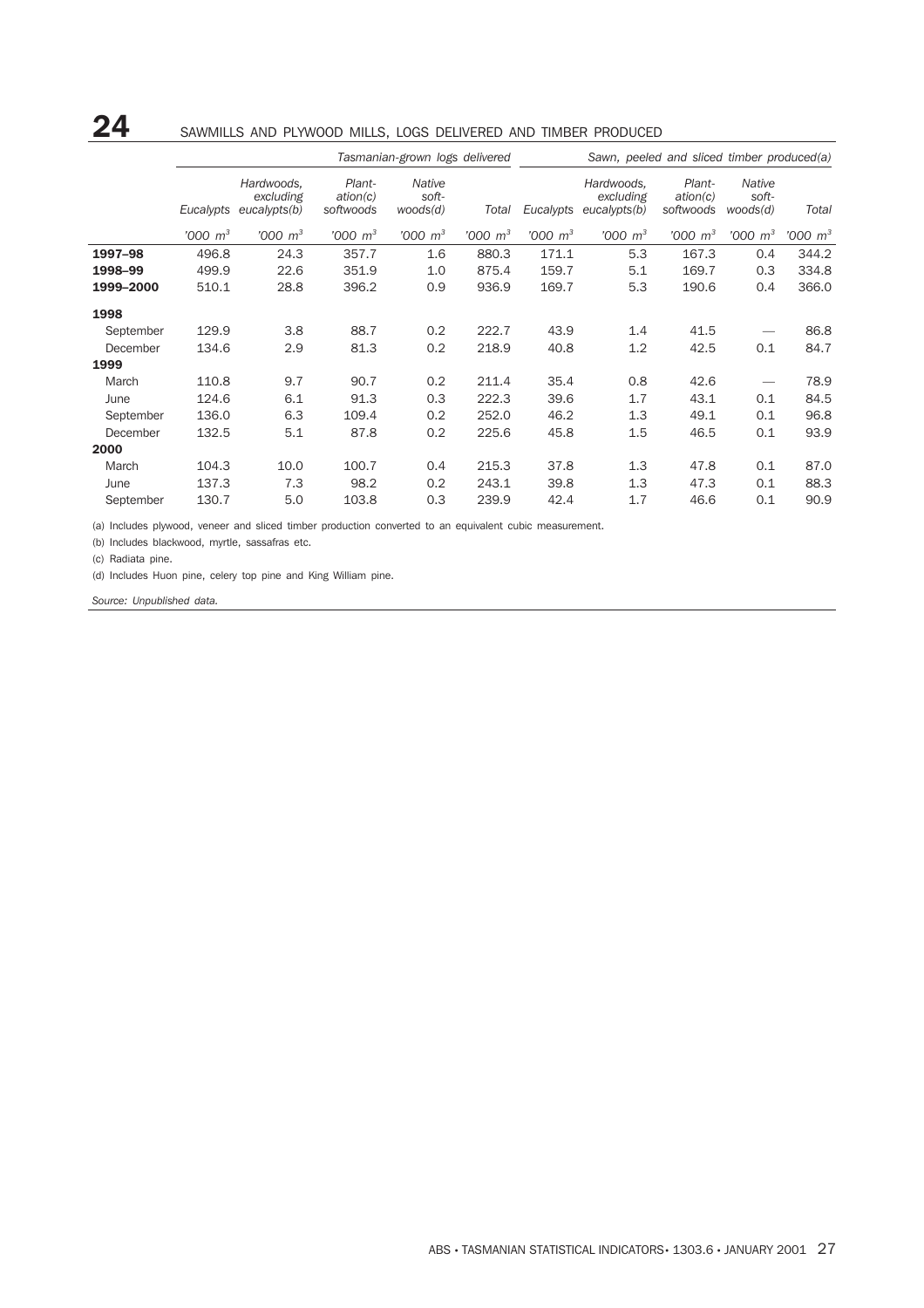|           |                        | Materials used(c)      |                 |                                       |  |
|-----------|------------------------|------------------------|-----------------|---------------------------------------|--|
|           | Producing locations(b) | Logs delivered(d)      | Sawmill offcuts | Chipped and ground<br>wood production |  |
|           |                        | $1000 \; \mathrm{m}^3$ | $'000 \; m^3$   | '000 tonnes green                     |  |
|           | no.                    |                        |                 | weight                                |  |
| 1997-98   | 28                     | 3 998.1                | 457.9           | 4 4 4 0.1                             |  |
| 1998-99   | 29                     | 3 4 5 9.6              | 373.4           | 3929.9                                |  |
| 1999-2000 | 30                     | 4 5 2 6.8              | 452.5           | 5 145.3                               |  |
| 1998      |                        |                        |                 |                                       |  |
| September | 29                     | 872.5                  | 87.3            | 981.5                                 |  |
| December  | 29                     | 798.3                  | 112.0           | 889.5                                 |  |
| 1999      |                        |                        |                 |                                       |  |
| March     | 29                     | 862.9                  | 79.2            | 997.7                                 |  |
| June      | 29                     | 925.9                  | 94.9            | 1 0 6 1 . 1                           |  |
| September | 30                     | 1 0 5 6.8              | 134.1           | 1 2 2 5 . 3                           |  |
| December  | 30                     | 1 103.8                | 96.4            | 1 207.3                               |  |
| 2000      |                        |                        |                 |                                       |  |
| March     | 30                     | 1 152.1                | 104.6           | 1 308.7                               |  |
| June      | 30                     | 1 2 1 4 . 1            | 117.4           | 1 404.0                               |  |
| September | 31                     | 1 2 5 9.5              | 104.0           | 1 451.7                               |  |

(a) Both hardwoods and softwoods, separate details are not available.

(b) Capable of producing at end of year or actually producing during quarter.

(c) Data reported by weight, converted to cubic measure by the factor of 0.95  $m^3$  per tonne.

(d) Includes log equivalent of limbwood and billets.

*Source: Unpublished data.*

## **26** LOGS DELIVERED FOR MILLING OR CHIPPING

|           |                  | Sawmilling and plywood milling |               |                  | Chipping and grinding(a) |                        |                  | Total                |               |  |
|-----------|------------------|--------------------------------|---------------|------------------|--------------------------|------------------------|------------------|----------------------|---------------|--|
|           | Crown<br>land(b) | Private<br>land                | Total         | Crown<br>land(b) | Private land             | Total                  | Crown<br>land(b) | Private land         | Total         |  |
|           | $'000 \, m^3$    | $1000 \; \mathrm{m}^3$         | $1000 \, m^3$ | $1000 \, m^3$    | $1000 \; \mathrm{m}^3$   | $1000 \; \mathrm{m}^3$ | $'000 \, m^3$    | $1000 \; \text{m}^3$ | $'000 \; m^3$ |  |
| 1997-98   | 750.7            | 129.6                          | 880.3         | 1894.9           | 2 103.1                  | 3 998.1                | 2 645.7          | 2 2 3 2.7            | 4878.3        |  |
| 1998-99   | 754.2            | 121.2                          | 875.4         | 1 562.6          | 1897.0                   | 3 4 5 9.6              | 2 3 1 6.7        | 2 0 18.2             | 4 3 3 4 .9    |  |
| 1999-2000 | 834.4            | 101.6                          | 935.9         | 2 440.5          | 2 0 8 6.3                | 4 5 2 6.8              | 3 2 7 4 .9       | 2 187.8              | 5 462.7       |  |
| 1998      |                  |                                |               |                  |                          |                        |                  |                      |               |  |
| September | 188.3            | 34.3                           | 222.7         | 341.0            | 531.5                    | 872.5                  | 529.4            | 565.8                | 1 0 9 5.2     |  |
| December  | 185.5            | 33.4                           | 218.9         | 422.4            | 375.9                    | 798.3                  | 607.9            | 409.3                | 1 0 1 7 . 2   |  |
| 1999      |                  |                                |               |                  |                          |                        |                  |                      |               |  |
| March     | 184.1            | 27.3                           | 211.4         | 367.0            | 495.8                    | 862.9                  | 551.1            | 523.2                | 1 0 7 4 . 3   |  |
| June      | 196.2            | 26.1                           | 222.3         | 432.1            | 493.8                    | 925.9                  | 628.3            | 519.9                | 1 1 4 8.2     |  |
| September | 221.8            | 30.2                           | 252.0         | 554.0            | 502.7                    | 1056.8                 | 775.8            | 532.9                | 1 308.7       |  |
| December  | 202.5            | 23.1                           | 225.6         | 643.1            | 460.7                    | 1 103.8                | 845.6            | 483.8                | 1 3 2 9.4     |  |
| 2000      |                  |                                |               |                  |                          |                        |                  |                      |               |  |
| March     | 192.1            | 23.2                           | 215.3         | 585.3            | 566.9                    | 1 152.1                | 777.3            | 590.1                | 1 3 6 7 . 4   |  |
| June      | 218.0            | 25.1                           | 243.1         | 658.1            | 555.9                    | 1 2 1 4 . 1            | 876.1            | 581.0                | 1 457.1       |  |
| September | 219.7            | 20.2                           | 239.9         | 729.7            | 529.8                    | 1 259.5                | 949.4            | 550.1                | 1 499.4       |  |

(a) Logs used are generally below sawmilling standard: includes log equivalent of limbwood and billets.

(b) Comprises all areas (including concession areas) from which royalties are payable to Forestry Tasmania.

*Source: Unpublished data.*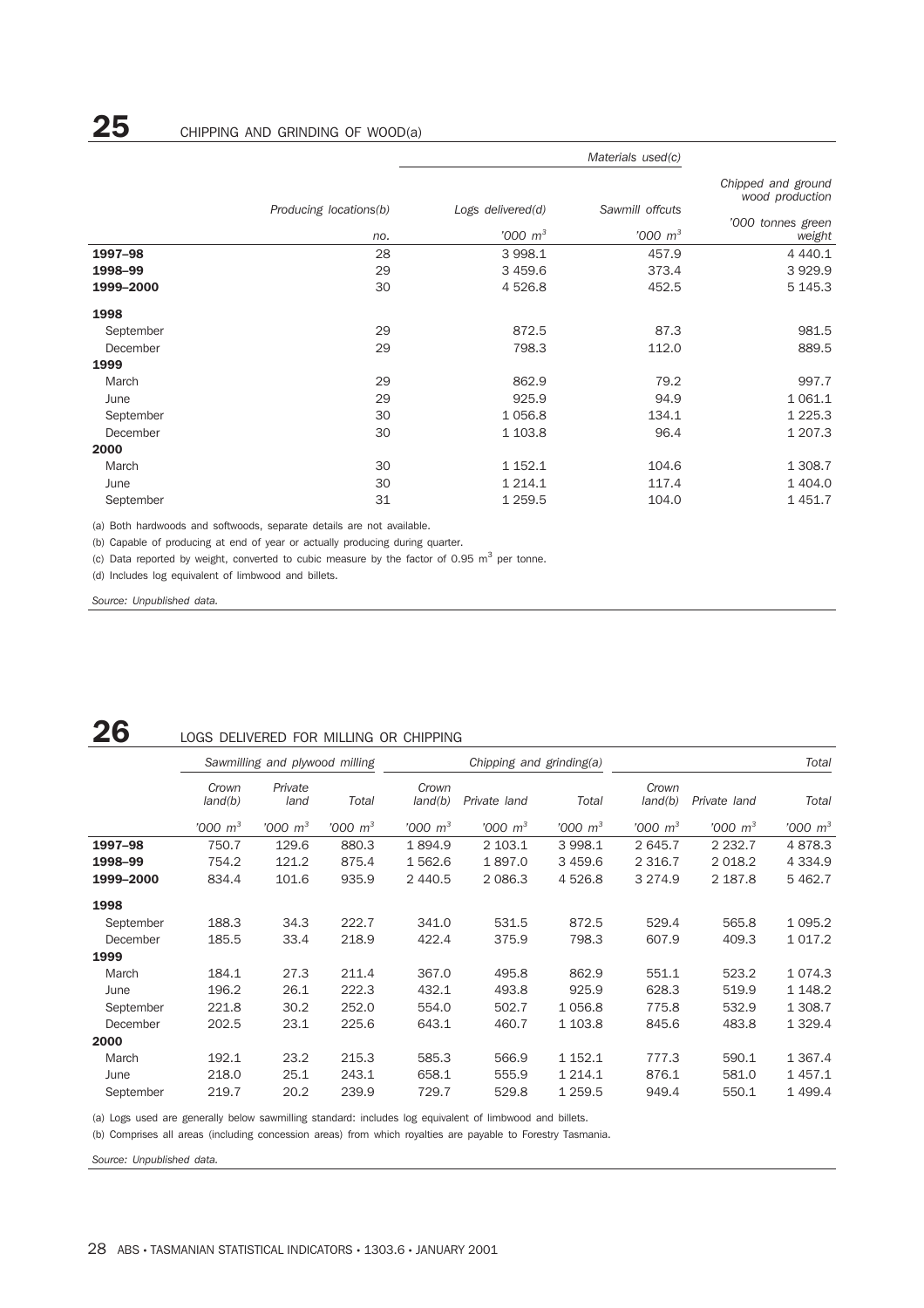|           |                      |                                          |                                                                |                            |                                 |                                                                |         |       | Value(e)                 |
|-----------|----------------------|------------------------------------------|----------------------------------------------------------------|----------------------------|---------------------------------|----------------------------------------------------------------|---------|-------|--------------------------|
|           |                      |                                          |                                                                | Dwelling units             | Non-residential<br>buildings(d) |                                                                |         |       |                          |
|           | <b>New</b><br>houses | New other<br>residential<br>buildings(a) | Other dwelling<br>units created<br>(conversions<br>$etc.$ )(b) | Total<br>dwelling<br>units | <b>New</b><br>dwelling<br>units | Alterations<br>and additions<br>to residential<br>buildings(c) | Private | Total | Total of all<br>building |
|           | no.                  | no.                                      | no.                                                            | no.                        | \$m\$                           | \$m\$                                                          | \$m\$   | \$m\$ | \$m\$                    |
| 1997-98   | 1 4 1 9              | 219                                      | 5                                                              | 1 6 4 3                    | 142.4                           | 38.4                                                           | 82.8    | 125.5 | 306.3                    |
| 1998-99   | 1 2 9 7              | 104                                      | 9                                                              | 1410                       | 131.2                           | 36.8                                                           | 115.8   | 174.6 | 342.6                    |
| 1999-2000 | 1 608                | 230                                      | 55                                                             | 1893                       | 193.4                           | 50.7                                                           | 120.7   | 160.6 | 404.7                    |
| 1999      |                      |                                          |                                                                |                            |                                 |                                                                |         |       |                          |
| October   | 142                  | 19                                       |                                                                | 161                        | 15.6                            | 4.2                                                            | 8.8     | 9.8   | 29.7                     |
| November  | 155                  | 26                                       | 2                                                              | 183                        | 15.7                            | 4.0                                                            | 4.3     | 6.2   | 25.8                     |
| December  | 160                  | 20                                       |                                                                | 180                        | 18.4                            | 2.6                                                            | 8.2     | 13.1  | 34.1                     |
| 2000      |                      |                                          |                                                                |                            |                                 |                                                                |         |       |                          |
| January   | 139                  | 28                                       | 13                                                             | 180                        | 21.2                            | 4.3                                                            | 5.8     | 6.4   | 31.9                     |
| February  | 135                  | 33                                       | $\mathbf 0$                                                    | 168                        | 16.4                            | 4.3                                                            | 20.7    | 21.4  | 42.2                     |
| March     | 149                  | 14                                       | 3                                                              | 166                        | 17.5                            | 4.1                                                            | 7.0     | 9.8   | 31.4                     |
| April     | 122                  | 12                                       | 2                                                              | 136                        | 13.8                            | 3.9                                                            | 2.3     | 8.0   | 25.7                     |
| May       | 159                  | 45                                       | 29                                                             | 233                        | 25.7                            | 8.0                                                            | 10.7    | 17.1  | 50.8                     |
| June      | 84                   | $\overline{4}$                           | 3                                                              | 91                         | 10.3                            | 4.3                                                            | 6.4     | 16.7  | 31.2                     |
| July      | 83                   |                                          | 1                                                              | 84                         | 7.9                             | 2.6                                                            | 4.3     | 7.3   | 17.7                     |
| August    | 82                   |                                          | 1                                                              | 83                         | 8.9                             | 4.1                                                            | 4.7     | 10.7  | 23.7                     |
| September | r 100                | 19                                       |                                                                | r 119                      | r 12.7                          | r 2.2                                                          | 21.5    | 23.2  | r 38.1                   |
| October   | 107                  | 16                                       |                                                                | 123                        | 13.7                            | 4.0                                                            | 7.8     | 10.6  | 28.3                     |

(a) New individual dwelling units (e.g. flats, home units and villa units).

(b) From alterations and additions to residential building, conversions of non-residential building to residential building etc.

(c) Valued at \$10,000 and over. Includes conversions and dwelling units approved as part of alterations and additions or as part of the construction of non-residential building.

(d) Comprises non-residential building (new plus alterations and additions) valued at \$50,000 and over.

(e) Value data from July 2000 reference month onward are recorded inclusive of GST. See Cat. no. 8731.0 or page 2 of this publication for more details.

*Source: Building Approvals, Australia (Cat. no. 8731.0).*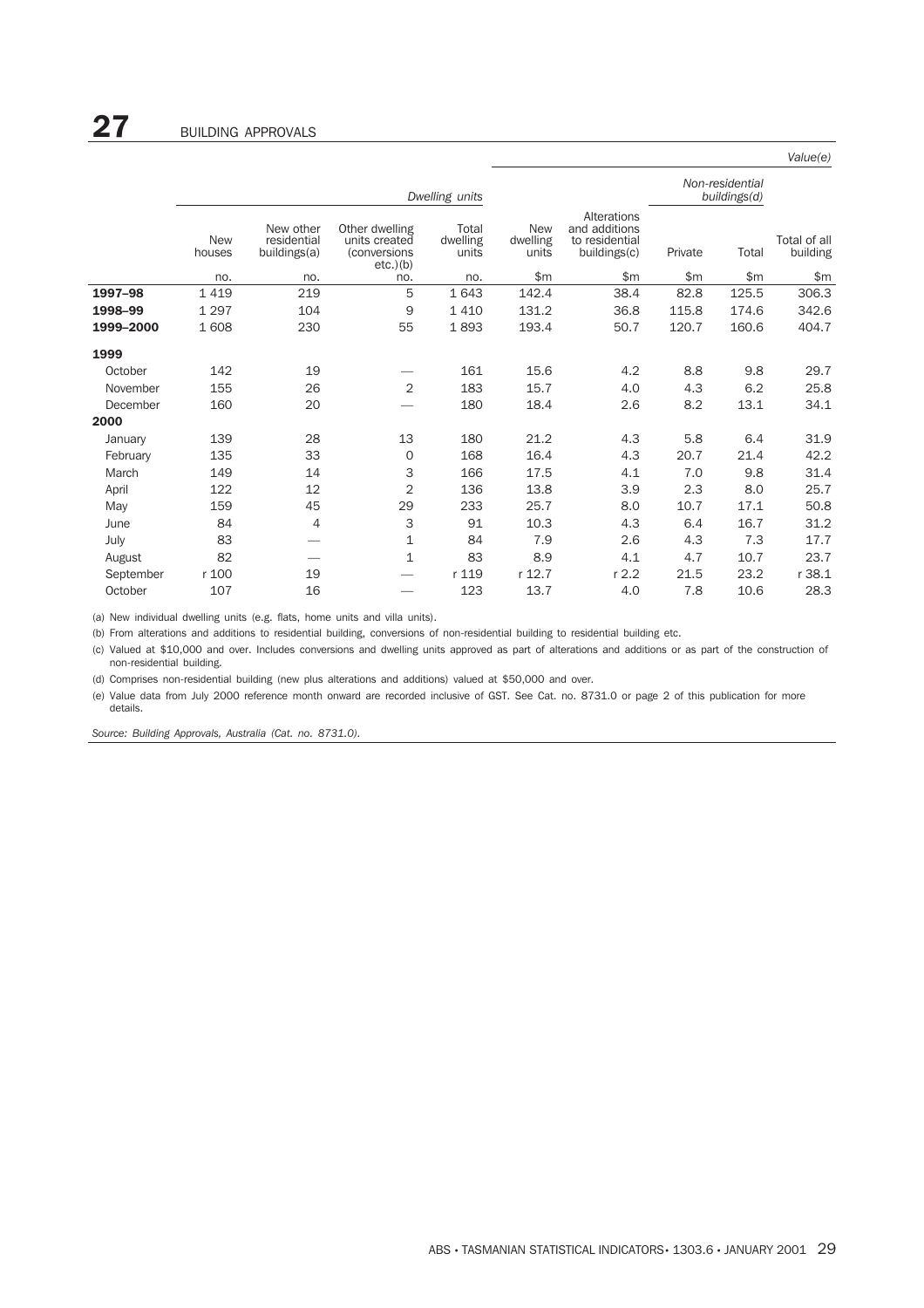## 28 SECURED HOUSING COMMITMENTS — ORIGINAL, SEASONALLY ADJUSTED AND TREND

|           |          | Total number of dwellings(a) |         | Total value of commitments(b) |                     |       |  |
|-----------|----------|------------------------------|---------|-------------------------------|---------------------|-------|--|
|           | Original | Seasonally adjusted          | Trend   | Original                      | Seasonally adjusted | Trend |  |
|           | no.      | no.                          | no.     | \$m                           | \$m\$               | \$m   |  |
| 1999      |          |                              |         |                               |                     |       |  |
| October   | 869      | 908                          | 862     | 67                            | 70                  | 68    |  |
| November  | 923      | 885                          | 848     | 76                            | 71                  | 68    |  |
| December  | 774      | 794                          | 825     | 67                            | 66                  | 67    |  |
| 2000      |          |                              |         |                               |                     |       |  |
| January   | 634      | 762                          | 803     | 53                            | 63                  | 66    |  |
| February  | 850      | 838                          | 798     | 71                            | 69                  | 66    |  |
| March     | 880      | 794                          | 821     | 73                            | 65                  | 67    |  |
| April     | 751      | 790                          | 871     | 61                            | 68                  | 70    |  |
| May       | 1 1 3 5  | 982                          | 932     | 87                            | 75                  | 73    |  |
| June      | 946      | 978                          | 988     | 71                            | 77                  | 76    |  |
| July      | 1 1 0 1  | 1 1 3 4                      | 1 0 2 9 | 81                            | 82                  | 78    |  |
| August    | 1 1 4 7  | 1 0 4 9                      | 1056    | 86                            | 81                  | 79    |  |
| September | 948      | 1015                         | 1073    | 71                            | 75                  | 80    |  |
| October   | 1 0 6 4  | 1 0 6 2                      | 1080    | 79                            | 78                  | 80    |  |

(a) Includes new dwellings, established dwellings and refinancing. Excludes alterations and additions.

(b) Commitment is a firm offer of housing finance. It either has been, or is normally expected to be, accepted. Includes commitments to provide housing finance to employees and commitments accepted and cancelled in the same month. Excludes alterations and additions. Includes refinancing.

*Source: Housing Finance for Owner Occupation, Australia (Cat. no. 5609.0).*

## **29** PRIVATE NEW CAPITAL EXPENDITURE BY TYPE OF ASSET(a)(b)

|           | Buildings and structures | Equipment, plant and machinery | Total |
|-----------|--------------------------|--------------------------------|-------|
|           | \$m\$                    | \$m\$                          | \$m\$ |
| 1998-99   | 130                      | 345                            | 475   |
| 1999-2000 | 71                       | 388                            | 459   |
| 1998      |                          |                                |       |
| June      | 42                       | 102                            | 145   |
| September | 40                       | 101                            | 141   |
| December  | 25                       | 70                             | 95    |
| 1999      |                          |                                |       |
| March     | 30                       | 85                             | 115   |
| June      | 35                       | 89                             | 124   |
| September | 14                       | 83                             | 97    |
| December  | 15                       | 98                             | 114   |
| 2000      |                          |                                |       |
| March     | 14                       | 74                             | 88    |
| June      | 28                       | 132                            | 160   |

(a) Estimates based on a sample survey and therefore subject to sampling variability. Covers selected industries only — mining, manufacturing, finance, property and other selected industries.

(b) Current prices.

*Source: State Estimates of Private New Capital Expenditure, (Cat. no. 5646.0.).*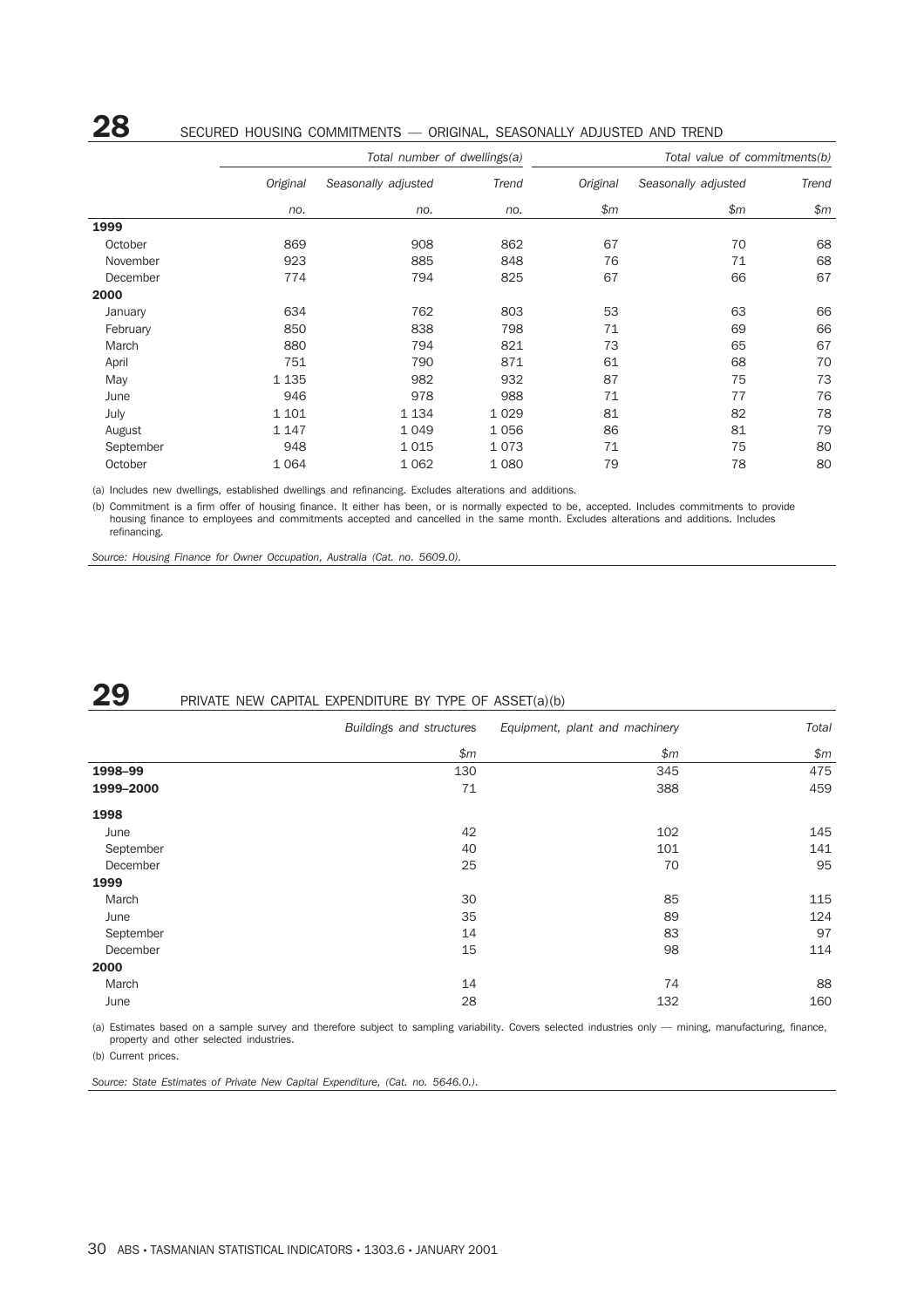|           |                             |                                 |         |                                | Deposits                      |
|-----------|-----------------------------|---------------------------------|---------|--------------------------------|-------------------------------|
|           | Current bearing<br>interest | Current not bearing<br>interest | Fixed   | Investment savings<br>accounts | Statement savings<br>accounts |
|           | \$m\$                       | \$m\$                           | \$m\$   | \$m\$                          | \$m\$                         |
| 1999      |                             |                                 |         |                                |                               |
| October   | 819                         | 249                             | 2 0 1 5 | 608                            | 279                           |
| November  | 850                         | 252                             | 1951    | 604                            | 281                           |
| December  | 870                         | 269                             | 1 602   | 599                            | 283                           |
| 2000      |                             |                                 |         |                                |                               |
| January   | 861                         | 260                             | 1 0 9 8 | 599                            | 283                           |
| February  | 862                         | 260                             | 1 0 3 9 | 595                            | 282                           |
| March     | 878                         | 276                             | 1 1 0 6 | 593                            | 283                           |
| April     | 863                         | 282                             | 1 1 1 3 | 587                            | 284                           |
| May       | 1088                        | 268                             | 1 1 0 8 | 429                            | 249                           |
| June      | 1 2 4 1                     | 274                             | 1 1 0 8 | 299                            | 226                           |
| July      | 1 2 5 0                     | 264                             | 1 2 0 2 | 275                            | 228                           |
| August    | 1 2 8 0                     | 259                             | 1 2 2 2 | 280                            | 243                           |
| September | 1271                        | 270                             | 1 1 9 8 | 281                            | 244                           |
| October   | 1 2 9 8                     | 279                             | 1 2 2 8 | 280                            | 247                           |

|           |                                     | Deposits |         |          |  |  |  |
|-----------|-------------------------------------|----------|---------|----------|--|--|--|
|           | Passbook/school savings<br>accounts | Other    | Total   | Loans(b) |  |  |  |
|           | \$m\$                               | \$m\$    | \$m\$   | \$m\$    |  |  |  |
| 1999      |                                     |          |         |          |  |  |  |
| October   | 88                                  | 84       | 4 1 4 3 | 4972     |  |  |  |
| November  | 87                                  | 84       | 4 1 0 9 | 4984     |  |  |  |
| December  | 83                                  | 84       | 3 7 9 2 | 4 9 6 2  |  |  |  |
| 2000      |                                     |          |         |          |  |  |  |
| January   | 83                                  | 82       | 3 2 6 6 | 4 9 5 0  |  |  |  |
| February  | 82                                  | 82       | 3 2 0 2 | 5 0 3 9  |  |  |  |
| March     | 81                                  | 82       | 3 3 0 1 | 5056     |  |  |  |
| April     | 80                                  | 83       | 3 2 9 2 | 5021     |  |  |  |
| May       | 54                                  | 84       | 3 2 8 1 | 5 1 1 6  |  |  |  |
| June      | 37                                  | 84       | 3 2 6 9 | 5 1 2 8  |  |  |  |
| July      | 39                                  | 83       | 3 3 4 1 | 5 2 2 9  |  |  |  |
| August    | 39                                  | 86       | 3 4 0 8 | 5 1 4 3  |  |  |  |
| September | 40                                  | 89       | 3 3 9 2 | 5 0 9 9  |  |  |  |
| October   | 39                                  | 88       | 3 4 5 9 | 5 1 0 3  |  |  |  |

(a) Details are the averages of weekly figures for each month. The figures are derived from returns submitted by banks authorised under the Banking Act together with similar returns voluntarily submitted by the State banks; they exclude the Reserve Bank.

(b) Excludes non-resident loans.

*Source: Reserve Bank of Australia.*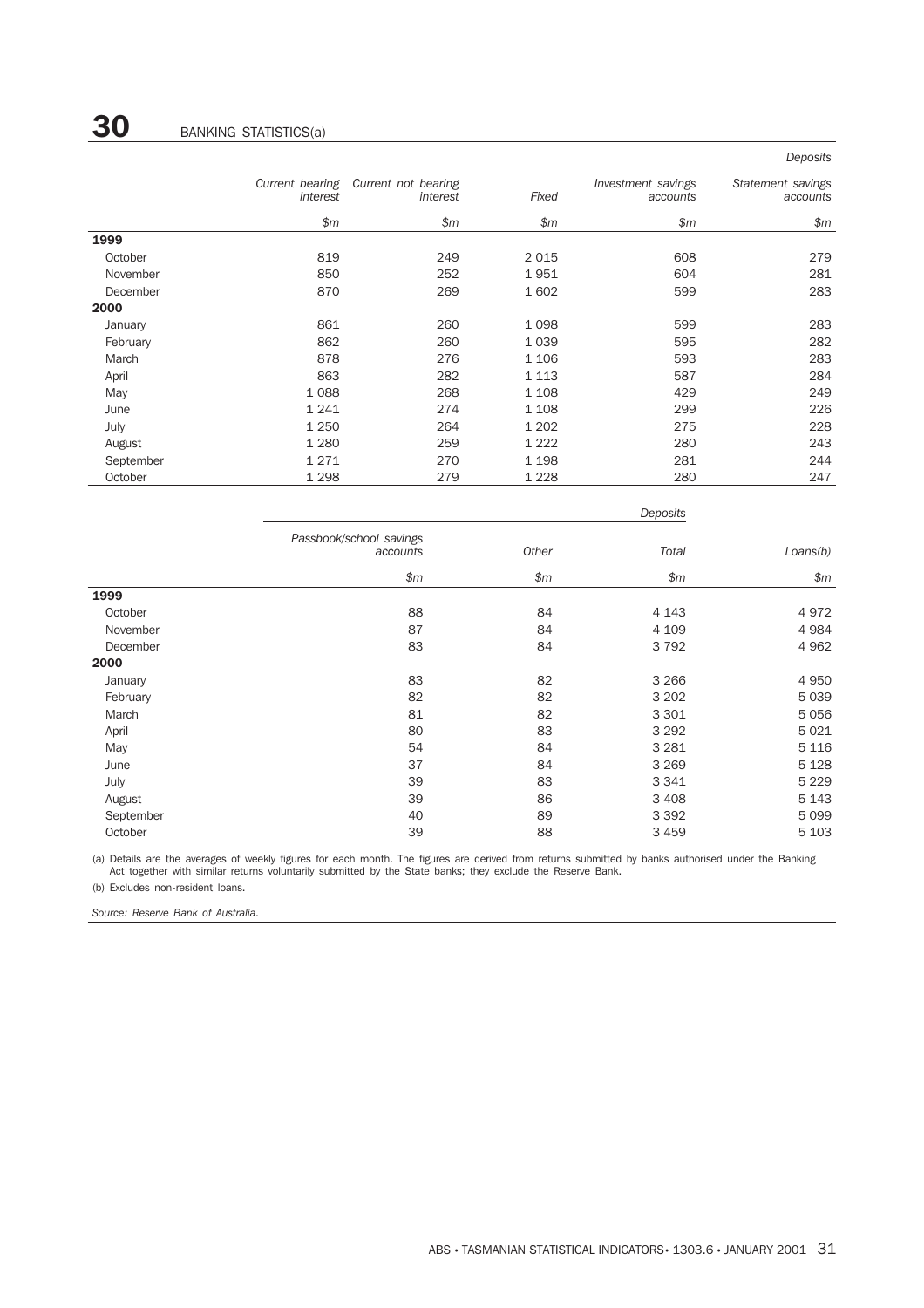## **31** ACCOMMODATION ESTABLISHMENTS(a)(b)

|               | Establish-<br>ments | Guest<br>rooms | <b>Bed</b><br>spaces | Persons<br>employed | Room<br>nights<br>occupied  | Room<br>occupancy<br>rate               | Guest<br>nights | <b>Bed</b><br>occupancy<br>rate | Guest<br>arrivals | Takings from<br>account notation(c) |
|---------------|---------------------|----------------|----------------------|---------------------|-----------------------------|-----------------------------------------|-----------------|---------------------------------|-------------------|-------------------------------------|
|               | no.                 | no.            | no.                  | no.                 | '000                        | no.                                     | '000            | %                               | '000              | \$'000                              |
|               |                     |                |                      |                     |                             | LICENSED HOTELS WITH FACILITIES         |                 |                                 |                   |                                     |
| 1999          |                     |                |                      |                     |                             |                                         |                 |                                 |                   |                                     |
| September qtr | 54                  | 2897           | 7926                 | 2 7 6 7             | 110.9                       | 41.8                                    | 177.7           | 24.5                            | 95.7              | 9429                                |
| 2000          |                     |                |                      |                     |                             |                                         |                 |                                 |                   |                                     |
| July          | n.a.                | n.a.           | n.a.                 | n.a.                | 30.3                        | 33.7                                    | 46.4            | 18.7                            | 24.6              | 2 7 6 8                             |
| August        | n.a.                | n.a.           | n.a.                 | n.a.                | 35.3                        | 39.2                                    | 53.7            | 21.6                            | 27.5              | 3 3 7 6                             |
| September     | n.a.                | n.a.           | n.a.                 | n.a.                | 36.9                        | 42.2                                    | 61.3            | 25.5                            | 33.9              | 3 3 2 1                             |
| September qtr | 54                  | 2 9 0 9        | 8 0 2 3              | 2842                | 102.5                       | 38.3                                    | 161.4           | 21.9                            | 86.1              | 9 4 6 5                             |
|               |                     |                |                      |                     |                             | MOTELS AND GUEST HOUSES WITH FACILITIES |                 |                                 |                   |                                     |
| 1999          |                     |                |                      |                     |                             |                                         |                 |                                 |                   |                                     |
| September qtr | 51                  | 1751           | 5 4 0 9              | 651                 | 58.1                        | 36.2                                    | 108.9           | 21.9                            | 62.8              | 4 3 6 3                             |
| 2000          |                     |                |                      |                     |                             |                                         |                 |                                 |                   |                                     |
| July          | n.a.                | n.a.           | n.a.                 | n.a.                | 15.7                        | 29.0                                    | 28.7            | 17.0                            | 15.8              | 1311                                |
| August        | n.a.                | n.a.           | n.a.                 | n.a.                | 16.5                        | 31.4                                    | 29.9            | 18.3                            | 17.0              | 1345                                |
| September     | n.a.                | n.a.           | n.a.                 | n.a.                | 20.3                        | 40.1                                    | 41.2            | 26.0                            | 23.2              | 1702                                |
| September qtr | 51                  | 1749           | 5 4 4 1              | 665                 | 52.6                        | 33.4                                    | 99.8            | 20.3                            | 56.0              | 4 3 5 9                             |
|               |                     |                |                      |                     | SERVICED APARTMENTS         |                                         |                 |                                 |                   |                                     |
| 1999          |                     |                |                      |                     |                             |                                         |                 |                                 |                   |                                     |
| September qtr | 24                  | 857            | 3 3 9 5              | 393                 | 36.5                        | 46.3                                    | 75.0            | 24.0                            | 32.6              | 3500                                |
| 2000          |                     |                |                      |                     |                             |                                         |                 |                                 |                   |                                     |
| July          | n.a.                | n.a.           | n.a.                 | n.a.                | 10.8                        | 39.7                                    | 21.9            | 21.2                            | 8.8               | 1 1 3 8                             |
| August        | n.a.                | n.a.           | n.a.                 | n.a.                | 11.1                        | 40.9                                    | 21.4            | 20.7                            | 9.2               | 1 1 6 4                             |
| September     | n.a.                | n.a.           | n.a.                 | n.a.                | 14.0                        | 53.3                                    | 32.5            | 32.6                            | 13.8              | 1459                                |
| September qtr | 25                  | 876            | 3 3 3 0              | 427                 | 35.9                        | 44.6                                    | 75.8            | 24.7                            | 31.8              | 3762                                |
|               |                     |                |                      |                     | <b>TOTAL ESTABLISHMENTS</b> |                                         |                 |                                 |                   |                                     |
| 1999          |                     |                |                      |                     |                             |                                         |                 |                                 |                   |                                     |
| September qtr | 129                 | 5 5 0 5        | 16 730               | 3811                | 205.5                       | 40.7                                    | 361.5           | 23.6                            | 191.1             | 17 292                              |
| 2000          |                     |                |                      |                     |                             |                                         |                 |                                 |                   |                                     |
| July          | n.a.                | n.a.           | n.a.                 | n.a.                | 56.8                        | 33.1                                    | 97.0            | 18.6                            | 49.2              | 5 2 1 8                             |
| August        | n.a.                | n.a.           | n.a.                 | n.a.                | 63.0                        | 37.0                                    | 105.0           | 20.4                            | 53.8              | 5885                                |
| September     | n.a.                | n.a.           | n.a.                 | n.a.                | 71.2                        | 43.4                                    | 135.0           | 27.1                            | 70.9              | 6483                                |
| September gtr | 130                 | 5 5 3 4        | 16 794               | 3 9 3 4             | 191.0                       | 37.8                                    | 337.0           | 22.0                            | 173.9             | 17 585                              |

(a) Comprising establishments with 15 or more rooms or units. For explanation of terms and concepts refer to Tourist Accommodation, Australia (Cat. no. 8635.0).

(b) For the four quarters of 2000, the scope of the Survey of Tourist Accommodation (STA) has been expanded. Over this period the following accommodation sectors will be covered: hotels, motels, guest houses and serviced apartments with 15 or more rooms; holiday flats, units and houses operated by owners, managers or real estate agents who have sole letting rights to at least 15 flats, units or houses for short term letting; caravan parks with 40 or more powered sites, cabins, etc; and visitor hostels with 25 or more bed spaces.

(c) 'Takings from accommodation' after 1 July 2000 are recorded inclusive of GST. See Cat. no. 8635.0 or page 2 of this publication for more details.

*Source: Tourist Accommodation, Australia (Cat. no. 8635.0). For more detailed information, see Tourist Accommodation, Small Area Data, Tasmania (Cat. no. 8635.6.40.001).*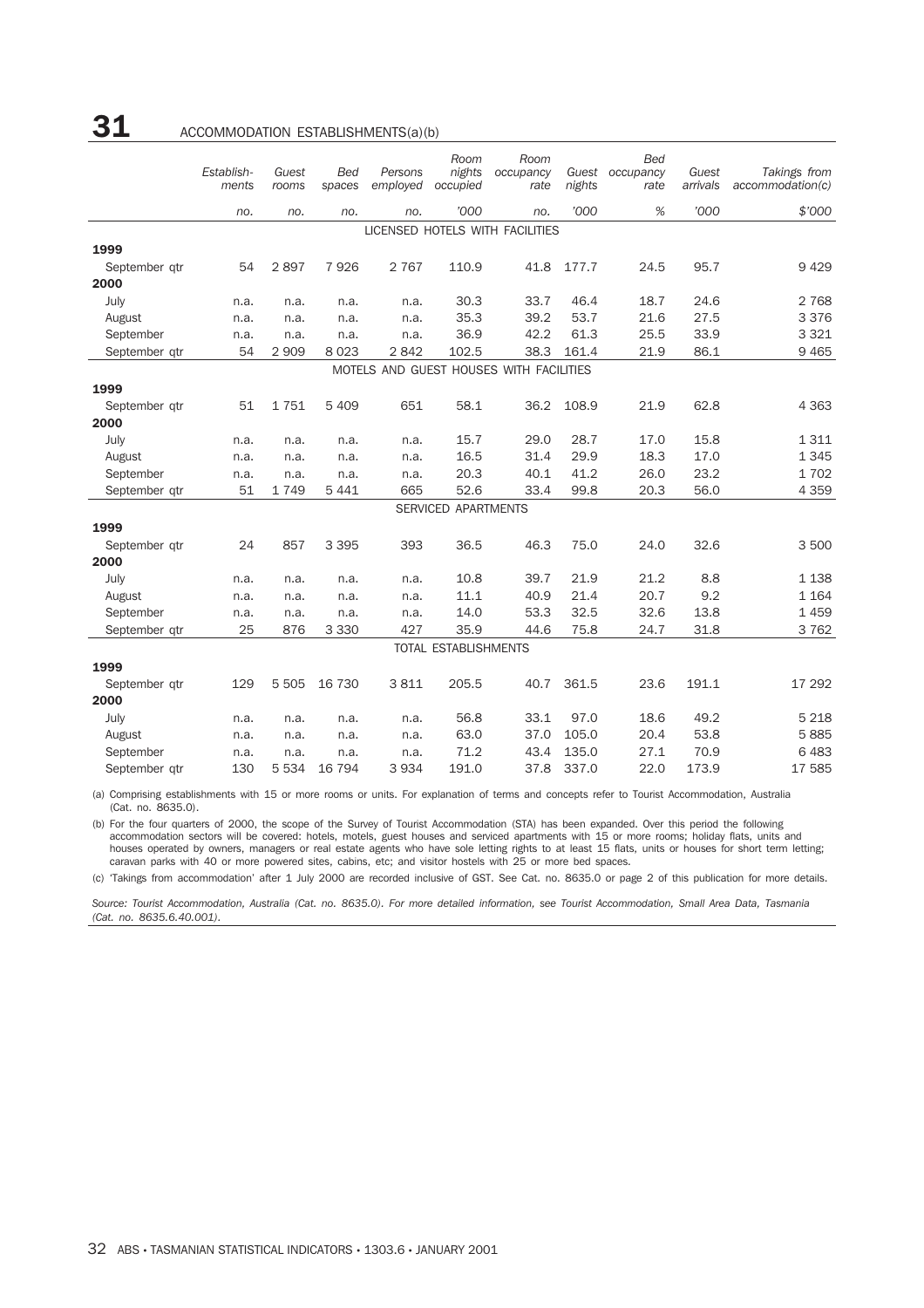|           |                                      | Tasmanian National Park attendance   |              |             |                                 |                                               |                                    |  |  |  |  |  |
|-----------|--------------------------------------|--------------------------------------|--------------|-------------|---------------------------------|-----------------------------------------------|------------------------------------|--|--|--|--|--|
|           | Cradle<br>Mountain(b)<br>(Lake Dove) | Lake<br>St Clair(b)<br>(Cynthia Bay) | Freycinet(b) | Mt Field(b) | Narawntapu(c)<br>(Bakers Beach) | Mole Creek<br>Karst(d)<br>(Marakoopa<br>Cave) | Maria<br>Island(e)<br>(Darlington) |  |  |  |  |  |
|           | no.                                  | no.                                  | no.          | no.         | no.                             | no.                                           | no.                                |  |  |  |  |  |
| 1999-2000 | 200 700                              | 111 600                              | 308 500      | 130 700     | 33 200                          | 29 460                                        | 13 213                             |  |  |  |  |  |
| 1999      |                                      |                                      |              |             |                                 |                                               |                                    |  |  |  |  |  |
| November  | 16 600                               | 10 600                               | 25 600       | 9800        | 2 600                           | 2837                                          | 1 0 6 0                            |  |  |  |  |  |
| December  | 22 500                               | 10 300                               | 32 600       | 14 6 20     | 4 700                           | 4 0 4 9                                       | 1 3 0 5                            |  |  |  |  |  |
| 2000      |                                      |                                      |              |             |                                 |                                               |                                    |  |  |  |  |  |
| January   | 33 100                               | 19 400                               | 48 200       | 22 100      | 6 4 0 0                         | 4 3 2 0                                       | 2 3 1 5                            |  |  |  |  |  |
| February  | 22 300                               | 14 400                               | 33 400       | 16 400      | 3 700                           | 2 5 9 1                                       | 1617                               |  |  |  |  |  |
| March     | 21 800                               | 15 000                               | 31 700       | 13 500      | 3 3 0 0                         | 2 7 5 0                                       | 1642                               |  |  |  |  |  |
| April     | 23 000                               | 13 100                               | 44 000       | 14 000      | 2 600                           | 3 2 2 5                                       | 1615                               |  |  |  |  |  |
| May       | 8 3 0 0                              | 5 500                                | 21 700       | 5 600       | 1 100                           | 1 3 5 0                                       | 603                                |  |  |  |  |  |
| June      | 8 600                                | 3 3 0 0                              | 17 400       | 6 0 0 0     | 1 400                           | 1576                                          | 526                                |  |  |  |  |  |
| July      | 6 600                                | 2800                                 | 10 000       | 5 200       | 1 0 0 0                         | 1 0 2 3                                       | 62                                 |  |  |  |  |  |
| August    | 7 600                                | 2 600                                | 10 600       | 6 3 0 0     | 1 200                           | 1 1 4 0                                       | 313                                |  |  |  |  |  |
| September | 10 600                               | 6 200                                | 16 500       | 9800        | 2 100                           | 2 3 5 4                                       | 929                                |  |  |  |  |  |
| October   | 11 400                               | 6900                                 | 15 100       | 9 2 0 0     | r 2 640                         | r 1 798                                       | 748                                |  |  |  |  |  |
| November  | 15 000                               | 9 4 0 0                              | 21 700       | 11 000      | 3 600                           | n.y.a.                                        | 1 2 2 4                            |  |  |  |  |  |

(a) A 'person entry' occurs whenever a visitor enters a National Park. Measurement occurs at the designated sites in brackets.

(b) Estimated through a combination of traffic and booth counts.

(c) Estimated through traffic counts.

(d) Number of people taken on a guided tour.

(e) The sum of ferry arrivals and estimated plane passengers.

*Source: Tasmanian Parks and Wildlife Service, Department of Primary Industries, Water and Environment.*

|           | TRACKS IN NATIONAL PARKS, WALKER REGISTRATIONS(a) |                |              |                |                |  |  |  |  |
|-----------|---------------------------------------------------|----------------|--------------|----------------|----------------|--|--|--|--|
|           | Overland(b)                                       | South Coast(c) | Freycinet(d) | Port Davey(c)  | Frenchmans Cap |  |  |  |  |
|           | no.                                               | no.            | no.          | no.            | no.            |  |  |  |  |
| 1999-2000 | r 7 240                                           | 1011           | 2 7 8 4      | 272            | 807            |  |  |  |  |
| 1999      |                                                   |                |              |                |                |  |  |  |  |
| November  | 727                                               | 56             | 251          | 10             | 37             |  |  |  |  |
| December  | 1 4 4 0                                           | 227            | 386          | 99             | 113            |  |  |  |  |
| 2000      |                                                   |                |              |                |                |  |  |  |  |
| January   | 1518                                              | 328            | 587          | 75             | 218            |  |  |  |  |
| February  | 1 2 0 9                                           | 173            | 335          | 34             | 161            |  |  |  |  |
| March     | r 1 039                                           | 133            | 317          | 26             | 110            |  |  |  |  |
| April     | 704                                               | 60             | 282          | 25             | 58             |  |  |  |  |
| May       | 111                                               | 2              | 39           |                | 15             |  |  |  |  |
| June      | 104                                               | 1              | 65           |                | 20             |  |  |  |  |
| July      | p 33                                              | 3              | 89           | $\overline{2}$ | 15             |  |  |  |  |
| August    | p 55                                              |                | 35           |                | 5              |  |  |  |  |
| September | p 117                                             | 12             | 163          | 4              | 27             |  |  |  |  |
| October   | p 146                                             | p 14           | 113          | p <sub>1</sub> | 5              |  |  |  |  |
| November  | p 525                                             | p 38           | 216          | p 11           | 41             |  |  |  |  |

(a) Numbers include only walkers who registered and represented their intention.

(b) Sum of registrations at Cradle Mt and Lake St Clair.

(c) Sum of registrations to walk the length of the track in any direction, irrespective of starting point.

(d) All overnight walkers registered in the park.

*Source: Tasmanian Parks and Wildlife Service, Department of Primary Industries, Water and Environment.*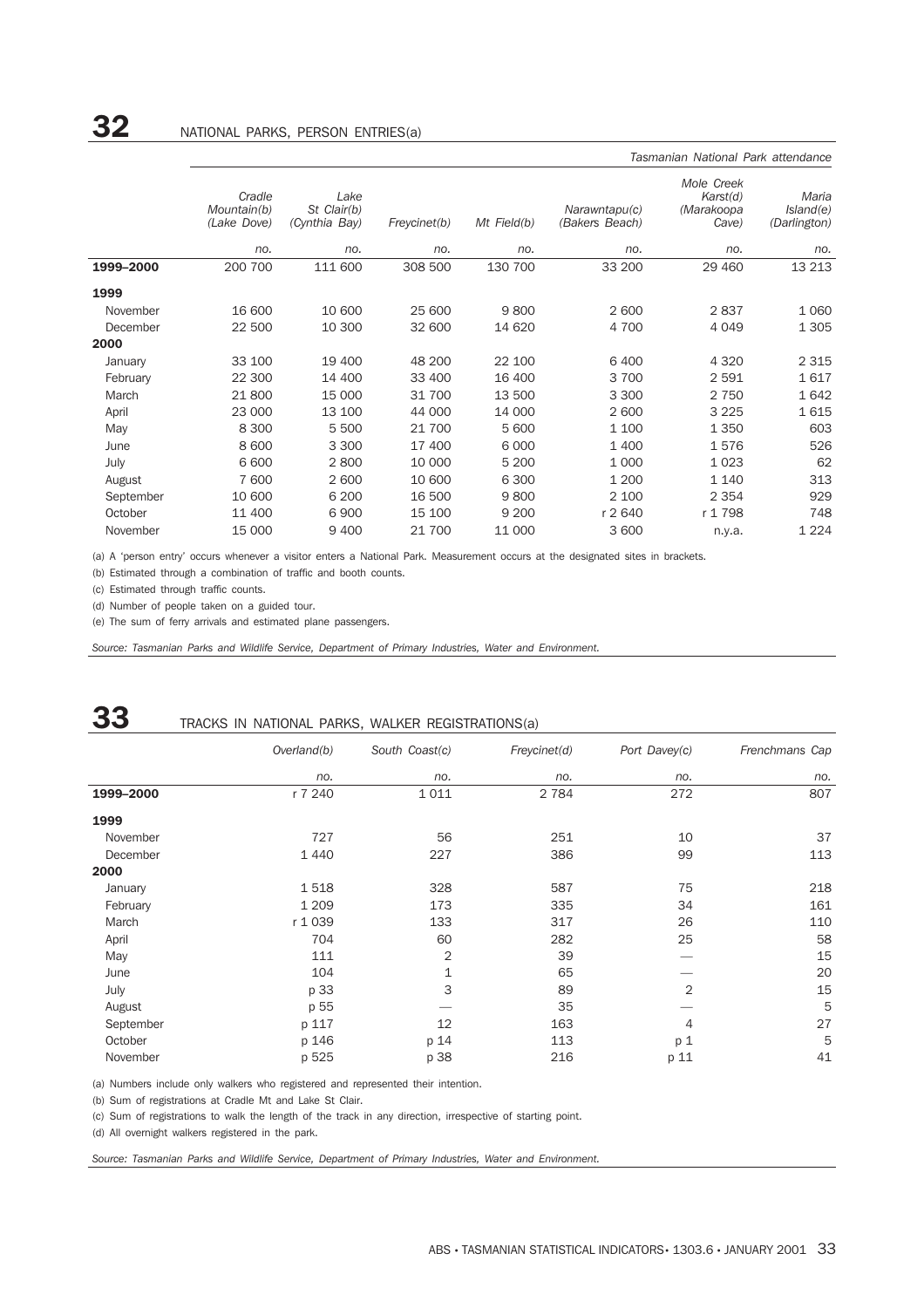|           |                    |                   |                   | Vehicles registered by |              |  |  |  |
|-----------|--------------------|-------------------|-------------------|------------------------|--------------|--|--|--|
|           |                    |                   | Total(excl. motor | vehicle rental         |              |  |  |  |
|           | Passenger vehicles | Other vehicles(b) | cycles)           | businesses(c)          | Motor cycles |  |  |  |
|           | no.                | no.               | no.               | no.                    | no.          |  |  |  |
| 1997-98   | 13 2 32            | 2 7 4 0           | 15 972            | 2 5 4 4                | 542          |  |  |  |
| 1998-99   | 12 3 5 9           | 2 7 8 6           | 15 145            | 1771                   | 568          |  |  |  |
| 1999-2000 | 11 373             | 3 1 8 3           | 14 556            | 2 0 9 3                | 563          |  |  |  |
| 1999      |                    |                   |                   |                        |              |  |  |  |
| October   | 885                | 245               | 1 1 3 0           | 138                    | 65           |  |  |  |
| November  | 964                | 292               | 1 2 5 6           | 151                    | 49           |  |  |  |
| December  | 1626               | 273               | 1899              | 835                    | 58           |  |  |  |
| 2000      |                    |                   |                   |                        |              |  |  |  |
| January   | 748                | 204               | 952               | 59                     | 29           |  |  |  |
| February  | 782                | 210               | 992               | 1                      | 52           |  |  |  |
| March     | 888                | 240               | 1 1 2 8           | 10                     | 44           |  |  |  |
| April     | 704                | 233               | 937               | 19                     | 41           |  |  |  |
| May       | 786                | 340               | 1 1 2 6           | 3                      | 74           |  |  |  |
| June      | 665                | 394               | 1 0 5 9           | $\mathbf{1}$           | 27           |  |  |  |
| July      | 1 0 0 1            | 204               | 1 2 0 5           | 81                     | 47           |  |  |  |
| August    | 1 2 2 8            | 244               | 1472              | 209                    | 70           |  |  |  |
| September | 1 3 1 3            | 232               | 1545              | 454                    | 49           |  |  |  |
| October   | 1028               | 213               | 1 2 4 1           | 213                    | 47           |  |  |  |

(a) Includes State and Commonwealth Government owned motor vehicles and other than those belonging to the defence services. Excludes tractors, plant and equipment, caravans and trailers.

(b) Comprises utilities, panel vans, rigid and articulated trucks and other truck type vehicles (i.e. motor vehicles designed for purposes other than freight carrying, e.g. campervans, tow trucks, ambulances and hearses) and buses.

(c) These figures are included in previous columns.

*Source: New Motor Vehicle Registrations, Australia (Cat. no. 9303.0.40.003) and unpublished data.*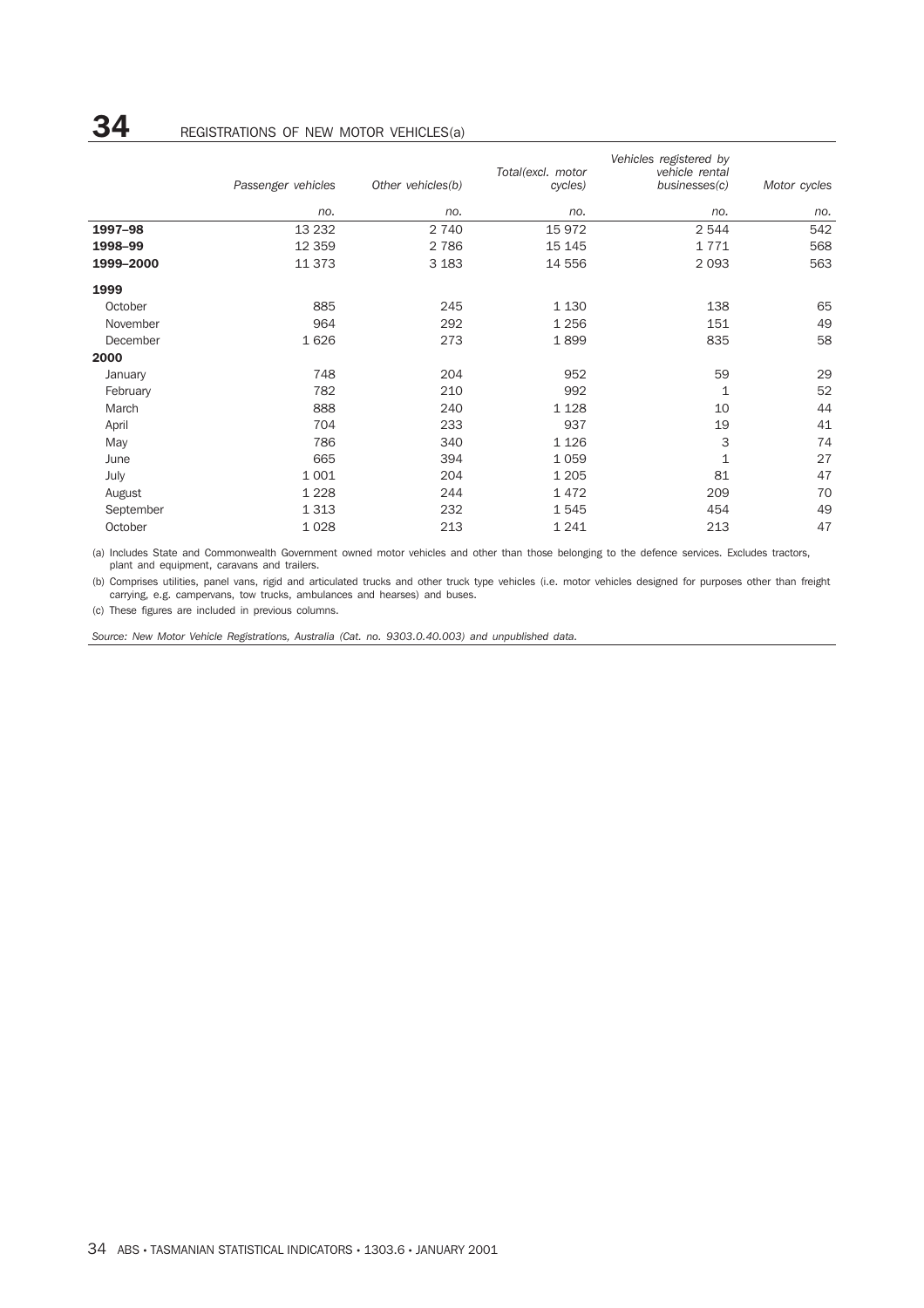|             |           |                   |                                           |                             |                                |                             |              | Seasonally adjusted                                       |
|-------------|-----------|-------------------|-------------------------------------------|-----------------------------|--------------------------------|-----------------------------|--------------|-----------------------------------------------------------|
|             |           |                   |                                           |                             |                                |                             |              | Total(c)                                                  |
|             | Original  | Food<br>retailing | Clothing<br>and soft<br>good<br>retailing | Household<br>good retailing | Recreational<br>good retailing | Hospitality<br>and services |              | Change from<br>corresponding<br>month of previous<br>year |
|             | \$m       | \$m\$             | \$m\$                                     | \$m                         | \$m\$                          | \$m\$                       | $\mathsf{m}$ | $\%$                                                      |
| 1997-98 r   | 3 149.4   | 1 3 5 1.0         | 186.0                                     | 321.6                       | 215.0                          | 434.7                       | 3 150.9      | $\ddot{\phantom{0}}$                                      |
| 1998-99 r   | 3 170.1   | 1 3 5 1 . 0       | 186.1                                     | 341.0                       | 200.5                          | 433.3                       | 3 175.0      | $\epsilon$ .                                              |
| 1999-2000 r | 3 2 7 8.4 | 1 3 9 8.3         | 163.8                                     | 371.9                       | 211.5                          | 477.6                       | 3 2 6 4 .9   | $\ddot{\phantom{0}}$                                      |
| 1999        |           |                   |                                           |                             |                                |                             |              |                                                           |
| October r   | 272.1     | 118.1             | 13.7                                      | 29.5                        | 18.0                           | 38.0                        | 271.6        | 4.4                                                       |
| November r  | 279.0     | 118.2             | 13.4                                      | 29.1                        | 17.7                           | 39.8                        | 271.8        | 4.4                                                       |
| December r  | 368.9     | 119.7             | 13.4                                      | 28.4                        | 17.5                           | 39.7                        | 274.0        | 7.0                                                       |
| 2000        |           |                   |                                           |                             |                                |                             |              |                                                           |
| January r   | 260.9     | 115.7             | 13.5                                      | 31.6                        | 18.2                           | 41.7                        | 269.4        | 0.9                                                       |
| February r  | 257.4     | 118.8             | 13.4                                      | 29.4                        | 17.3                           | 41.7                        | 270.3        | 0.4                                                       |
| March r     | 272.8     | 118.6             | 12.8                                      | 30.4                        | 17.0                           | 42.9                        | 271.7        | $-2.4$                                                    |
| April r     | 256.8     | 114.7             | 12.2                                      | 32.3                        | 17.8                           | 40.1                        | 268.9        | 0.0                                                       |
| May r       | 258.2     | 113.3             | 12.9                                      | 31.7                        | 17.4                           | 39.5                        | 267.2        | $-0.7$                                                    |
| June r      | 264.8     | 113.6             | 14.0                                      | 37.4                        | 17.5                           | 38.7                        | 277.4        | 2.7                                                       |
| July r      | 247.7     | 116.0             | 12.4                                      | 31.4                        | 16.3                           | 39.0                        | 264.3        | $-3.2$                                                    |
| August r    | 261.6     | 117.0             | 13.8                                      | 33.4                        | 16.7                           | 36.2                        | 271.1        | $-1.5$                                                    |
| September r | 264.9     | 119.2             | 14.2                                      | 32.5                        | 17.1                           | 38.9                        | 276.9        | 1.0                                                       |
| October     | 274.7     | 121.4             | 13.3                                      | 32.0                        | 17.5                           | 39.3                        | 277.8        | 2.3                                                       |

(a) Excludes motor vehicles, parts, petrol, etc.

(b) Data from July 2000 reference month onwards are recorded inclusive of GST. The trend series on current price terms has been suspended as at June 2000. See Cat no. 8501.0 and page 2 of this publication for more details.

(c) Includes Department stores and Other retailing.

*Source: Retail Trade, Australia (Cat. no. 8501.0).*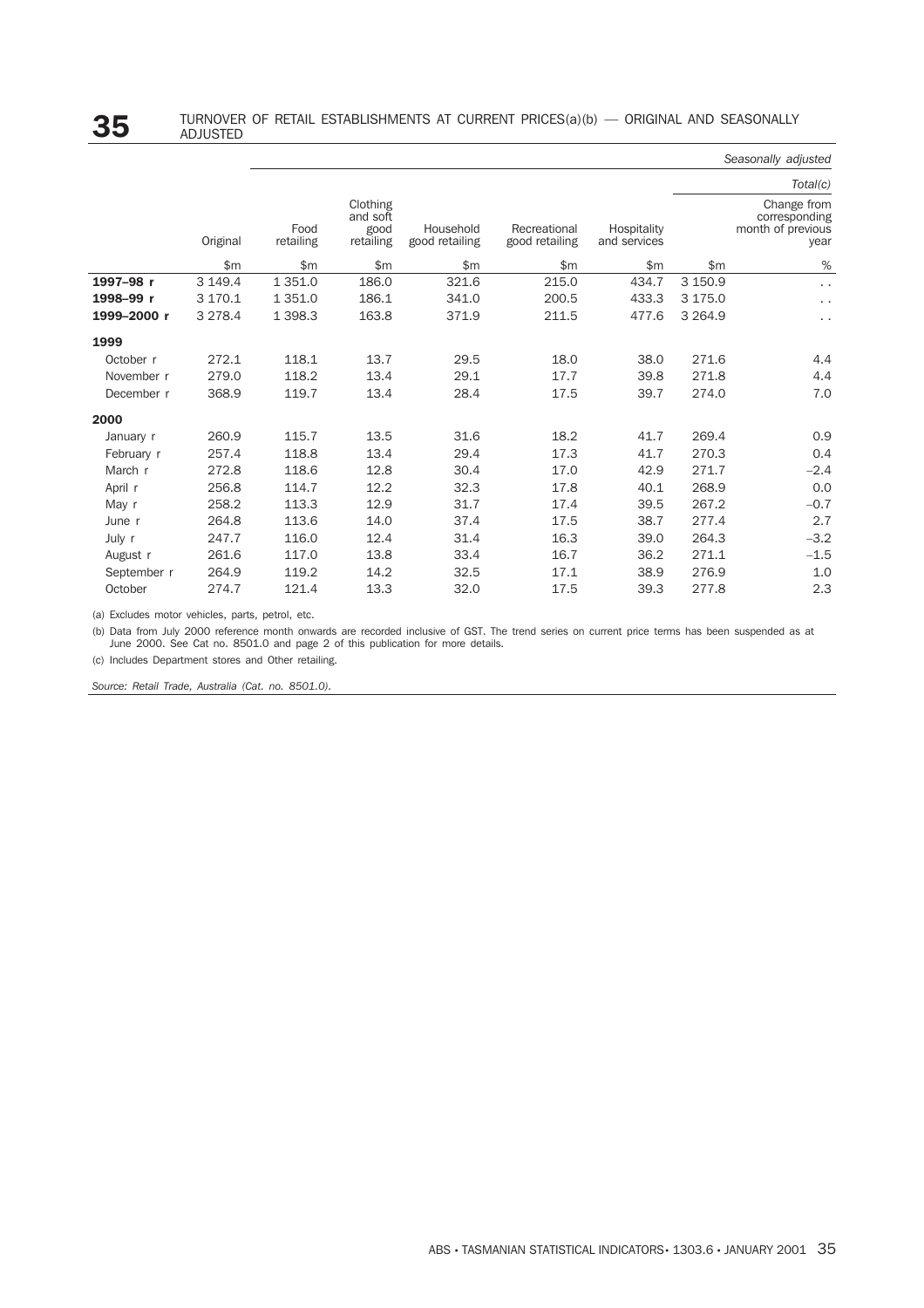# **36** VALUE OF OVERSEAS TRADE(a), TASMANIA AND AUSTRALIA

|           | Tasmania       |                                                      |         | Australia                                     |                |                                                      |            |                                               |
|-----------|----------------|------------------------------------------------------|---------|-----------------------------------------------|----------------|------------------------------------------------------|------------|-----------------------------------------------|
|           | <i>Imports</i> | <i>Imports</i><br>change over<br>preceding<br>period | Exports | Exports<br>change over<br>preceding<br>period | <i>Imports</i> | <i>Imports</i><br>change over<br>preceding<br>period | Exports(b) | Exports<br>change over<br>preceding<br>period |
|           | \$m\$          | %                                                    | \$m\$   | $\%$                                          | \$m\$          | $\%$                                                 | \$m\$      | $\%$                                          |
| 1997-98   | 385            | $-3$                                                 | 2 1 3 6 | 25                                            | 90 684         | 15                                                   | 87 768     | 11                                            |
| 1998-99   | 407            | 6                                                    | 2 0 1 9 | $-6$                                          | 97 611         | 8                                                    | 85 991     | $-2$                                          |
| 1999-2000 | 440            | 8                                                    | 2 2 1 5 | 10                                            | r 110 097      | 13                                                   | r 97 286   | 13                                            |
| 1999      |                |                                                      |         |                                               |                |                                                      |            |                                               |
| October   | 32             | $-26$                                                | 222     | 93                                            | 10 216         | 14                                                   | 7984       | 8                                             |
| November  | 33             | 4                                                    | 155     | $-30$                                         | 9 7 0 1        | $-5$                                                 | 8473       | 6                                             |
| December  | 31             | $-6$                                                 | 165     | $\overline{7}$                                | 8922           | $-8$                                                 | 8 3 7 5    | $-1$                                          |
| 2000      |                |                                                      |         |                                               |                |                                                      |            |                                               |
| January   | 35             | 12                                                   | 231     | 40                                            | 8 1 1 0        | $-9$                                                 | 6831       | $-18$                                         |
| February  | 35             | $-1$                                                 | 185     | $-20$                                         | 8 6 5 3        | $\overline{7}$                                       | 8 2 3 3    | 21                                            |
| March     | 36             | 3                                                    | 198     | $\overline{7}$                                | 9648           | 12                                                   | 8812       | $\overline{7}$                                |
| April     | 33             | $-7$                                                 | 172     | $-14$                                         | 8 0 0 4        | $-17$                                                | 8 2 7 1    | $-6$                                          |
| May       | 58             | 73                                                   | 287     | 67                                            | r 10 378       | 30                                                   | r 9 218    | r 12                                          |
| June      | 33             | $-44$                                                | 175     | $-39$                                         | r 10 448       | r <sub>1</sub>                                       | r 9 193    | 0                                             |
| July      | 47             | 44                                                   | 165     | $-6$                                          | r 9 769        | $-7$                                                 | r 9 371    | $\overline{2}$                                |
| August    | 56             | 19                                                   | 180     | 10                                            | r 10 747       | 10                                                   | r 9 373    | 0                                             |
| September | 34             | $-40$                                                | r 166   | $r - 8$                                       | r 9878         | $-8$                                                 | r 9 781    | r 4                                           |
| October   | 37             | 12                                                   | 198     | 19                                            | 10 951         | 11                                                   | 10 580     | 8                                             |

(a) It is difficult to get a complete picture of Tasmania's trade performance as imports recorded by the ABS include only goods imported directly into the State from overseas, and reported by the Australian Customs Service. Many of Tasmania's goods imported for direct consumption, or input into further processing industries, arrive via interstate ports, and are not included in this table.

(b) Includes re-exports.

# **37** MERCHANDISE EXPORTS, BY COUNTRY

|           |                                                                                                                            |                   | European Community             |          | East Asia |          |           |          |                        |
|-----------|----------------------------------------------------------------------------------------------------------------------------|-------------------|--------------------------------|----------|-----------|----------|-----------|----------|------------------------|
|           | <b>United States</b><br>of America                                                                                         | United<br>Kingdom | Total<br>European<br>Community | Japan    | Korea     | Taiwan   | Hong Kong | ASEAN(a) | Total all<br>countries |
|           | \$'000                                                                                                                     | \$7000            | \$'000                         | \$'000   | \$7000    | \$'000   | \$7000    | \$7000   | \$'000                 |
| 1997-98   | 176 175                                                                                                                    | 25 063            | 338 791                        | 549 048  | 67801     | 150 405  | 132 551   | 399 472  | 2 136 171              |
| 1998-99   | 235 787                                                                                                                    | 28 691            | 278 037                        | 466 626  | 101 177   | 150 071  | 152 533   | 353 441  | 2 0 1 9 1 8 2          |
| 1999-2000 | r 202 831                                                                                                                  | 19 228            | 309 082                        | 489 037  | 133 562   | 207 243  | 201 349   | 383 693  | r 2 215 187            |
| 1999      |                                                                                                                            |                   |                                |          |           |          |           |          |                        |
| October   | 15 629                                                                                                                     | 3 3 8 4           | 82 623                         | 45 827   | 8844      | 12 201   | 9066      | 24 584   | 222 321                |
| November  | 8 3 6 7                                                                                                                    | 1 1 4 1           | 6 2 1 0                        | 40 317   | 12 089    | 15 738   | 13 761    | 32 597   | 155 142                |
| December  | 14 110                                                                                                                     | 364               | 6 4 9 5                        | 40 126   | 13 507    | 14 772   | 17 715    | 28 969   | 165 338                |
| 2000      |                                                                                                                            |                   |                                |          |           |          |           |          |                        |
| January   | 15 158                                                                                                                     | 1 2 1 4           | 76 008                         | 37 408   | 9 1 8 0   | 16 485   | 17 086    | 29 980   | 230 891                |
| February  | 21 25 6                                                                                                                    | 923               | 11 232                         | 48 4 66  | 13 507    | 18 177   | 20 5 29   | 32 952   | 185 180                |
| March     | 14 953                                                                                                                     | 1559              | 12 2 2 8                       | 37 558   | 14 667    | 17 750   | 22 177    | 48 051   | 198 453                |
| April     | 20 607                                                                                                                     | 2 0 8 8           | 9 1 0 2                        | 41 176   | 10 164    | 19 4 99  | 18 893    | 32 636   | r 171 716              |
| May       | 22 7 16                                                                                                                    | 1916              | 71 610                         | 53 804   | 17804     | 29 4 69  | 18 987    | 41 285   | 287 123                |
| June      | r 19 426                                                                                                                   | 2096              | 7 506                          | 48 785   | 9834      | 18 454   | 17 196    | 36 134   | r 175 231              |
| July      | 15 642                                                                                                                     | 4656              | 9 2 9 4                        | 37 275   | 9 2 1 9   | 12837    | 21 192    | 27 637   | 164 492                |
| August    | r 20 931                                                                                                                   | 1692              | 5807                           | r 48 162 | 17828     | r 14 881 | r 20 077  | 36 143   | r 180 194              |
| September | r 12 896                                                                                                                   | 4 1 6 4           | 10 142                         | r 30 362 | 11831     | r 22 329 | r 25 542  | r 37 727 | r 166 195              |
| October   | 24 4 64                                                                                                                    | 1 3 9 1           | 19 081                         | 43 835   | 16 641    | 15 684   | 9 2 0 0   | 35 889   | 197 933                |
|           | (a) ASEAN member countries are: Brunei, Indonesia, Laos, Malaysia, Myanmar, Philippines, Singapore, Thailand and Viet Nam. |                   |                                |          |           |          |           |          |                        |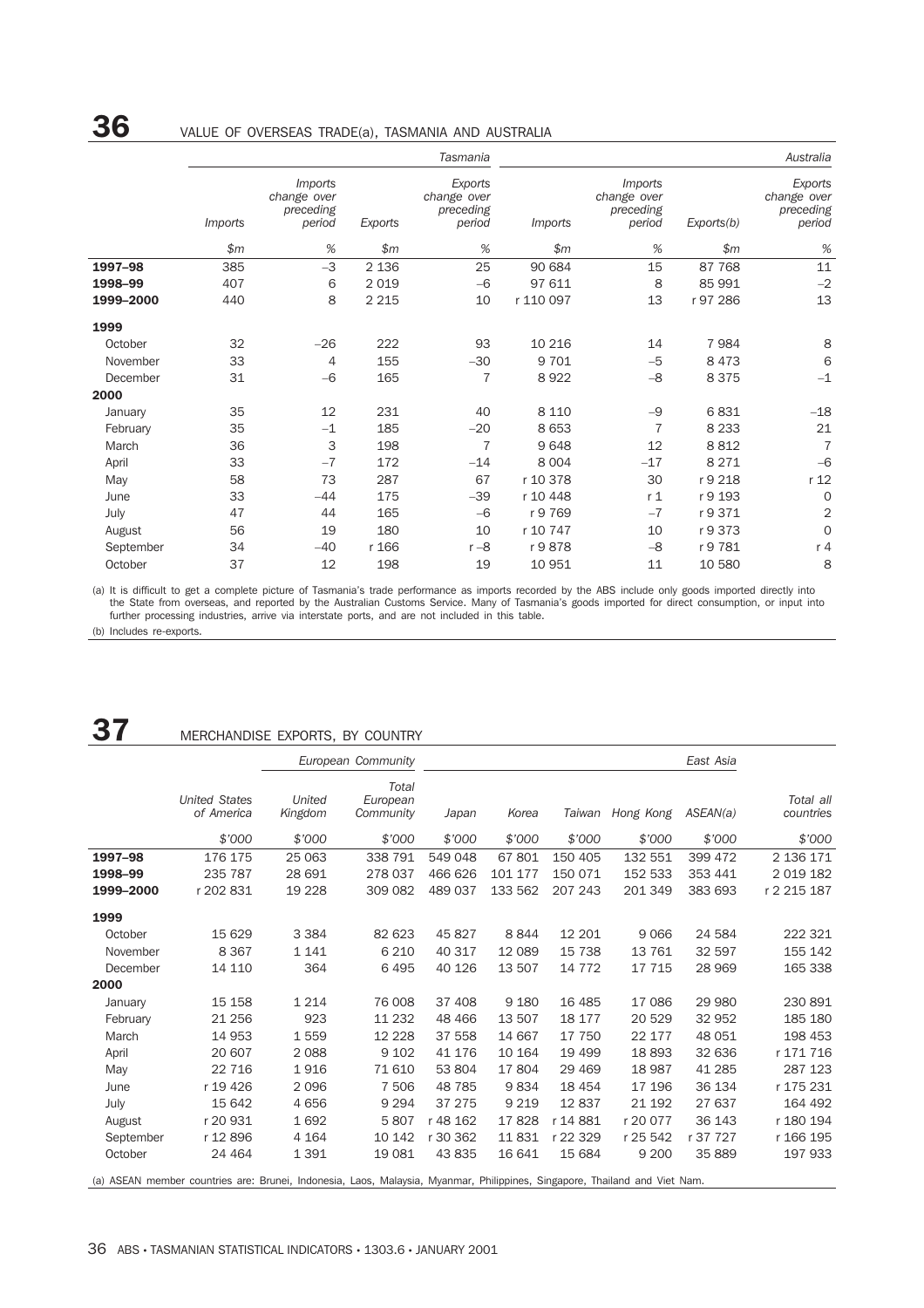# **38** MERCHANDISE EXPORTS, BY COMMODITY

|           |               |                             | Fish,                       |                         |                       |                              | Metallic ores      |
|-----------|---------------|-----------------------------|-----------------------------|-------------------------|-----------------------|------------------------------|--------------------|
|           | Meat and meat | preparations Dairy products | crustaceans and<br>molluscs | Vegetables and<br>fruit | Wood and<br>woodchips | Textile fibres<br>and wastes | and metal<br>scrap |
|           |               |                             |                             |                         |                       |                              |                    |
|           | \$'000        | \$'000                      | \$'000                      | \$'000                  | \$'000                | \$'000                       | \$'000             |
| 1997-98   | 71918         | 133 675                     | 141 205                     | 55 242                  | 311 359               | 29 641                       | 254 054            |
| 1998-99   | 65 0 26       | 102 709                     | 136 268                     | 54 907                  | 296 164               | 24 999                       | 278 001            |
| 1999-2000 | 88 298        | r 64 573                    | 145 484                     | 44 686                  | r 303 340             | 22 3 5 8                     | 243 216            |
| 1999      |               |                             |                             |                         |                       |                              |                    |
| October   | 5 3 3 0       | 4 2 5 6                     | 9 2 4 0                     | 446                     | 27 681                | 1 1 1 1                      | 23 997             |
| November  | 5977          | 4 4 9 4                     | 12 7 7 5                    | 442                     | 24 706                | 1 604                        | 29 618             |
| December  | 7 3 0 7       | 3 7 2 3                     | 16 011                      | 422                     | 23 389                | 3913                         | 28 970             |
| 2000      |               |                             |                             |                         |                       |                              |                    |
| January   | 6 2 9 6       | 7 3 6 6                     | 11 677                      | 754                     | 32 062                | 1 4 6 0                      | 21 084             |
| February  | 8376          | 5 6 8 0                     | 11 507                      | 3 0 6 6                 | 31878                 | 1812                         | 14 065             |
| March     | 9595          | 7 7 2 6                     | 12 692                      | 8 1 0 8                 | 26 189                | 4 5 1 9                      | 19 320             |
| April     | 8834          | 6 5 5 2                     | 9 4 0 1                     | 10 282                  | r 35 575              | 1 7 7 2                      | 11 085             |
| May       | 11 3 5 4      | 9 2 2 0                     | 13 7 22                     | 9 0 6 3                 | 32 315                | 592                          | 26 793             |
| June      | 7970          | r 6 579                     | 6 2 3 6                     | 4 4 2 0                 | 1344                  | 1 0 9 4                      | 21 483             |
| July      | 6 3 0 8       | 7 5 5 9                     | 15 964                      | 4 2 1 5                 | 3836                  | 1 3 6 3                      | 20 609             |
| August    | r 5830        | r 5 267                     | r 15 700                    | 3 3 1 7                 | 3521                  | 534                          | 12 547             |
| September | r 3 995       | r 6 833                     | r 16 784                    | 1 3 9 1                 | 2 6 6 5               | 2927                         | 10 229             |
| October   | 4 9 0 6       | 10 642                      | 11 067                      | 969                     | 2 4 7 9               | 3 0 18                       | 23 532             |

|           | Medical and<br>pharmaceutical<br>products | Paper and<br>paperboard | Iron and<br>steel | Non-ferrous<br>metals | Road vehicles<br>and transport<br>equipment | Other and<br>combined<br>confidential<br>items | Total all commodity<br>groups |
|-----------|-------------------------------------------|-------------------------|-------------------|-----------------------|---------------------------------------------|------------------------------------------------|-------------------------------|
|           | \$'000                                    | \$'000                  | \$'000            | \$'000                | \$'000                                      | \$'000                                         | \$7000                        |
| 1997-98   | 34 755                                    | 21 2 22                 | 76 463            | 557 126               | 280 251                                     | 169 261                                        | 2 136 171                     |
| 1998-99   | 52 330                                    | 4 1 3 0                 | 95 265            | 544 311               | 173 015                                     | 192 057                                        | 2 0 1 9 1 8 2                 |
| 1999-2000 | 67 353                                    | 9932                    | 10 216            | 681 903               | 213 836                                     | 319 993                                        | r 2 215 187                   |
| 1999      |                                           |                         |                   |                       |                                             |                                                |                               |
| October   | 4 9 6 3                                   | 223                     | 201               | 44 314                | 70 784                                      | 29 7 7 6                                       | 222 321                       |
| November  | 5 1 5 3                                   | 972                     | 60                | 52 096                | 277                                         | 16 968                                         | 155 142                       |
| December  | 2 1 4 6                                   | 1 3 1 6                 | 2 1 5 6           | 51889                 | 50                                          | 24 046                                         | 165 338                       |
| 2000      |                                           |                         |                   |                       |                                             |                                                |                               |
| January   | 3 3 6 7                                   | 535                     | 169               | 55 551                | 72 222                                      | 18 347                                         | 230 891                       |
| February  | 6425                                      | 1704                    | 178               | 68 007                | 636                                         | 31 846                                         | 185 180                       |
| March     | 8 3 4 3                                   | 1518                    | 322               | 74 371                | 1 3 3 3                                     | 24 4 18                                        | 198 453                       |
| April     | 8 1 3 3                                   | 773                     | 100               | 55 293                | 1520                                        | 22 397                                         | r 171 716                     |
| May       | 6 7 1 1                                   | 1664                    | 694               | 63 632                | 64 934                                      | 46 429                                         | 287 123                       |
| June      | 5 6 1 3                                   | 596                     | 782               | 64 109                | 521                                         | 54 485                                         | r 175 231                     |
| July      | 7800                                      | 377                     | 458               | 47 434                | 251                                         | 48 318                                         | 164 492                       |
| August    | 10 757                                    | 594                     | 234               | 61 186                | 136                                         | 60 570                                         | r 180 194                     |
| September | 7 0 9 7                                   | 343                     | 286               | r 62 669              | 397                                         | r 50 590                                       | r 166 195                     |
| October   | 10 685                                    | 205                     | 1071              | 62 910                | 1017                                        | 65 432                                         | 197 933                       |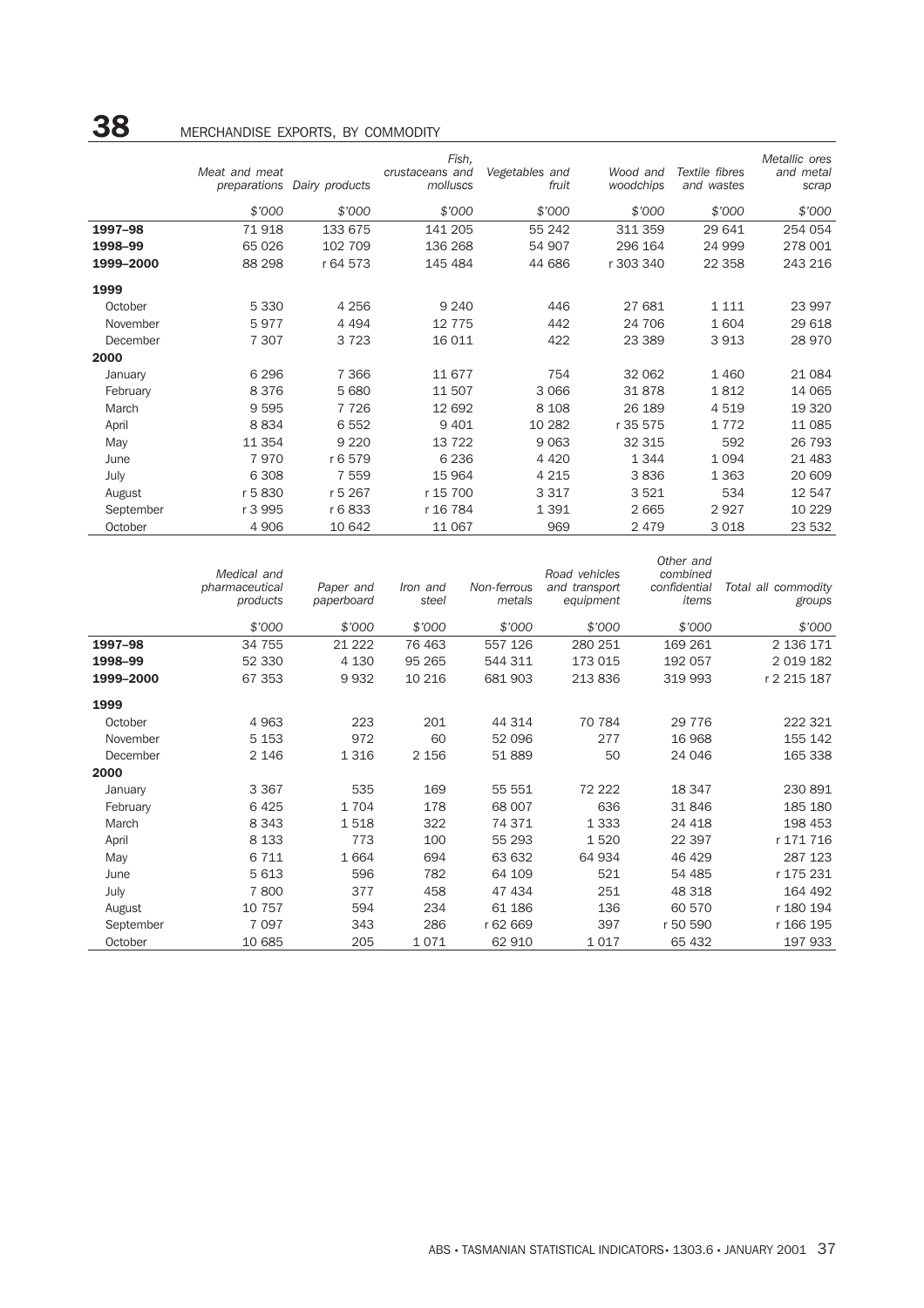# **39** MAJOR STATISTICAL INDICATORS — AUSTRALIA AND STATE COMPARISONS

|                                                                                                          | <b>NSW</b> | Vic.       | Old     | <b>SA</b> | <b>WA</b> | Tas.    | Aust.(a)  |
|----------------------------------------------------------------------------------------------------------|------------|------------|---------|-----------|-----------|---------|-----------|
| <b>Population</b>                                                                                        |            |            |         |           |           |         |           |
| Estimated resident population,<br>June 2000 ('000) p                                                     | 6463.5     | 4 7 6 5 .9 | 3 566.4 | 1497.6    | 1883.9    | 470.4   | 19 157.0  |
| Proportion of Australian population,<br>June 2000 (%) p                                                  | 33.7       | 24.9       | 18.6    | 7.8       | 9.8       | 2.5     | 100.0     |
| Population growth rate, 12 months<br>to June $2000$ (%) p                                                | 1.0        | 1.2        | 1.7     | 0.4       | 1.4       | $-0.1$  | 1.2       |
| Labour force                                                                                             |            |            |         |           |           |         |           |
| Employment growth, 12 months<br>to November 2000 (trend series) (%)                                      |            |            |         |           |           |         |           |
| Males                                                                                                    | 1.6        | 4.7        | 1.4     | 1.5       | $-0.2$    | 1.1     | 2.1       |
| Females                                                                                                  | 3.6        | 2.7        | 2.5     | 0.7       | 2.6       | 1.1     | 2.9       |
| Persons                                                                                                  | 2.5        | 3.8        | 1.8     | 1.2       | 1.1       | 1.1     | 2.5       |
| Unemployment rate (trend series),<br>November 2000 (%)                                                   | 5.6        | 6.1        | 7.7     | 7.3       | 6.3       | 9.4     | 6.4       |
| Unemployment growth, 12 months<br>toNovember 2000 (trend series) (%)                                     | $-7.6$     | $-8.9$     | $-4.4$  | $-10.1$   | $-4.9$    | 3.0     | -6.9      |
| Participation rate (trend series),<br>November 2000 (%)                                                  | 62.2       | 63.8       | 64.6    | 60.7      | 66.5      | 59.5    | 63.6      |
| Job vacancy rate, August 2000 (%)                                                                        | 1.8        | 2.3        | 0.9     | 1.0       | 1.5       | 1.5     | 1.7       |
| Working days lost through industrial<br>disputes, 12 months to August 2000<br>(days per '000 employees)  | 132        | 84         | 61      | 28        | 77        | 6       | 87        |
| <b>Wages and prices</b>                                                                                  |            |            |         |           |           |         |           |
| Average weekly total earnings, full-time adult<br>employees (trend series) August 2000 (\$)              |            |            |         |           |           |         |           |
| Males                                                                                                    | 956.4      | 866.5      | 846.3   | 848.1     | 925.7     | 831.8   | 899.1     |
| Females                                                                                                  | 749.8      | 738.1      | 681.0   | 693.4     | 697.0     | 667.1   | 728.0     |
| Persons                                                                                                  | 877.4      | 819.8      | 786.4   | 790.9     | 845.7     | 775.9   | 836.4     |
| Average weekly total earnings, full-time<br>adult employees, growth (trend),<br>12 months to Aug '00 (%) | 4.8        | 4.9        | 6.4     | 6.2       | 5.4       | 5.7     | 5.3       |
| Consumer price index, all groups, annual                                                                 |            |            |         |           |           |         |           |
| growth to September gtr 2000 (%)(b)                                                                      | 6.0        | 6.3        | 5.9     | 5.8       | 5.5       | 6.5     | 6.1       |
| <b>Building</b>                                                                                          |            |            |         |           |           |         |           |
| % change in the number of total<br>dwelling units approved (original),                                   |            |            |         |           |           |         |           |
| —in the 12 months ended October 2000,<br>over the same period previous year                              | $-19.2$    | $-0.2$     | 3.0     | 5.8       | $-12.0$   | 21.3    | $-7.2$    |
| -October 1999 to October 2000                                                                            | $-21.1$    | $-47.3$    | $-43.4$ | $-35.3$   | $-36.4$   | $-23.6$ | $-35.3$   |
| For footnotes see end of table.                                                                          |            |            |         |           |           |         | continued |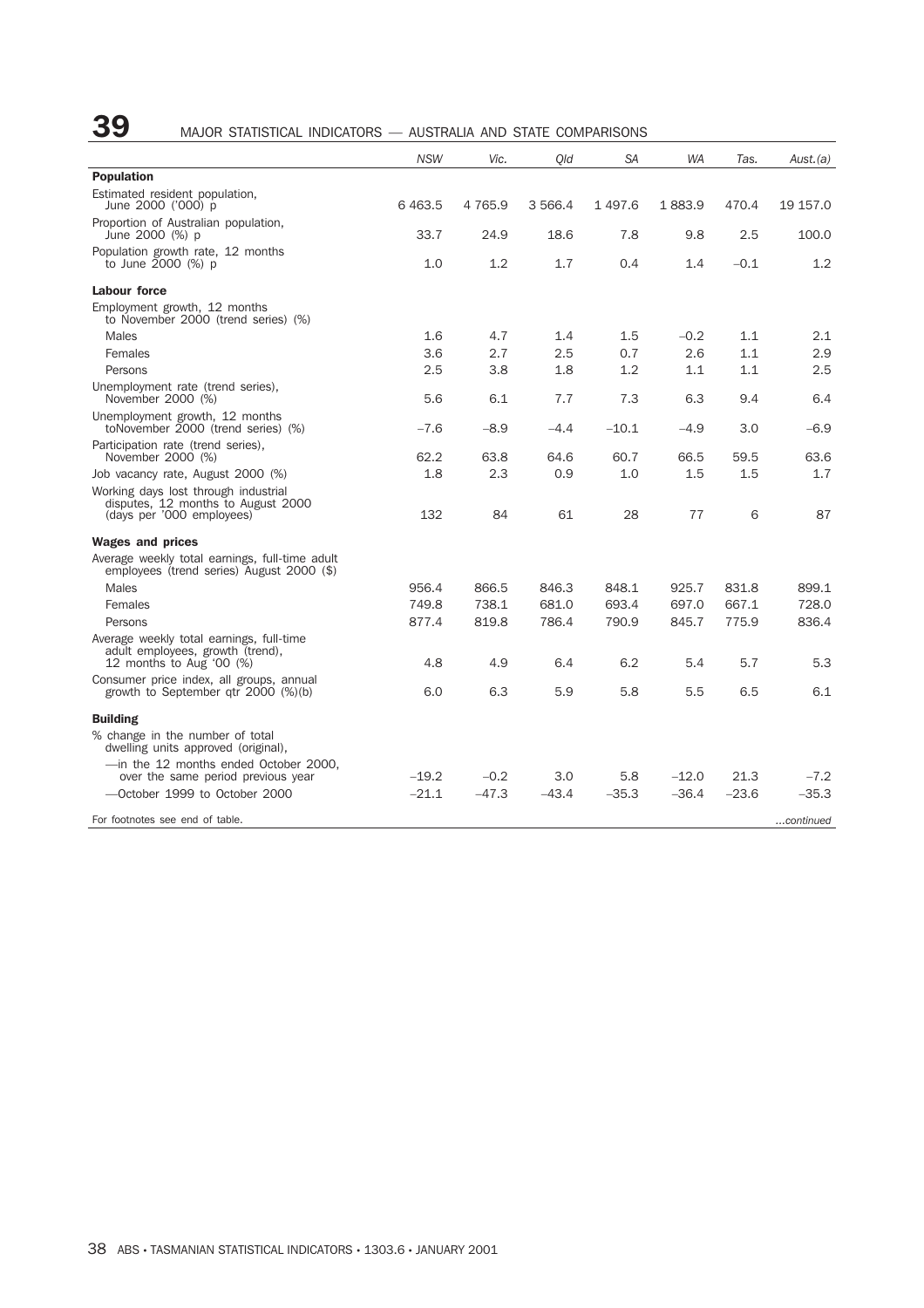## **39** MAJOR STATISTICAL INDICATORS — AUSTRALIA AND STATE COMPARISONS — continued

|                                                                                                 | <b>NSW</b> | Vic.   | Old    | <b>SA</b> | <b>WA</b> | Tas.   | Aust.(a) |
|-------------------------------------------------------------------------------------------------|------------|--------|--------|-----------|-----------|--------|----------|
| Private investment and retail trade                                                             |            |        |        |           |           |        |          |
| % change in private new capital expenditure,<br>12 months ended June 2000.                      |            |        |        |           |           |        |          |
| over the same period previous year (original)                                                   | 2.7        | $-3.0$ | $-0.9$ | 7.8       | $-24.2$   | $-3.4$ | $-4.9$   |
| % change in seasonally adjusted estimates<br>turnover<br>of retail establishments, October 2000 |            |        |        |           |           |        |          |
| (change from corresponding month<br>of the previous year)                                       | 6.4        | $-0.5$ | 8.3    | 2.6       | 0.5       | 2.3    | 4.2      |
| <b>Transport</b>                                                                                |            |        |        |           |           |        |          |
| % change in number of new motor vehicles<br>(excluding motorcycles) registered in the           |            |        |        |           |           |        |          |
| 12 months ended October 2000.<br>over the same period previous year                             | 0.6        | 0.2    | 4.6    | $-1.7$    | $-4.8$    | 0.3    | 0.4      |
| <b>Agriculture</b>                                                                              |            |        |        |           |           |        |          |
| % change in the number of livestock slaughtered<br>12 months ended October 2000 over the        |            |        |        |           |           |        |          |
| same period previous year (original)                                                            |            |        |        |           |           |        |          |
| Cattle and calves                                                                               | $-6.4$     | $-6.2$ | 3.4    | 12.3      | $-3.3$    | $-9.8$ | $-9.5$   |
| Sheep and lambs                                                                                 | 2.2        | 14.8   | 6.4    | 6.8       | 17.5      | 6.4    | 9.6      |
| Tourism-room occupancy rates                                                                    |            |        |        |           |           |        |          |
| Hotels, motels & guest houses, &                                                                |            |        |        |           |           |        |          |
| serviced apartments with facilities.<br>September quarter 2000 (%)                              | 59.7       | 56.2   | 61.8   | 53.5      | 53.9      | 37.8   | 58.4     |
| <b>Australian National and State Accounts</b><br>% change in Domestic (State) Final Demand(c),  |            |        |        |           |           |        |          |
| Chain Volume measures (trend series)                                                            |            |        |        |           |           |        |          |
| Jun gtr 2000 to Sep gtr 2000                                                                    | 1.1        | 0.3    |        |           | $-0.9$    |        | 0.2      |
| Sep gtr 1999 to Sep gtr 2000                                                                    | 5.0        | 3.2    | 3.6    | 3.5       | $-1.0$    | 3.7    | 3.7      |

(a) Australian totals include the ACT and NT, with the exception of Agriculture, which excludes both.

(b) CPI applies to State capitals.

(c) Total of four types of expenditure: Private investment, Private consumption, Government investment, Government consumption.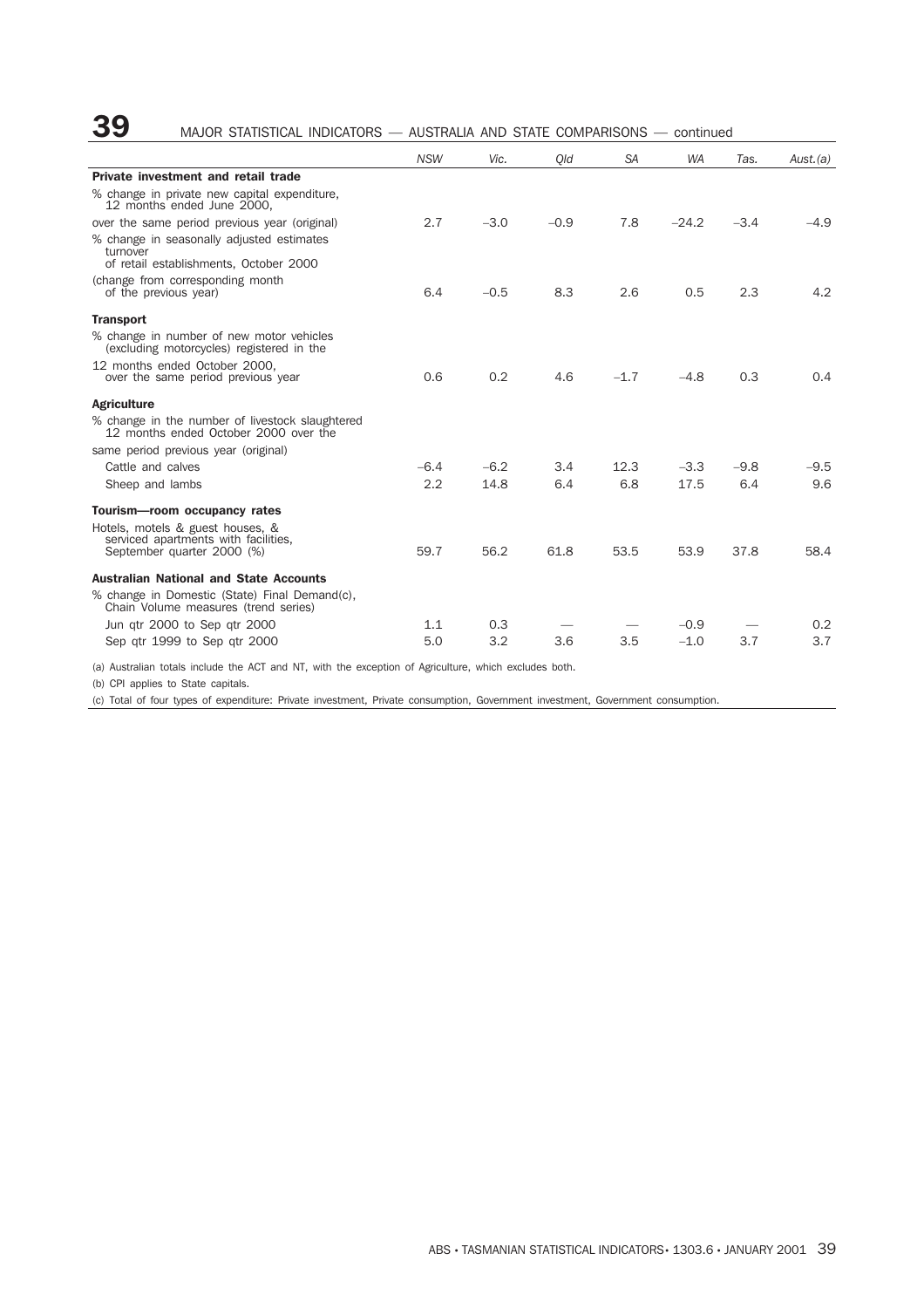# **40** MAJOR STATISTICAL INDICATORS — TASMANIAN STATISTICAL DIVISIONS

|                                                           |                         | Greater Hobart<br>and Southern<br><b>Statistical</b> | Northern<br><b>Statistical</b> | Mersey-Lyell<br><b>Statistical</b> |                    |
|-----------------------------------------------------------|-------------------------|------------------------------------------------------|--------------------------------|------------------------------------|--------------------|
| Area, at 30 June 1996                                     | Unit<br>km <sup>2</sup> | <b>Divisions</b><br>25 5 21                          | Division<br>19 935             | Division<br>22 507                 | Tasmania<br>67 964 |
|                                                           |                         |                                                      |                                |                                    |                    |
| <b>Population</b>                                         |                         |                                                      |                                |                                    |                    |
| Estimated resident population, 30 June 1996               | no.                     | 230 187                                              | 134 047                        | 110 209                            | 474 443            |
| Estimated resident population, 30 June 1999               | no.                     | 228 855                                              | 133 016                        | 108 390                            | 470 261            |
| Births 1999(a)                                            | no.                     | 2937                                                 | 1717                           | 1 3 4 5                            | 6 0 3 2            |
| Deaths $1999(a)$                                          | no.                     | 1823                                                 | 1 1 1 1                        | 834                                | 3 7 8 3            |
| Labour force (original), November 2000                    |                         |                                                      |                                |                                    |                    |
| Total employed                                            | no.                     | 96 800                                               | 63 300                         | 41 100                             | 201 200            |
| Total unemployed                                          | no.                     | 10 600                                               | 4 9 0 0                        | 4 600                              | 20 100             |
| Unemployment rate                                         | $\frac{10}{6}$          | 9.9                                                  | 7.2                            | 10.0                               | 9.1                |
| Participation rate                                        | $\frac{10}{6}$          | 59.5                                                 | 62.2                           | 56.1                               | 59.6               |
| <b>Schools. 1999(b)</b>                                   |                         |                                                      |                                |                                    |                    |
| Government                                                | no.                     | 100                                                  | 57                             | 59                                 | 216                |
| Non-government                                            | no.                     | 32                                                   | 17                             | 16                                 | 65                 |
| School students, 1999(b)(c)                               |                         |                                                      |                                |                                    |                    |
| Government                                                |                         |                                                      |                                |                                    |                    |
| <b>Males</b>                                              | no.                     | 15 529.8                                             | 9 2 5 4 . 0                    | 7867.3                             | 32 651.1           |
| Females                                                   | no.                     | 14 785.4                                             | 9 2 9 1.5                      | 7 650.5                            | 31 727.4           |
| Total                                                     | no.                     | 30 315.2                                             | 18 545.5                       | 15 517.8                           | 64 378.5           |
| Non-government                                            |                         |                                                      |                                |                                    |                    |
| <b>Males</b>                                              | no.                     | 5866.0                                               | 2474                           | 2047                               | 10 387.4           |
| Females                                                   | no.                     | 6 170.8                                              | 2 3 7 5 . 1                    | 1979.7                             | 10 525.6           |
| Total                                                     | no.                     | 12 036.8                                             | 4 8 4 9.1                      | 4 0 27.1                           | 20 913.0           |
| Educational qualification, 1996 Census(d)                 |                         |                                                      |                                |                                    |                    |
| Bachelor degree or higher(e)                              | no.                     | 17 058                                               | 7 1 5 2                        | 3 9 0 8                            | 28 184             |
| Undergraduate diploma                                     | no.                     | 5893                                                 | 3 2 6 8                        | 2 1 8 1                            | 11 374             |
| Associate diploma                                         | no.                     | 3 7 7 3                                              | 1902                           | 1466                               | 7 1 8 4            |
| Skilled vocational                                        | no.                     | 16 255                                               | 10 040                         | 8841                               | 35 238             |
| Basic vocational                                          | no.                     | 4548                                                 | 2632                           | 2 3 0 5                            | 9 5 1 5            |
| <b>Agriculture</b>                                        |                         |                                                      |                                |                                    |                    |
| Establishments with agricultural activity, 1998–99 season | no.                     | 1 1 2 9                                              | 1583                           | 1734                               | 4 4 4 6            |
| Total area of establishments                              | ha.                     | 744 493                                              | 855 423                        | 327 938                            | 1927854            |
| Crops, production, 1998-99 season                         |                         |                                                      |                                |                                    |                    |
| Potatoes                                                  | tonnes                  | 7 0 1 9                                              | 135 661                        | 184 802                            | 327 482            |
| Onions                                                    | tonnes                  | 949                                                  | 13 527                         | 45 996                             | 60 471             |
| Apples                                                    | tonnes                  | 46 296                                               | 4847                           | 11 128                             | 62 271             |
| <b>Barley</b>                                             | tonnes                  | 8 1 8 0                                              | 19 327                         | 2 5 3 7                            | 30 044             |
| Livestock, 1998-99 season                                 |                         |                                                      |                                |                                    |                    |
| Beef cattle                                               | no.                     | 77 760                                               | 191 042                        | 222 641                            | 491 443            |
| Dairy cattle                                              | no.                     | 7 3 0 7                                              | 84 985                         | 140 630                            | 232 922            |
| Sheep and lambs                                           | no.                     | 1 664 194                                            | 1958 201                       | 178 740                            | 3 801 135          |
| Pigs                                                      | no.                     | 2 796                                                | 13 2 8 9                       | 5821                               | 21 906             |
| Gross value of agricultural production, 1998–99           | \$m                     | 147                                                  | 249                            | 305                                | 700                |
| For footnotes see end of table.                           |                         |                                                      |                                |                                    | continued          |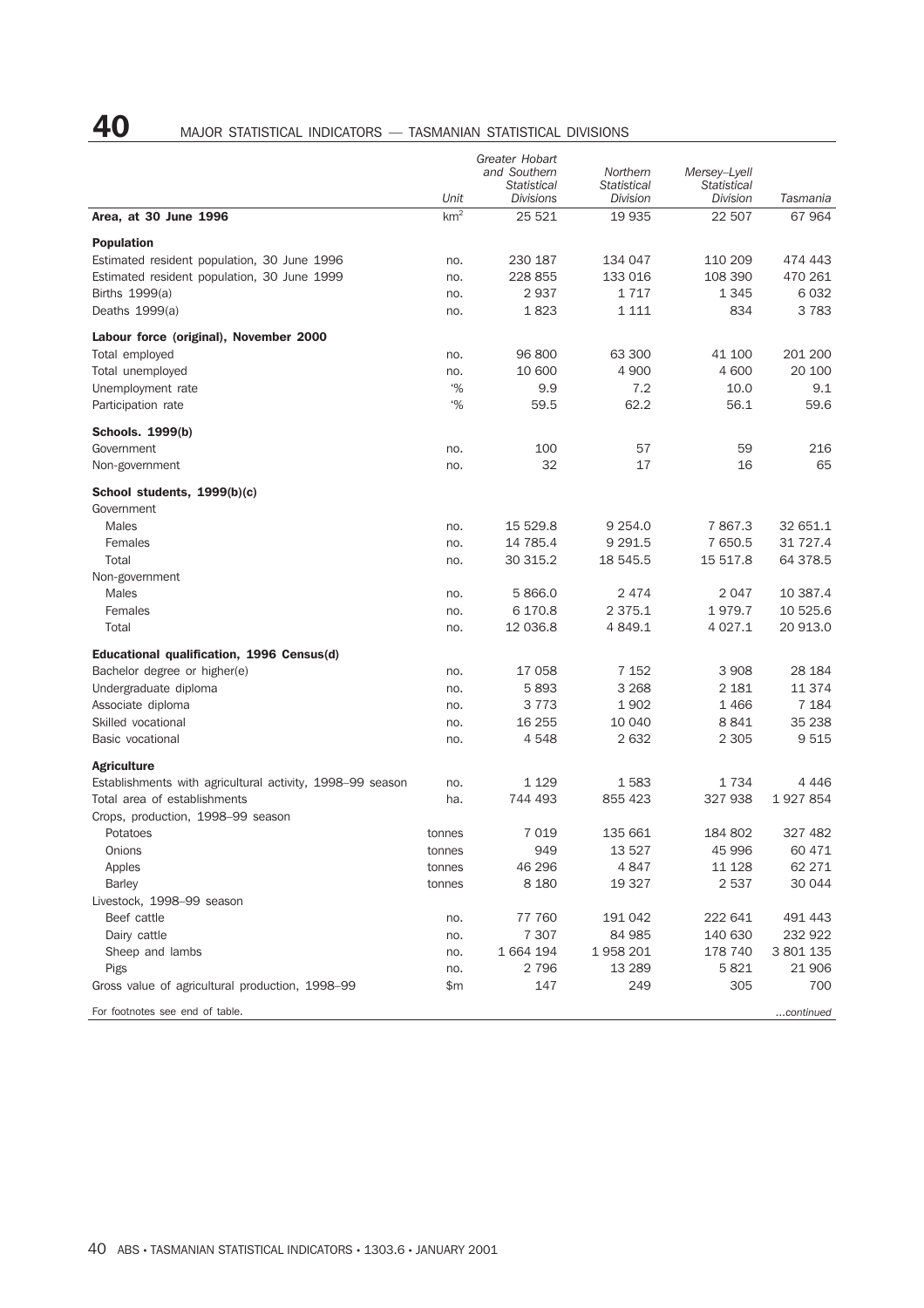# **40** MAJOR STATISTICAL INDICATORS — TASMANIAN STATISTICAL DIVISIONS — *continued*

|                                              |        | Greater Hobart<br>and Southern         | Northern                       | Mersey-Lyell                   |          |
|----------------------------------------------|--------|----------------------------------------|--------------------------------|--------------------------------|----------|
|                                              | Unit   | <b>Statistical</b><br><b>Divisions</b> | <b>Statistical</b><br>Division | <b>Statistical</b><br>Division | Tasmania |
| <b>Business locations, September 1998</b>    |        |                                        |                                |                                |          |
| Locations with manufacturing activity        |        |                                        |                                |                                |          |
| Less than 20 employees                       | no.    | 424                                    | 327                            | 257                            | 1 0 0 8  |
| 20 or more employees                         | no.    | 83                                     | 67                             | 48                             | 198      |
| Total                                        | no.    | 507                                    | 394                            | 305                            | 1 2 0 6  |
| Locations with retail activity               |        |                                        |                                |                                |          |
| Less than 20 employees                       | no.    | 2046                                   | 1 3 4 6                        | 1 1 3 3                        | 4 5 2 5  |
| 20 or more employees                         | no.    | 82                                     | 43                             | 35                             | 160      |
| Total                                        | no.    | 2 1 2 8                                | 1 3 8 9                        | 1 1 6 8                        | 4 6 8 5  |
| Building, 1999-2000                          |        |                                        |                                |                                |          |
| Total dwelling units approved                | no.    | 1 0 3 7                                | 537                            | 319                            | 1893     |
| Value of total residential building approved | \$'000 | 138 309                                | 66 632                         | 39 163                         | 244 104  |
| Value of total building approved             | \$'000 | 226 094                                | 115 050                        | 63 554                         | 404 699  |
| Dwellings, Census 1996(d)                    |        |                                        |                                |                                |          |
| Total dwellings                              | no.    | 98 815                                 | 57 467                         | 45 529                         | 201 820  |
| Occupied private dwellings                   | no.    | 85 255                                 | 49 759                         | 40 183                         | 175 197  |
| Fully owned                                  | no.    | 34 338                                 | 21 5 63                        | 18 359                         | 74 260   |

(a) Births and deaths are based on usual residence year of registration. Total Tasmania includes usual residences other than Tasmanian Statistical Divisions.

(b) Source: DETYA and Tasmanian Department of Education.

(c) Full-time equivalent.

(d) Total includes migratory statistical division.

(e) Includes higher degree, postgraduate diploma and bachelor degree.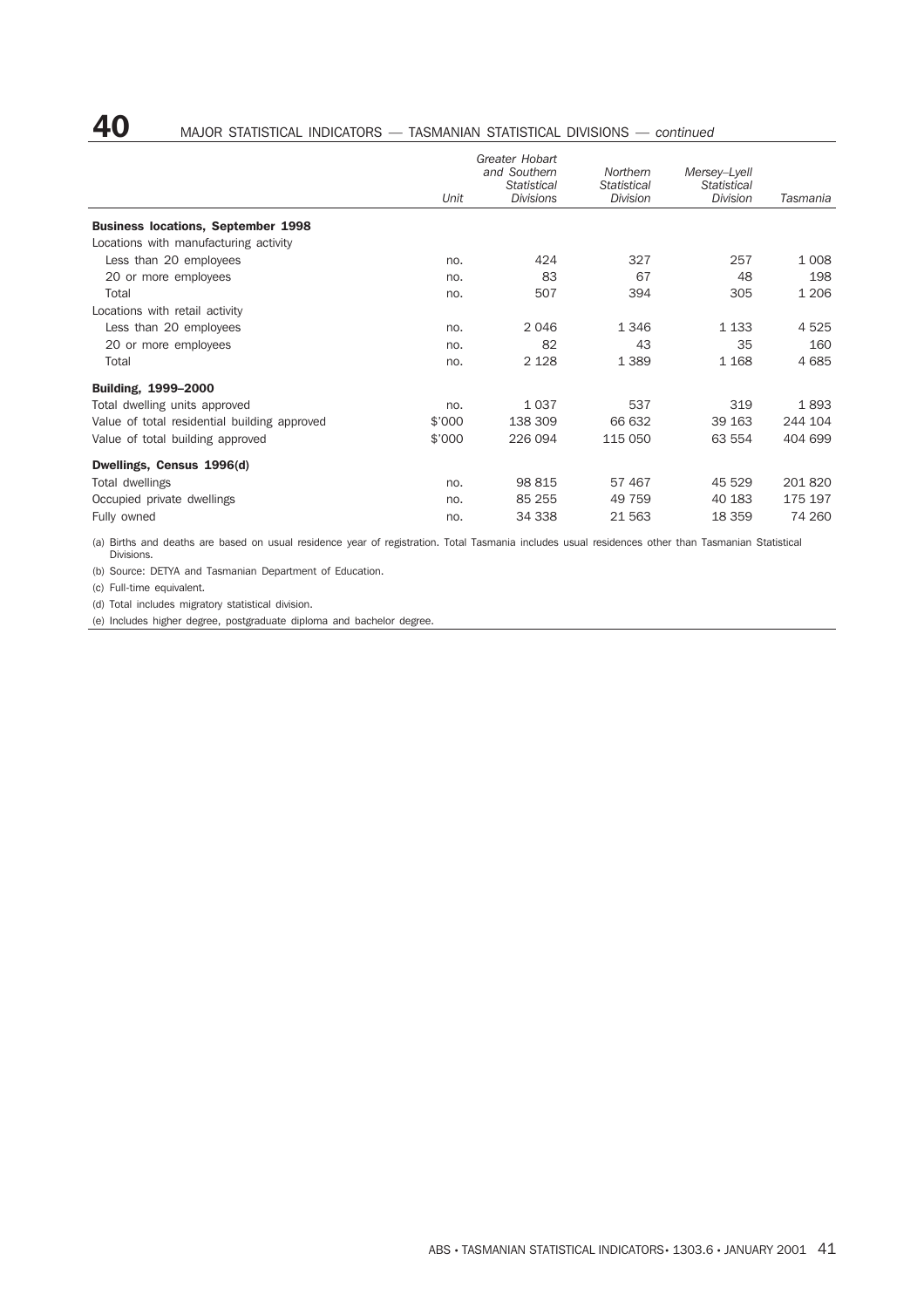